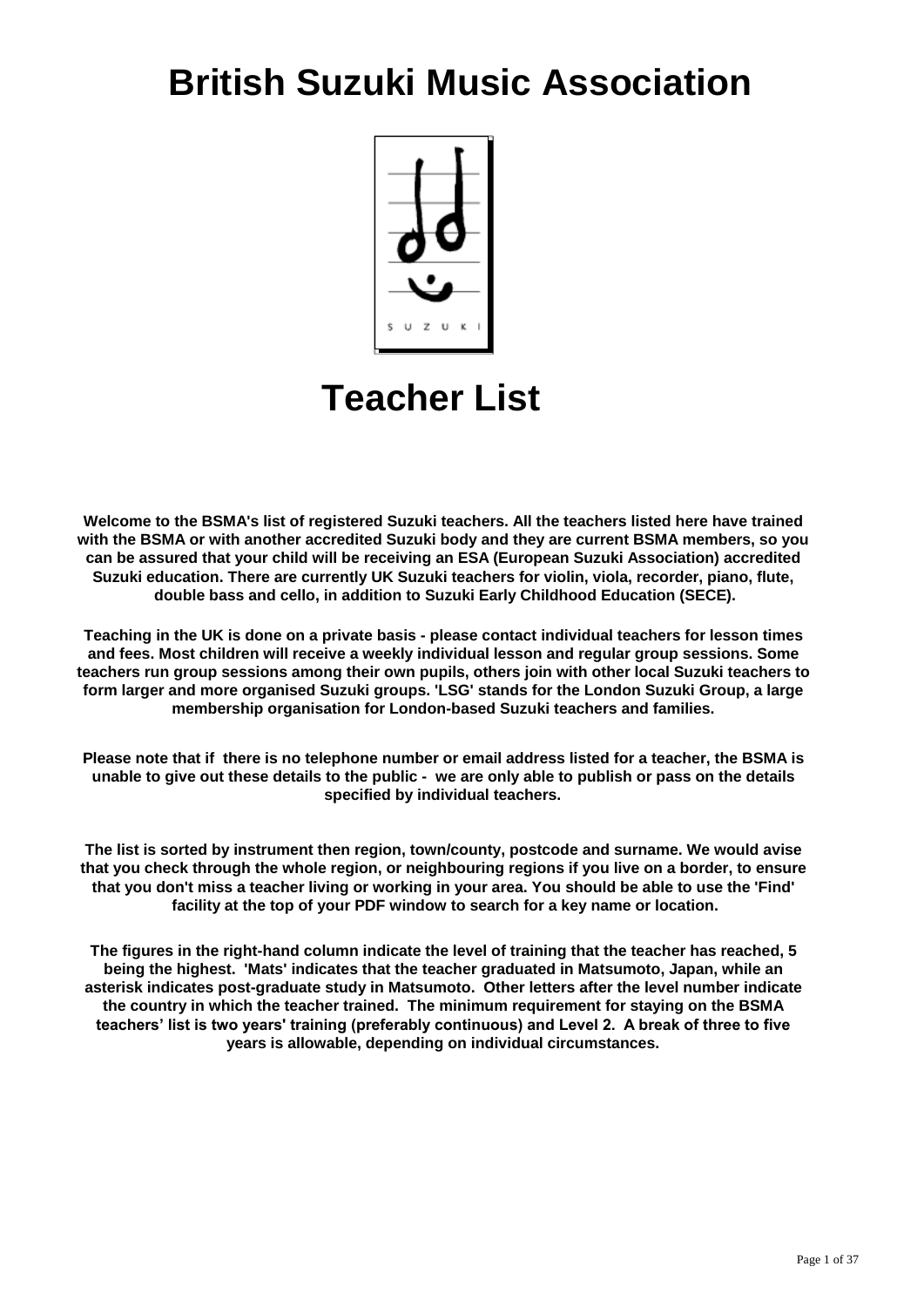# **Cello**

#### **East**

| ----                          |              |                |                             |              |
|-------------------------------|--------------|----------------|-----------------------------|--------------|
| <b>John Mudd</b>              | Norwich      |                |                             | 4            |
|                               | Norwich area |                |                             |              |
|                               | 07523 771339 |                | johnjmudd@googlemail.com    |              |
|                               |              |                |                             |              |
|                               |              |                |                             |              |
| <b>Rachel Raval</b>           | Ipswich      |                | IP4 2DF                     | 3            |
| Ipswich Suzuki Group          |              |                |                             |              |
|                               | 01473 429410 |                | rachel.raval@ntlworld.com   |              |
|                               |              |                |                             |              |
|                               | Chelmsford   |                |                             |              |
| <b>Melinda Miguel Andres</b>  |              | Essex          | <b>CM1 6AS</b>              | 2            |
|                               | Chelsmford   |                |                             |              |
|                               | 07849 041938 |                | melindamiguel@gmail.com     |              |
| $\overline{2}$<br><b>SECE</b> |              |                | www.beaulieuparkmusic.co.uk |              |
| <b>Kayleigh Martin</b>        | Norwich      | <b>Norfolk</b> | NR5 OEH                     | $\mathbf{2}$ |
|                               |              |                |                             |              |
| Norwich Suzuki Group          | 07732 968680 |                |                             |              |
|                               |              |                | kayleighjmartin@gmail.com   |              |
| $\overline{2}$<br><b>SECE</b> |              |                |                             |              |

#### **London + Home Counties**

| <b>Rachel Drayson</b>       | Surbiton            |              | KT6 7RJ                   | 4            |
|-----------------------------|---------------------|--------------|---------------------------|--------------|
| LSG                         |                     |              | racheldrayson@hotmail.com |              |
| <b>Heather Tuach</b>        | London              |              | <b>N1 0EG</b>             | 1            |
|                             |                     |              | htuach@gmail.com          |              |
| <b>Matthew Lee</b>          | London<br>London    |              | N <sub>13</sub>           | 3            |
|                             |                     |              | matthewn13@aol.com        |              |
| <b>Alice Biddulph</b>       | London              |              | <b>NW3 2XS</b>            | 3            |
| <b>LSG</b>                  | 020 74197274        | 07977 410484 | abiddulph@googlemail.com  |              |
| <b>Robbie Stanley-Smith</b> | London<br>SE London |              | SE <sub>5</sub>           | $\mathbf{2}$ |
|                             | 07962408184         |              |                           |              |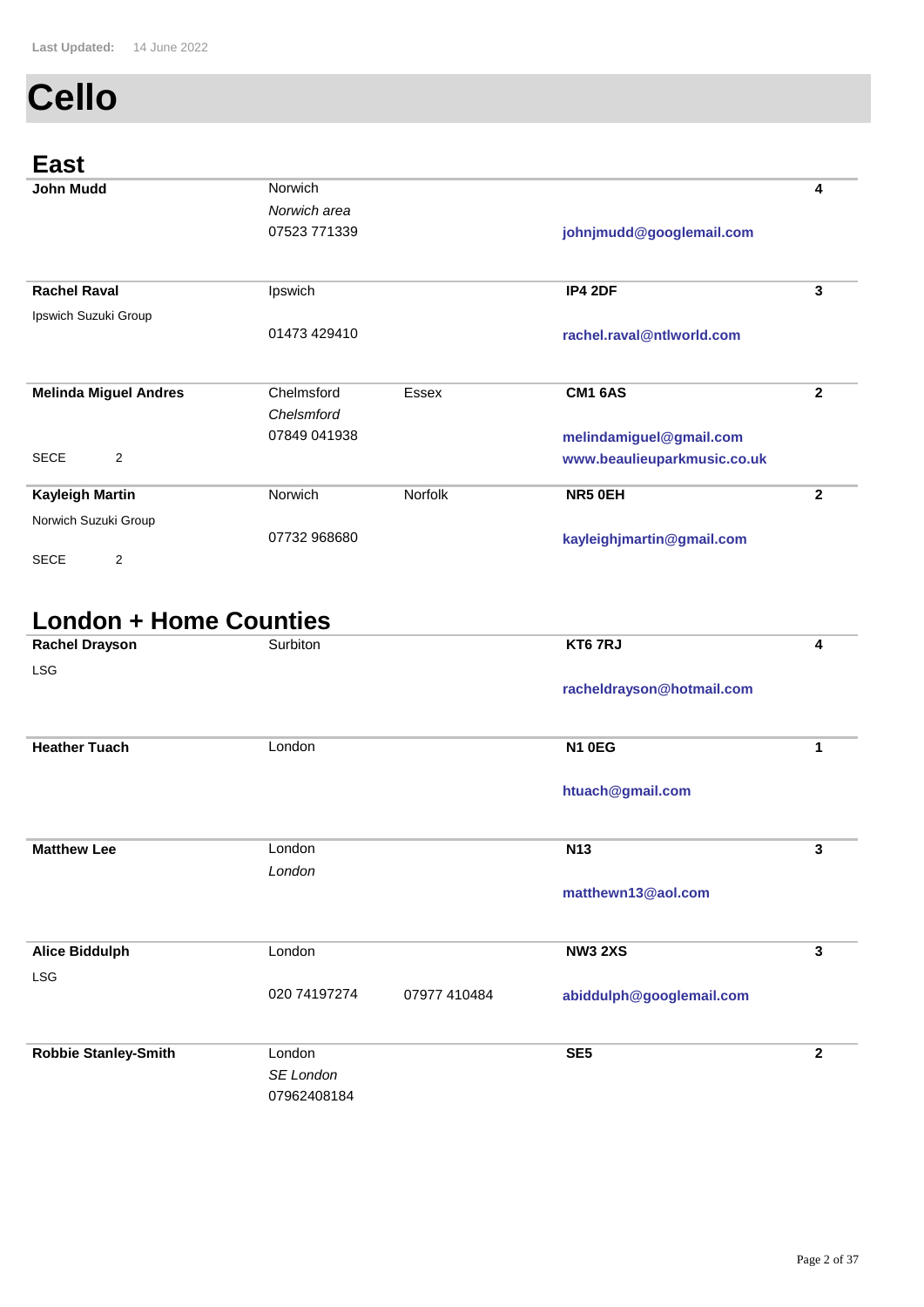| <b>Angela East</b>           | London                     |                                                          | <b>SW16 1RD</b>                               | 5            |
|------------------------------|----------------------------|----------------------------------------------------------|-----------------------------------------------|--------------|
| LSG                          |                            |                                                          |                                               |              |
|                              | 020 87694158               | 07970 387252                                             | eastangela@gmail.com                          |              |
|                              |                            |                                                          | www.angelaeast.co.uk                          |              |
| <b>Helen Neilson</b>         | London                     |                                                          | <b>SW4 8BJ</b>                                | 5            |
|                              | SW4                        |                                                          |                                               |              |
|                              | 07939 278484               |                                                          | lownotesenquiries@gmail.com                   |              |
|                              |                            |                                                          | https://ourcellocommunity.com                 |              |
| Agnieszka Mika               | London                     |                                                          | <b>W7</b>                                     | 4            |
| <b>LSG</b>                   |                            |                                                          |                                               |              |
|                              |                            |                                                          | agnieszka_mika@yahoo.it                       |              |
| <b>Annette Costanzi</b>      | London                     |                                                          | <b>W9 2RF</b>                                 | $5*$         |
| <b>LSG</b>                   |                            |                                                          |                                               |              |
|                              | 020 72868862               |                                                          | a.costanzi@horusi.com                         |              |
|                              |                            |                                                          | https://www.littlevenicesuzukicellolessons.co |              |
| <b>Sara Bethge</b>           | <b>High Barnet</b>         | Herts                                                    | <b>EN5 4ND</b>                                | 5            |
| St Albans Suzuki Group       |                            |                                                          |                                               |              |
|                              | 020 84404695               | FAX 0208 441 4152                                        | sara.bethge@gmail.com                         |              |
|                              |                            |                                                          |                                               |              |
| <b>Rhiannon Lock</b>         | Morden                     | Surrey                                                   |                                               | 4            |
| <b>LSG</b>                   | SW London                  |                                                          |                                               |              |
|                              |                            | 07957 157387                                             | rhiannon.l.lock@gmail.com                     |              |
| <b>Tessa Oakley</b>          | Mitcham                    | Surrey                                                   | CR4                                           | 5            |
| <b>LSG</b>                   | Teaches at her home studio |                                                          |                                               |              |
|                              |                            |                                                          | cellotess@gmail.com                           |              |
|                              |                            |                                                          | www.cellofest.co.uk                           |              |
| <b>Christine Livingstone</b> | Epsom                      | Surrey                                                   | <b>KT19 0SZ</b>                               | 5            |
| <b>LSG</b>                   |                            | Also teaches in Hammersmith, Maida Vale, Dulwich Village |                                               |              |
|                              |                            | 07932 773472                                             | cielunitd@gmail.com                           |              |
|                              |                            |                                                          |                                               |              |
| <b>Midlands</b>              |                            |                                                          |                                               |              |
| <b>Joanna Tomlinson</b>      | Birmingham                 |                                                          | <b>B16 9SH</b>                                | $\mathbf{2}$ |
|                              |                            |                                                          | joanna.t@mac.com                              |              |
| <b>Emma Capp</b>             | Birmingham                 |                                                          | <b>B17 8PE</b>                                | $\mathbf{2}$ |
|                              | 07890 106846               |                                                          | emmacapp@hotmail.com                          |              |
|                              |                            |                                                          |                                               |              |

Birmingham **Jadie Carey <b>Marshall** Birmingham **West Midlands B14 6DE 5** 

**jadiecarey@aol.com**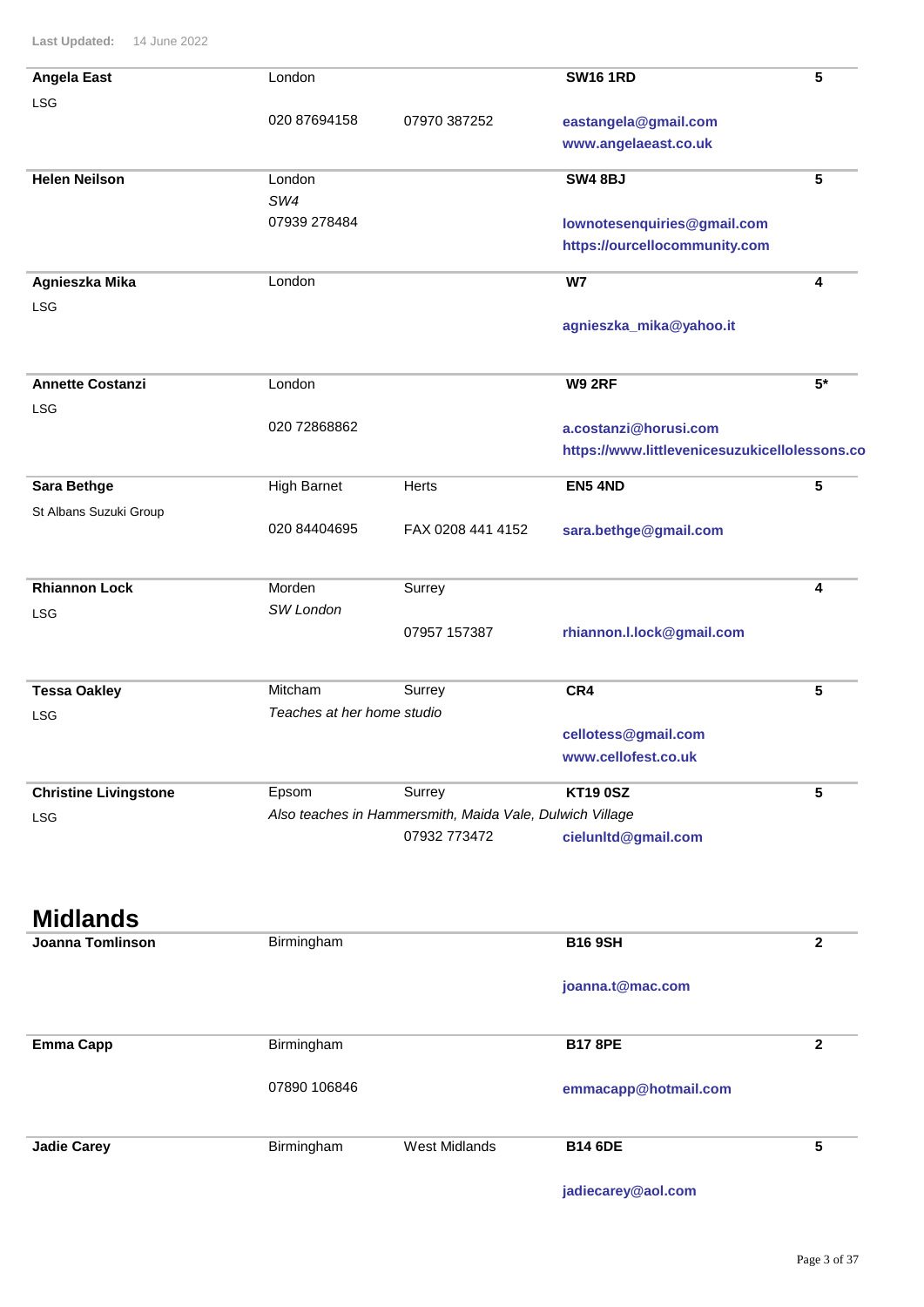#### **North**

| <b>Laura Wingrove</b>         | York                             |                    | <b>YO41</b>                   | 4            |
|-------------------------------|----------------------------------|--------------------|-------------------------------|--------------|
|                               |                                  |                    | laura.j.wingrove@gmail.com    |              |
| $\overline{2}$<br><b>SECE</b> |                                  |                    |                               |              |
| Joanna Wallington             | Bowden                           | Cheshire           | <b>WA14 3AP</b>               | 5            |
|                               |                                  |                    | jwallington@talktalk.net      |              |
|                               |                                  |                    |                               |              |
|                               |                                  |                    |                               |              |
| <b>Scotland</b>               |                                  |                    |                               |              |
| <b>Lucy Gillan</b>            | Edinburgh                        |                    | <b>EH10</b>                   | 3            |
|                               |                                  |                    | lucyanddonnie@hotmail.com     |              |
|                               |                                  |                    |                               |              |
| <b>Ellen Martin</b>           | Ayr                              |                    | KA73JH                        | 5            |
|                               |                                  |                    |                               |              |
|                               |                                  | 07891 541914       | celloellen@ymail.com          |              |
|                               |                                  |                    |                               |              |
| <b>South East</b>             |                                  |                    |                               |              |
| <b>Cornelia Rogers</b>        | Eastbourne                       | <b>East Sussex</b> |                               | $\mathbf{3}$ |
|                               |                                  |                    |                               |              |
|                               |                                  | 07759 122877       | soundharmony@hotmail.com      |              |
| Violin<br>4<br>4<br>Viola     |                                  |                    |                               |              |
|                               |                                  |                    |                               |              |
| <b>South West</b>             |                                  |                    |                               |              |
| Ewelina Nowogorska            | <b>Bristol</b>                   |                    | <b>BS5 9LD</b>                | $\mathbf{2}$ |
| <b>Bristol Suzuki Group</b>   |                                  |                    | ewiola7@wp.pl                 |              |
|                               |                                  |                    | www.bristolsuzukigroup.org.uk |              |
| <b>Hannah Clist</b>           | Salisbury                        |                    | SP4                           | 1            |
|                               |                                  |                    |                               |              |
|                               | 07714 887127                     |                    | hannahclist.cello@gmail.com   |              |
|                               |                                  |                    |                               |              |
| <b>Emma Butterworth</b>       | <b>Bristol</b>                   | Avon               | BS1                           | 4            |
|                               | <b>Bristol</b>                   |                    | ebutterworth1@hotmail.com     |              |
|                               |                                  |                    | www.celloteacherbristol.co.uk |              |
| <b>Rebecca Homent</b>         | Marshfield                       | Wiltshire          | <b>SN14 8LL</b>               | $\mathbf{3}$ |
| Marshfield Suzuki Group       | West Wiltshire, Bath and Bristol |                    |                               |              |
|                               | 01225 891995                     | 07795 843063       | beckyhoment@btinternet.com    |              |
| $\mathbf 2$<br><b>SECE</b>    |                                  |                    | www.bristolsuzukigroup.org.uk |              |

# **Thames Valley & Chilterns**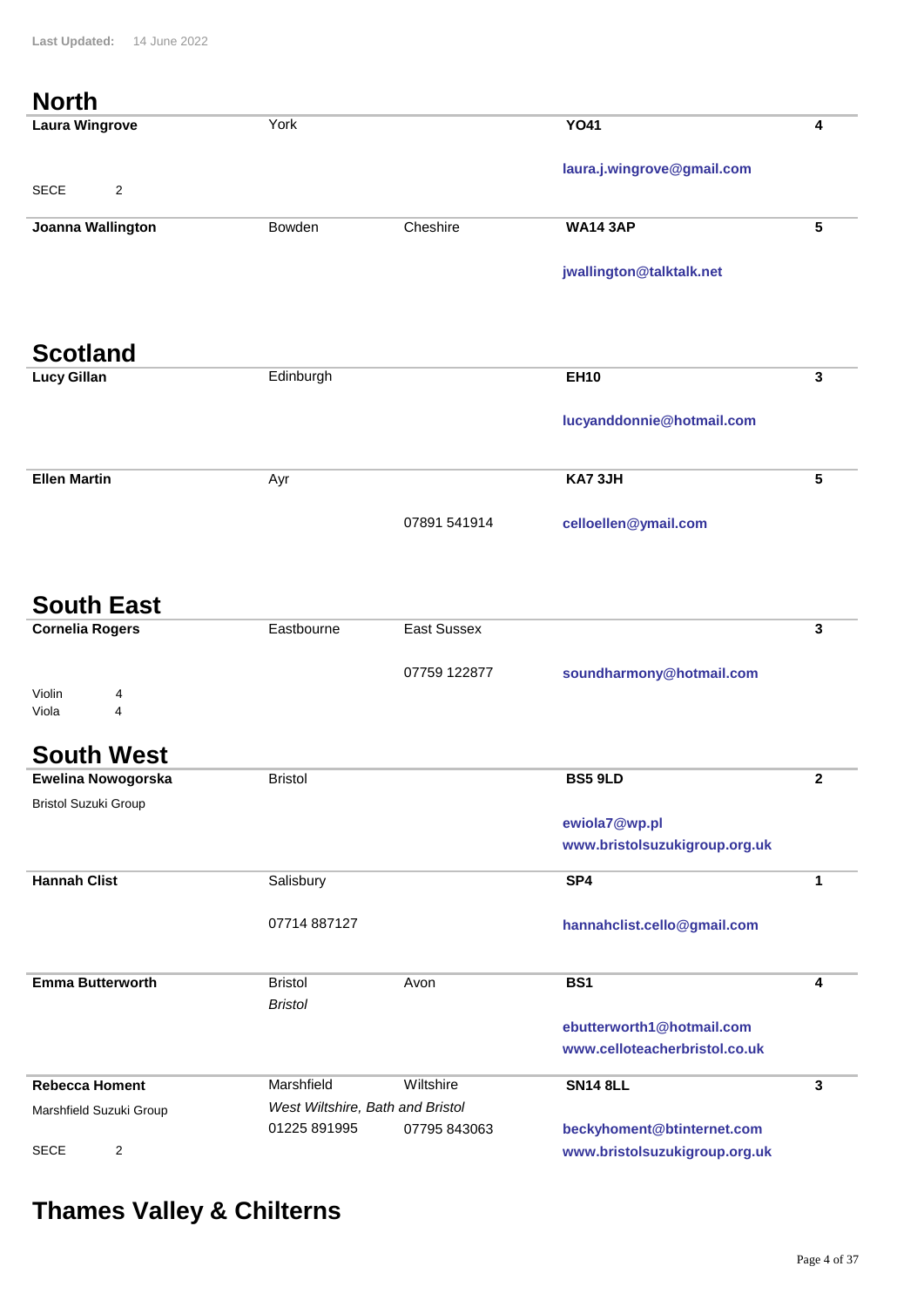| <b>Mary Walton</b>        | High Wycombe   | Buckinghamshire | <b>HP15 6PX</b>                 | 4 |
|---------------------------|----------------|-----------------|---------------------------------|---|
| St Albans Suzuki Group    |                |                 |                                 |   |
|                           | 01494 717573   |                 | walton101@icloud.com            |   |
|                           |                |                 |                                 |   |
|                           |                |                 |                                 |   |
| <b>Penny Heath</b>        | <b>FARNHAM</b> | Surrey          | <b>GU10 4JB</b>                 | 5 |
| North Surrey Suzuki Group |                |                 |                                 |   |
|                           |                |                 | pennyheath5@gmail.com           |   |
|                           |                |                 |                                 |   |
|                           |                |                 |                                 |   |
|                           |                |                 |                                 |   |
| <b>Wales</b>              |                |                 |                                 |   |
| Sara Greenwood            | Monmouth       |                 | <b>NP25 5NG</b>                 | 3 |
| Monmouth Suzuki Group     |                |                 |                                 |   |
|                           |                |                 | sara.greenwood85@googlemail.com |   |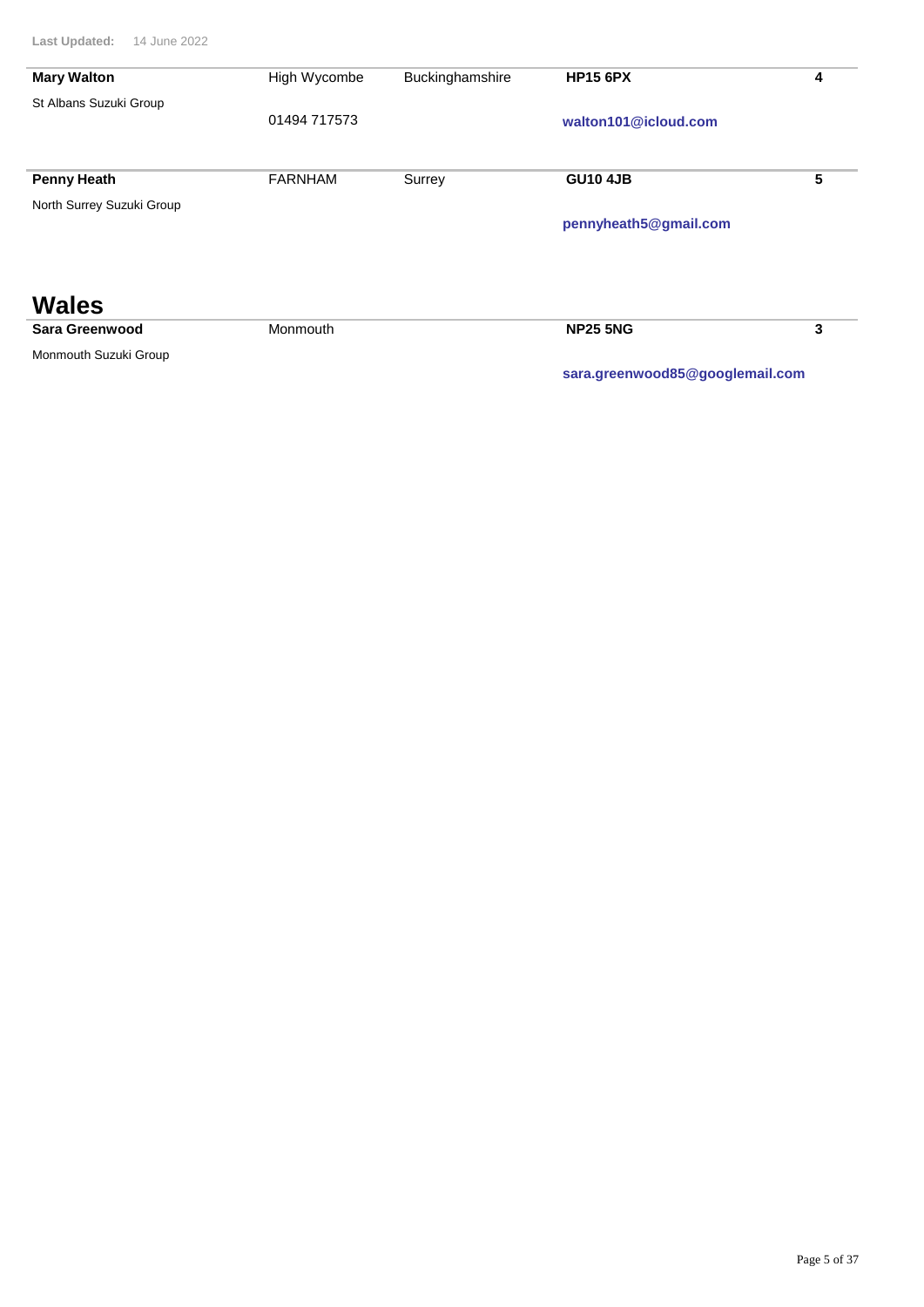#### **Flute** East<br>Liz Hargest Ely **liz@myflutes.co.uk Cambridgeshire CB6 3 London + Home Counties London majivanprem@googlemail.com Prem Harris 3** 020 88061138 **N16 7RS** LSG Cheam **sarahjaneflutes@gmail.com Sarah Ruse** Surrey **SM2 3** LSG **Midlands Gloucester daffodilflute@gmail.com Nicola Shorland 5 Mats** *Malvern WR13 & Cheltenham* **WR13 6DL** The Daffodil Suzuki Flute School **North** ALTRINCHAM **jane.thomason@gmail.com Jane Thomason 2** York **cristina@thefluteconnection.com Cristina Crespo 3 www.thefluteconnection.com** North Yorkshire 07931 128137 **YO10 4UP Scotland Edinburgh Jane Osmani-Pearce 2 EH13 ODD**

**japearce@btconnect.com** Ratho, Newbridge **Anna Jones** Midlothian **EH28 3**

07730 493753

**annajones73@btinternet.com**

### **South East**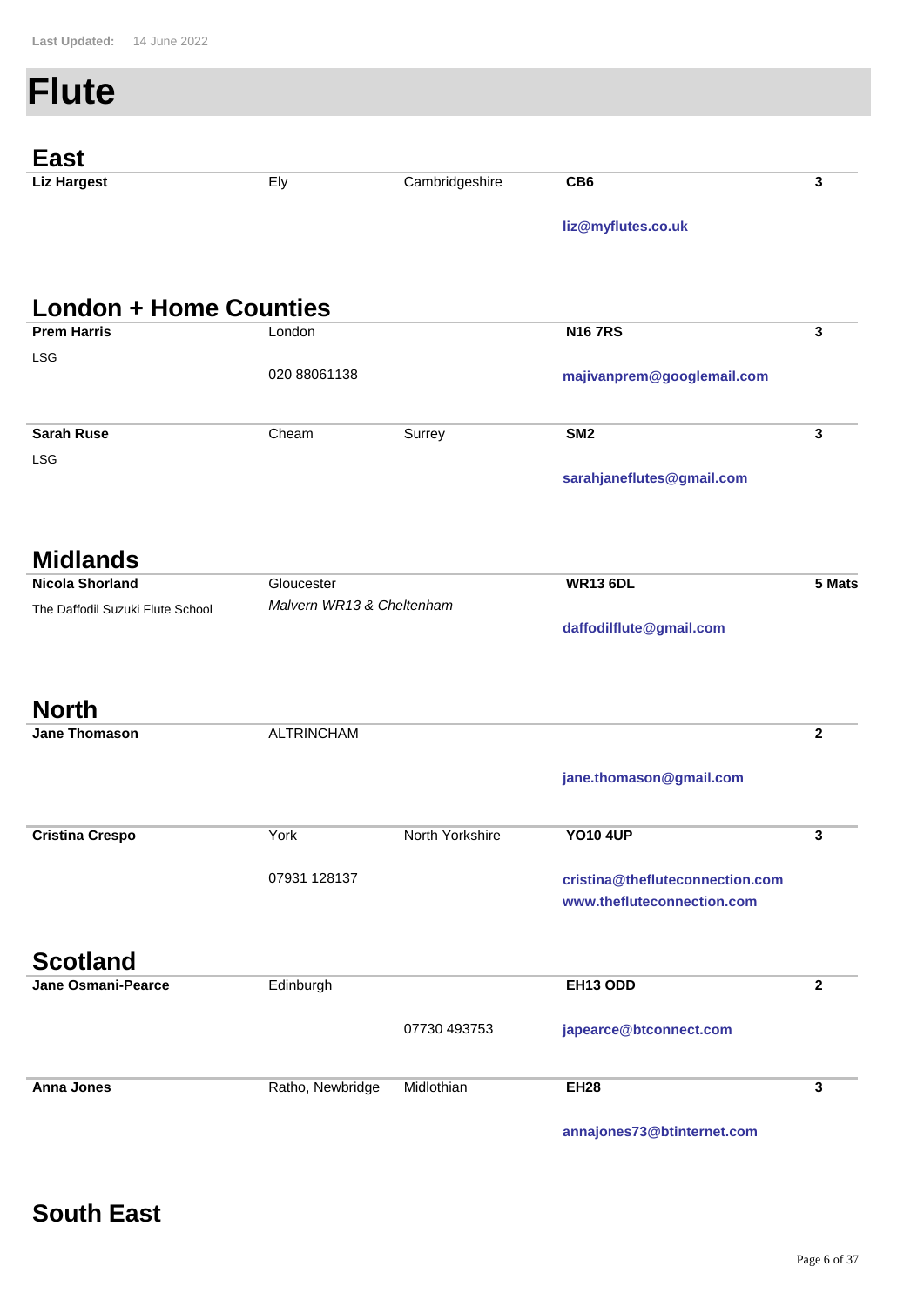| <b>Tina Wilkinson</b>       | <b>Banstead</b>   | Surrey                                | <b>SM7 1BW</b>                        | 3      |
|-----------------------------|-------------------|---------------------------------------|---------------------------------------|--------|
| <b>Twinkling Flutes</b>     |                   |                                       |                                       |        |
|                             | 01737 356883      |                                       | twinklingflutes@gmail.com             |        |
|                             |                   |                                       | www.twinklingflutes.co.uk             |        |
| <b>South West</b>           |                   |                                       |                                       |        |
| <b>Jodi Frend</b>           | Bournemouth       |                                       | <b>BH11</b>                           | 1      |
|                             | 07711 938045      |                                       | dorsetweddingflautist@gmail.com       |        |
|                             |                   |                                       | www.jodiflute.com                     |        |
| <b>Michelle Krawiec</b>     | <b>BRISTOL</b>    |                                       | <b>BS32</b>                           | 3      |
| <b>Bristol Suzuki Group</b> |                   |                                       |                                       |        |
|                             |                   |                                       | info@michellekrawiec.co.uk            |        |
|                             |                   |                                       | www.michellekrawiec.co.uk             |        |
| <b>Sarah Hanley</b>         | Hayle             | Cornwall                              | <b>TR27 6HJ</b>                       | 5 Mats |
|                             | St Erth, Cornwall |                                       |                                       |        |
|                             | 01736 756009      | 07872 875799                          | shanley@cornwallmusicservicetrust.org |        |
| Diana Dickerson             | Backwell          | North Somerset                        | <b>BS48 3JZ</b>                       | 5      |
| <b>Bristol Suzuki Group</b> |                   | Teaches in Backwell and South Bristol |                                       |        |
|                             | 01275 461258      |                                       | suzukiflute100@gmail.com              |        |
|                             |                   |                                       |                                       |        |

**Thames Valley & Chilterns** Cookham **bentleydawkes@gmail.com Julia Bentley-Dawkes Cookham** Berkshire **5L6 9BU 4** 01628 521888 **SL6 9BU**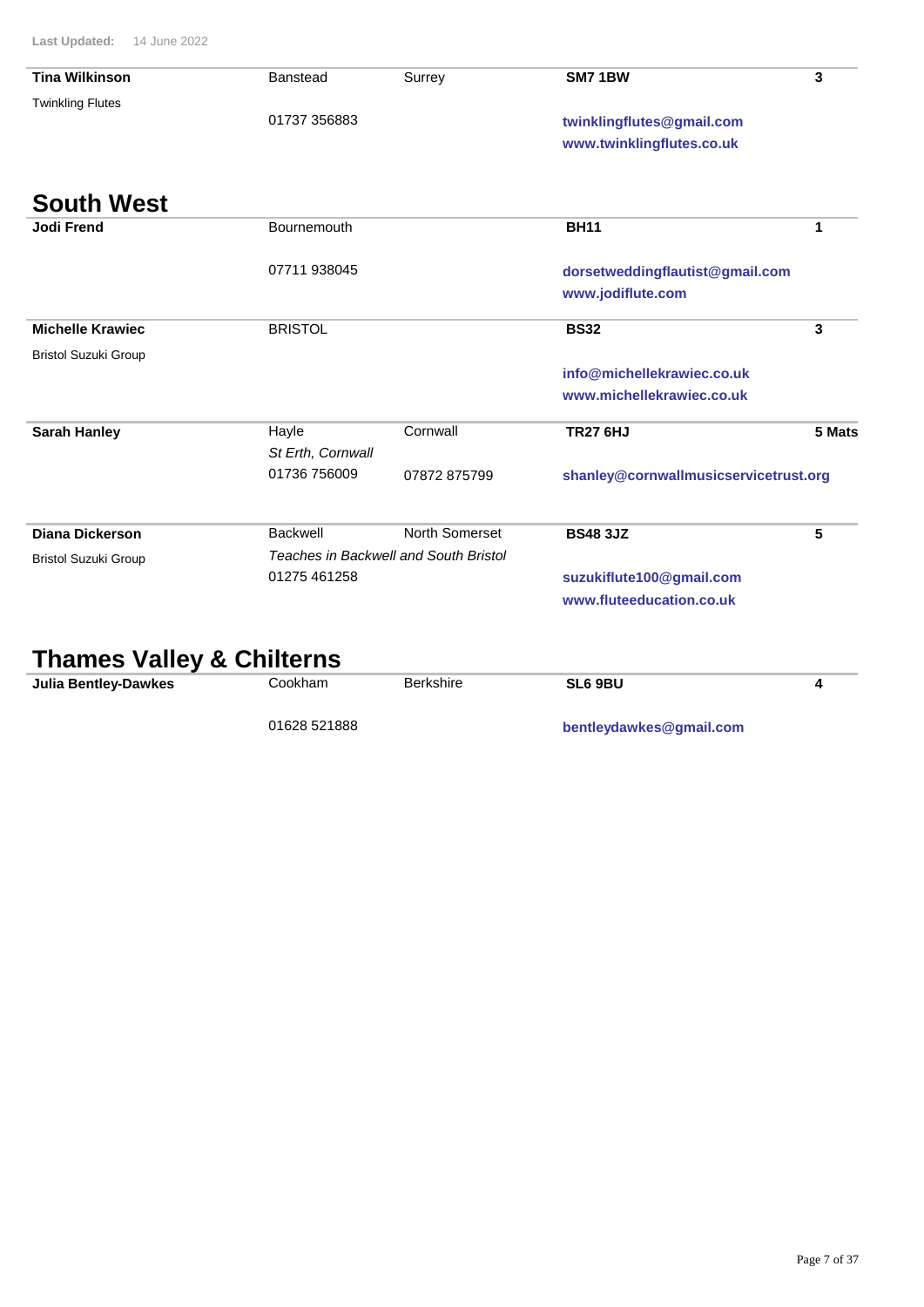# **Guitar**

| <b>Scotland</b>     |                            |  |
|---------------------|----------------------------|--|
| <b>Sean Spencer</b> | Edinburgh                  |  |
|                     | sean4suzuki@yahoo.co.uk    |  |
| Piano               | www.edinburghsuzuki.org.uk |  |

Page 8 of 37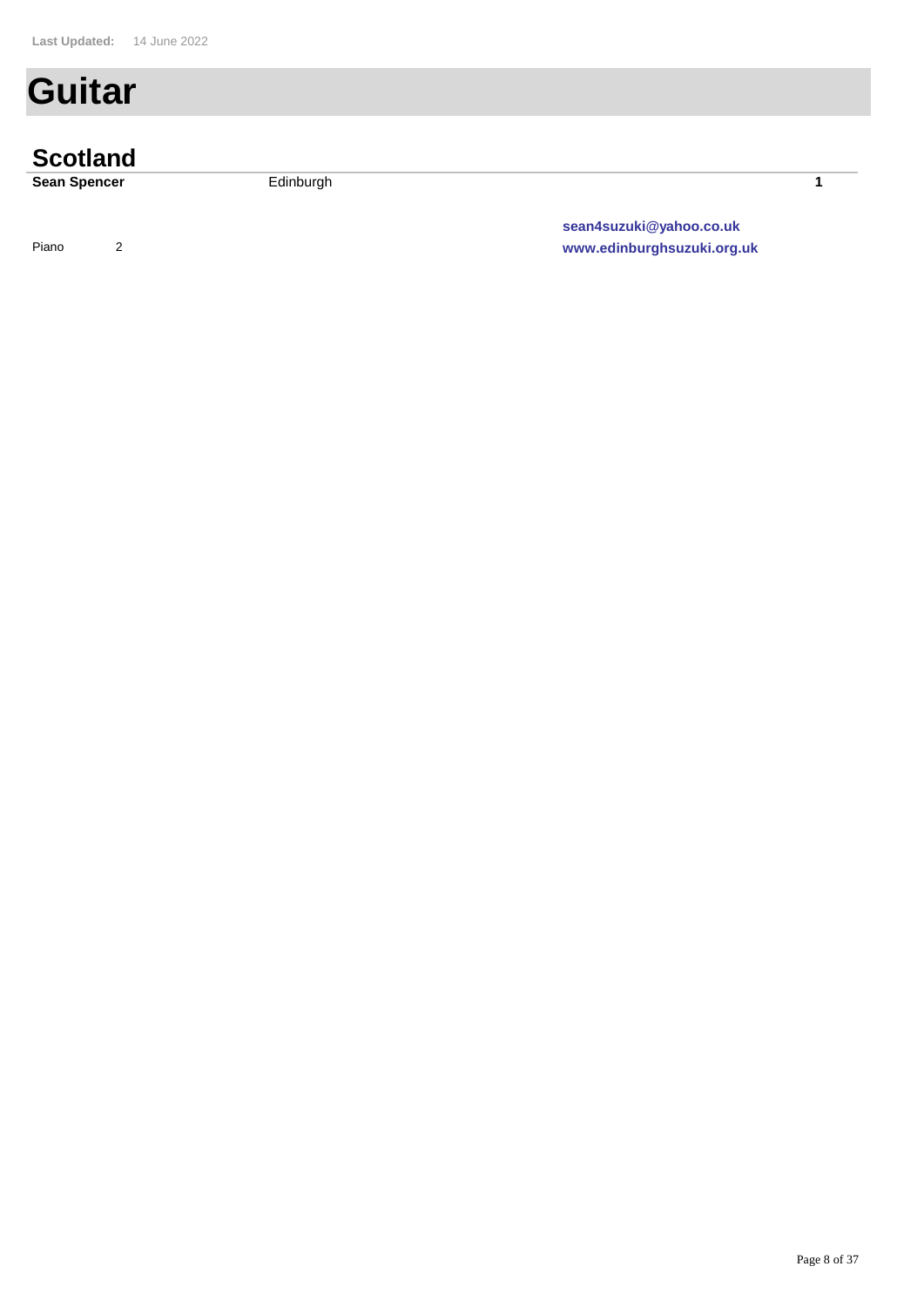# **Piano**

**East**

| <b>Jenny Macmillan</b>           | Cambridge                     |                                 | <b>CB4 1DR</b>                   | 5       |
|----------------------------------|-------------------------------|---------------------------------|----------------------------------|---------|
| Cambridge Suzuki Group           |                               |                                 |                                  |         |
|                                  |                               |                                 | jenny@jennymacmillan.co.uk       |         |
|                                  |                               |                                 | www.jennymacmillan.co.uk         |         |
| <b>Stephen Power</b>             | Comberton                     | Cambridge                       | <b>CB23</b>                      | $5*$    |
| Cambridge Suzuki Young Musicians |                               | www.suzukipianocambridge.org.uk |                                  |         |
|                                  |                               |                                 | info@suzukipianocambridge.org.uk |         |
| <b>Betty L Power</b>             | Comberton                     | Cambridge                       | <b>CB23 7DB</b>                  | 5* Mats |
| Cambridge Suzuki Young Musicians | 01223 264408                  | www.suzukipianocambridge.org.uk |                                  |         |
|                                  |                               |                                 | info@suzukipianocambridge.org.uk |         |
| <b>Ben Parker</b>                | Arkesden                      | <b>Essex</b>                    | <b>CB11</b>                      | 4       |
|                                  |                               |                                 | jumblies@hotmail.co.uk           |         |
| <b>Christina Sherriff</b>        | Dedham                        | Essex                           | <b>CO7 6BN</b>                   | 4       |
| Ipswich Suzuki Group             |                               |                                 |                                  |         |
| $\mathbf{2}$<br><b>SECE</b>      |                               | 07746 406095                    | cj.sherriff@btinternet.com       |         |
| <b>Hugh Stimpson</b>             | Walsingham                    | Norfolk                         |                                  | 3       |
|                                  | Walsingham & Norwich, Norfolk |                                 |                                  |         |
|                                  | 07910 129885                  |                                 | hugh.stimpson@gmail.com          |         |

### **London + Home Counties**

| Wei Yee Shiu          | London                    |                         | 4            |
|-----------------------|---------------------------|-------------------------|--------------|
| <b>LSG</b>            | Piano and violin          |                         |              |
|                       |                           | weiyee.shiu@gmail.com   |              |
| Violin<br>4           |                           |                         |              |
|                       |                           |                         |              |
| <b>Eleanor Tagart</b> | <b>Bromley</b>            | BR <sub>2</sub>         | $\mathbf{2}$ |
| Kentish Suzuki Group  | Also teaches in Orpington |                         |              |
|                       | 07789 153726              | silverklavier@gmail.com |              |
|                       |                           | www.eleanortagart.com   |              |
| <b>Ivana Murray</b>   | London                    | <b>N10</b>              | 5            |
|                       |                           | ivanaivanic@hotmail.com |              |
|                       |                           |                         |              |
| <b>Mira Ross</b>      | London                    | <b>N3 1TX</b>           | 3            |
|                       |                           | miraross@sky.com        |              |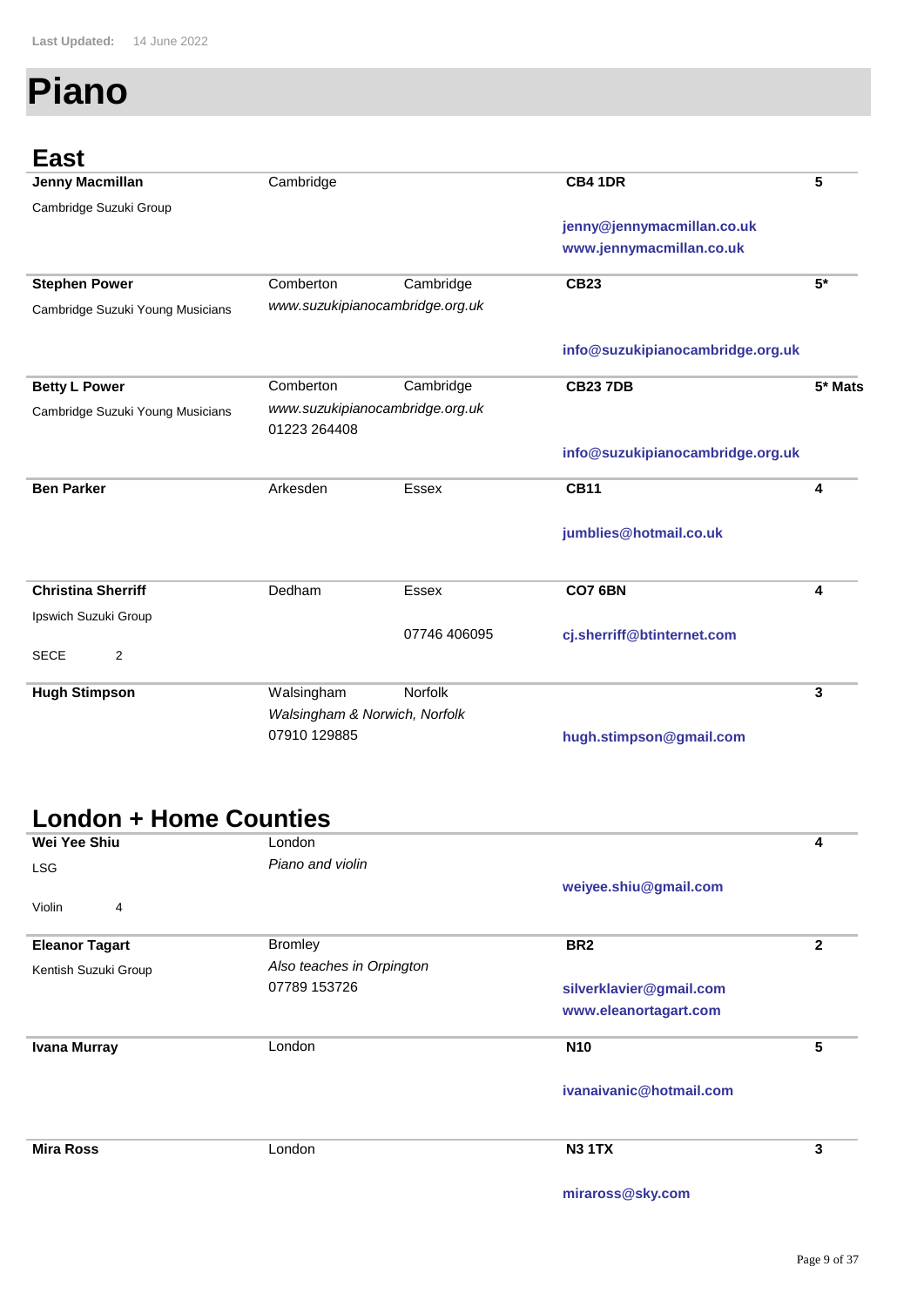| Justyna Dwornicka-Nowak       | London                                |               | <b>N8 0HU</b>                        | 3            |
|-------------------------------|---------------------------------------|---------------|--------------------------------------|--------------|
|                               | Haringey and Central London           |               |                                      |              |
|                               |                                       | 07789 297775  | justynadn@hotmail.co.uk              |              |
|                               |                                       |               |                                      |              |
| <b>Amanda Martin</b>          | London                                |               | NW6 6NA                              | $5*$         |
|                               | Teaches in Queens Park and Kilburn    |               |                                      |              |
| LSG                           |                                       |               | samandam@talktalk.net                |              |
|                               |                                       |               |                                      |              |
|                               |                                       |               |                                      |              |
| <b>Esther Reinders</b>        | London                                |               | <b>NW71LS</b>                        | 3            |
| LSG                           |                                       |               |                                      |              |
|                               | 020 83464111                          |               | esther@reindersmusicschool.co.uk     |              |
| $\overline{2}$<br><b>SECE</b> |                                       |               | www.reindersmusicschool.co.uk        |              |
| <b>Natalie Robinson</b>       | London                                |               | <b>SE15</b>                          | $\mathbf{2}$ |
|                               | Nunhead                               |               |                                      |              |
|                               |                                       |               | msnatrobinson@yahoo.com              |              |
|                               |                                       |               |                                      |              |
|                               |                                       |               |                                      |              |
| <b>Angie May</b>              | London                                |               | SE9                                  | 3            |
|                               |                                       |               |                                      |              |
|                               |                                       |               | angieamay2016@gmail.com              |              |
|                               |                                       |               |                                      |              |
| <b>Wendy Lampa</b>            | London                                |               | <b>SW17</b>                          | 4            |
|                               | <b>Tooting</b>                        |               |                                      |              |
| LSG                           | 020 87671753                          | 07825 040850  | wjlampa@gmail.com                    |              |
| 2<br>Violin                   |                                       |               |                                      |              |
|                               |                                       |               |                                      |              |
| <b>Caroline Gowers</b>        | London                                |               | SW <sub>2</sub>                      | $5*$         |
| LSG                           | Clapham, Brixton and Dulwich          |               |                                      |              |
|                               |                                       |               | cgowers@mac.com                      |              |
|                               |                                       |               |                                      |              |
| Sachiko Yamamoto              | Epsom                                 |               | SW2 / SW16 / KT19                    | 3            |
|                               | Clapham/Brixton/Streatham/Epsom/Ewell |               |                                      |              |
|                               | 07961 355094                          |               | beehivesounds@gmail.com              |              |
|                               |                                       |               |                                      |              |
|                               |                                       |               |                                      |              |
| <b>Fiona Matthison</b>        | London                                |               | <b>W12 9BD</b>                       | 5            |
| <b>LSG</b>                    |                                       |               |                                      |              |
|                               | 020 87494444                          |               | fiona.matthison@gmail.com            |              |
|                               |                                       |               |                                      |              |
| <b>Mary Hoskins</b>           | Kimpton                               | Hertfordshire | <b>SG4 8QJ</b>                       | 4            |
|                               |                                       |               |                                      |              |
| Village Workshops             |                                       | 07850 678223  | mary.hoskins1@btinternet.com         |              |
|                               |                                       |               | www.takenote.musicteachershelper.com |              |
|                               |                                       |               |                                      |              |
| <b>Suzanne Elie-Cartledge</b> | Letchworth                            | Hertfordshire | SG <sub>6</sub>                      | $\mathbf{2}$ |
|                               |                                       |               |                                      |              |
|                               |                                       | 07742 669816  | suzanne.cartledge@gmail.com          |              |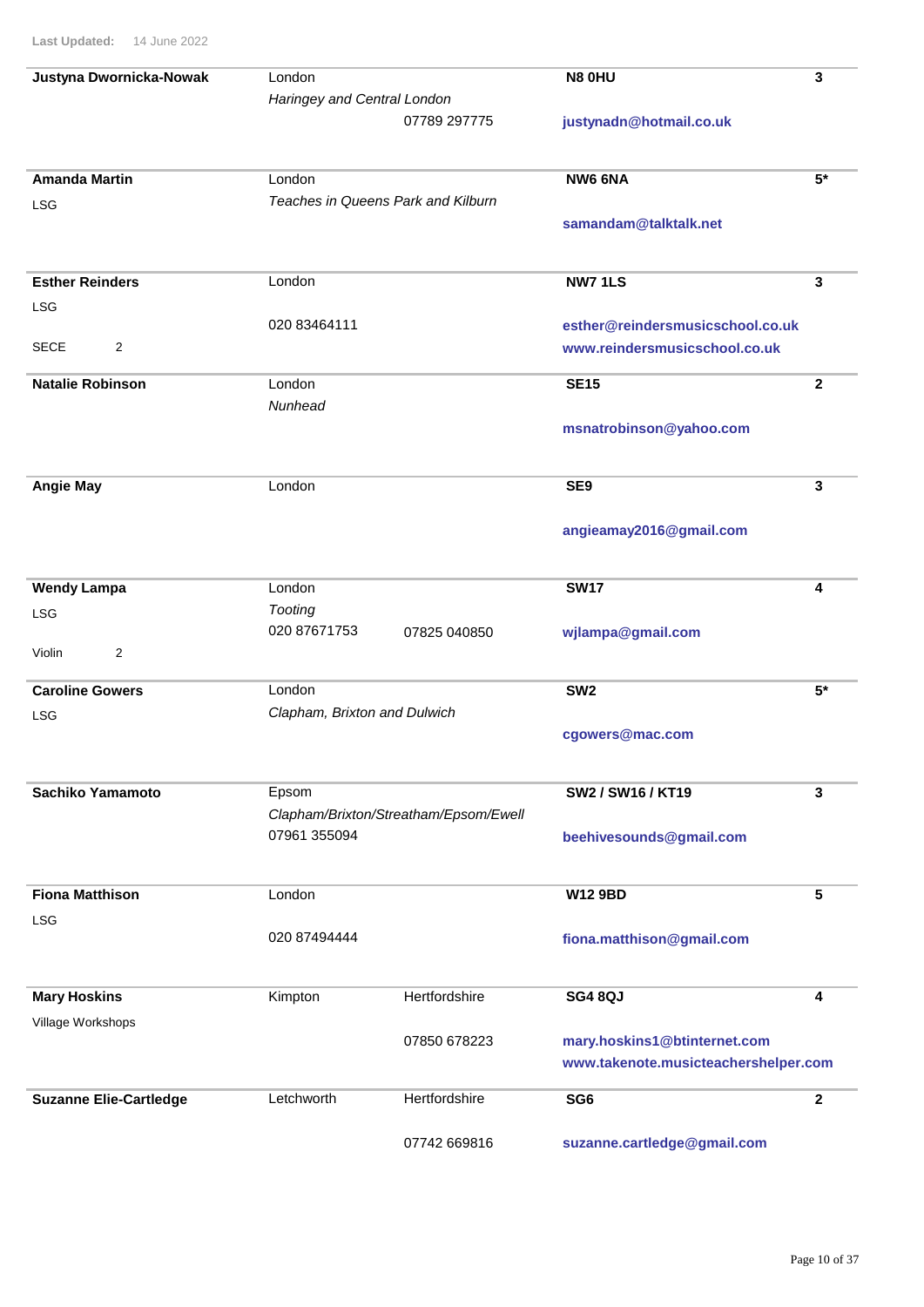| <b>Antonia Beardsall</b>       | St Albans                          | Herts        |                                          | $\mathbf{2}$ |
|--------------------------------|------------------------------------|--------------|------------------------------------------|--------------|
|                                | London                             |              |                                          |              |
|                                |                                    |              | antonia.beardsall@cantab.net             |              |
|                                |                                    |              |                                          |              |
| <b>Penny Grey</b>              | Kimpton                            | <b>Herts</b> |                                          | $\mathbf{2}$ |
|                                | Hertfordshire and Bedfordshire     |              |                                          |              |
|                                |                                    |              | pennygrey22@hotmail.com                  |              |
|                                |                                    |              | www.kimptonsuzuki.musicteachershelper.co |              |
| <b>Elizabeth Morton</b>        | Hitchin                            | <b>Herts</b> | <b>SG5 3TD</b>                           | $\mathbf{3}$ |
| Hitchin Suzuki Group           |                                    |              |                                          |              |
|                                | 01462 454480                       |              | elzbthmorton@aol.com                     |              |
| <b>Kasia Borowiak</b>          | South Oxhey                        | <b>Herts</b> | <b>WD19</b>                              | 5            |
|                                |                                    |              | katarzyna.borowiak@handsworthmusic.co.uk |              |
| <b>Marilyn Harris</b>          | Northwood                          | Middlesex    |                                          | 3            |
|                                |                                    |              | mharris@minimusicland.com                |              |
| <b>Anne Want</b>               | Laleham                            | Middlesex    | <b>TW18 1SB</b>                          | 3            |
| LSG                            |                                    |              |                                          |              |
|                                | 07778 702197                       |              | baytreemusic@icloud.com                  |              |
| <b>Grant Mead</b>              | <b>Brentford</b>                   | Middlesex    | <b>TW8, W4, SW</b>                       | 5 AUS        |
| LSG                            | London Brentford, Chiswick, Putney |              |                                          |              |
|                                |                                    |              | gmeadpiano@aol.com                       |              |
| <b>Claire Partington</b>       | Wheathampstead                     | St Albans    | AL4                                      | 1            |
|                                | 01582 832800                       |              | claire@csharpmusic.co.uk                 |              |
|                                |                                    |              | www.csharpmusic.co.uk                    |              |
| <b>Shih-Ching Wei-Prichard</b> | <b>Worcester Park</b>              | Surrey       | KT4                                      | 5            |
| LSG                            |                                    |              |                                          |              |
| <b>SECE</b><br>1               | 07525 497124                       |              | shihching.suzuki@gmail.com               |              |
|                                |                                    |              |                                          |              |
| <b>Midlands</b>                |                                    |              |                                          |              |
| <b>Michael Adams</b>           | Birmingham                         |              | <b>B30 2AD</b>                           | 3            |
|                                |                                    |              |                                          |              |

**mr\_mike\_adams@yahoo.co.uk**

**Susan Bennett NG14 7DJ 3** 

Lowdham

**learnpiano@btinternet.com**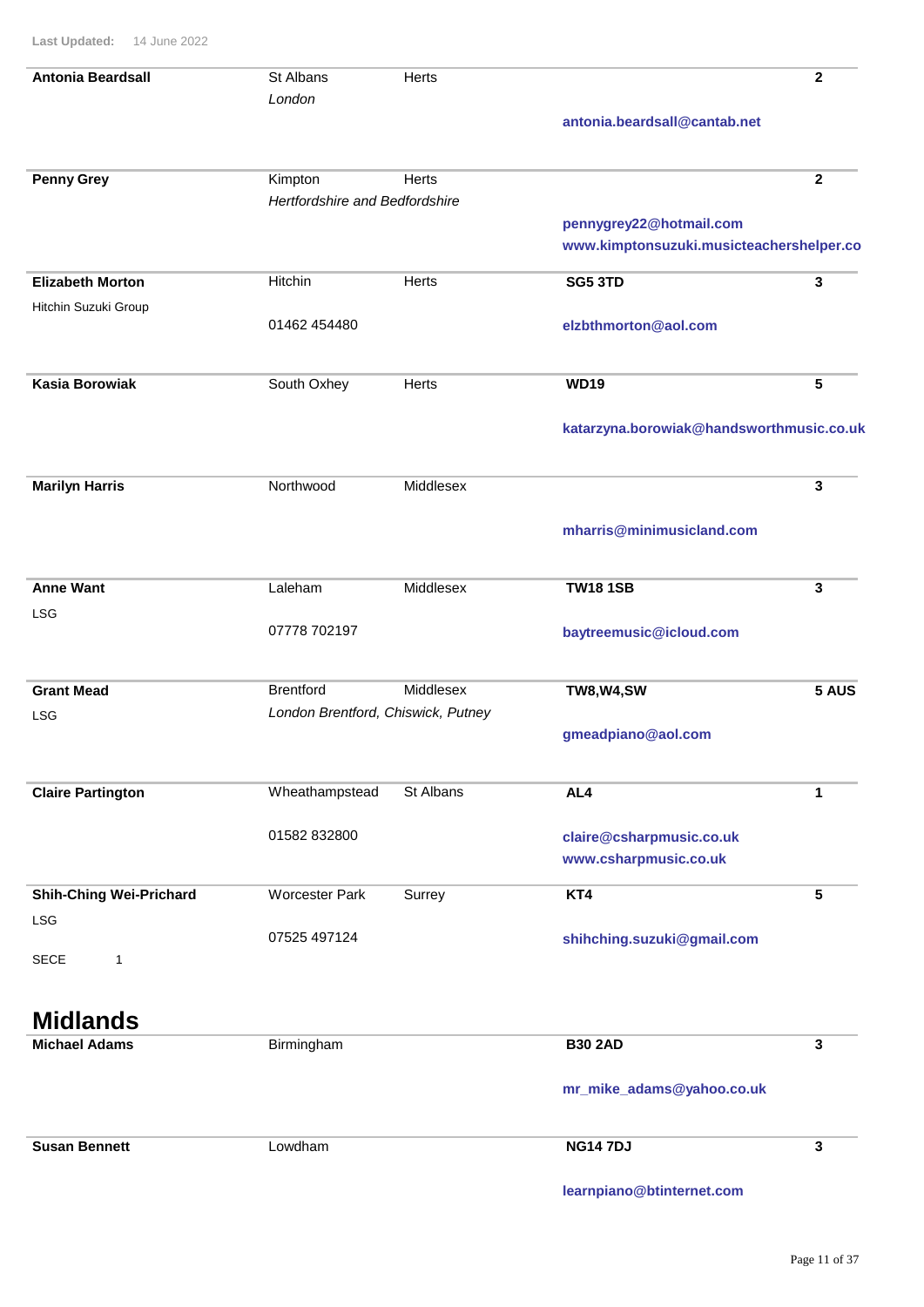| <b>Emilia Panton</b>                           | Kettering                             | Northamptonshire      | <b>NN15 6XP</b>                                    | 3            |
|------------------------------------------------|---------------------------------------|-----------------------|----------------------------------------------------|--------------|
|                                                |                                       |                       | empanton@hotmail.co.uk                             |              |
| <b>Jacqueline McDonald</b>                     | West Haddon                           | Northamptonshire      | NN <sub>6</sub>                                    | $\mathbf{2}$ |
|                                                |                                       |                       | mcdonald.js@gmx.net                                |              |
| <b>Nellinne Ranaweera</b>                      | Stoke-on-Trent                        | <b>West Midlands</b>  | ST <sub>4</sub>                                    | 3            |
|                                                | 07411 166280                          |                       | nellinne@hotmail.com<br>www.musicalfingers.com     |              |
| <b>North</b>                                   |                                       |                       |                                                    |              |
| <b>Hilary Dawson</b>                           | Hexham                                |                       | <b>NE46</b>                                        | $\mathbf{2}$ |
|                                                | 07947 548686                          |                       | hilarydawson2@hotmail.co.uk                        |              |
| <b>Fleur Hughes</b>                            | York                                  |                       | <b>YO31 8SX</b>                                    | $\mathbf{2}$ |
|                                                | 07834 152087                          |                       | fleurhughes17@gmail.com                            |              |
| <b>Beate Toyka</b>                             | <b>Belper</b>                         | Derbyshire            | <b>DE56 4BU</b>                                    | 5            |
|                                                |                                       |                       | btwilmshurst@hotmail.com<br>www.beates-music.co.uk |              |
| <b>Cynthia Lyons</b>                           | Cottingham                            | <b>East Yorkshire</b> | <b>HU16 4DT</b>                                    | 4            |
| East Riding Suzuki Piano Group                 | 01482 845123                          |                       | thia@cdlyons.karoo.co.uk                           |              |
| <b>Susan Finn</b>                              | Hornsea                               | <b>East Yorkshire</b> | <b>HU18 1LS</b>                                    | 5            |
| East Riding Suzuki Piano Group                 | 01964 536125                          |                       | susanfinn45@gmail.com                              |              |
| <b>Jenny Bray</b>                              | Nafferton                             | <b>East Yorkshire</b> | <b>YO25 4LR</b>                                    | $\mathbf{2}$ |
| Yorkshire Wolds Suzuki Piano                   | East & North Yorkshire<br>07726996110 |                       | brayleach@yahoo.com                                |              |
| <b>Karen Gibbard</b>                           | Alnwick<br>Alnwick, Northumberland    | Northumberland        |                                                    | 1            |
| Recorder<br>3<br><b>SECE</b><br>$\overline{2}$ |                                       |                       | www.musicalbuds.com                                |              |
| Soyin Patricia Tang                            | Sheffield                             | South Yorkshire       | <b>S11 9AW</b>                                     | 3            |
| Sheffield Group                                | 0114 2552927                          |                       | soyintang@macunlimited.net                         |              |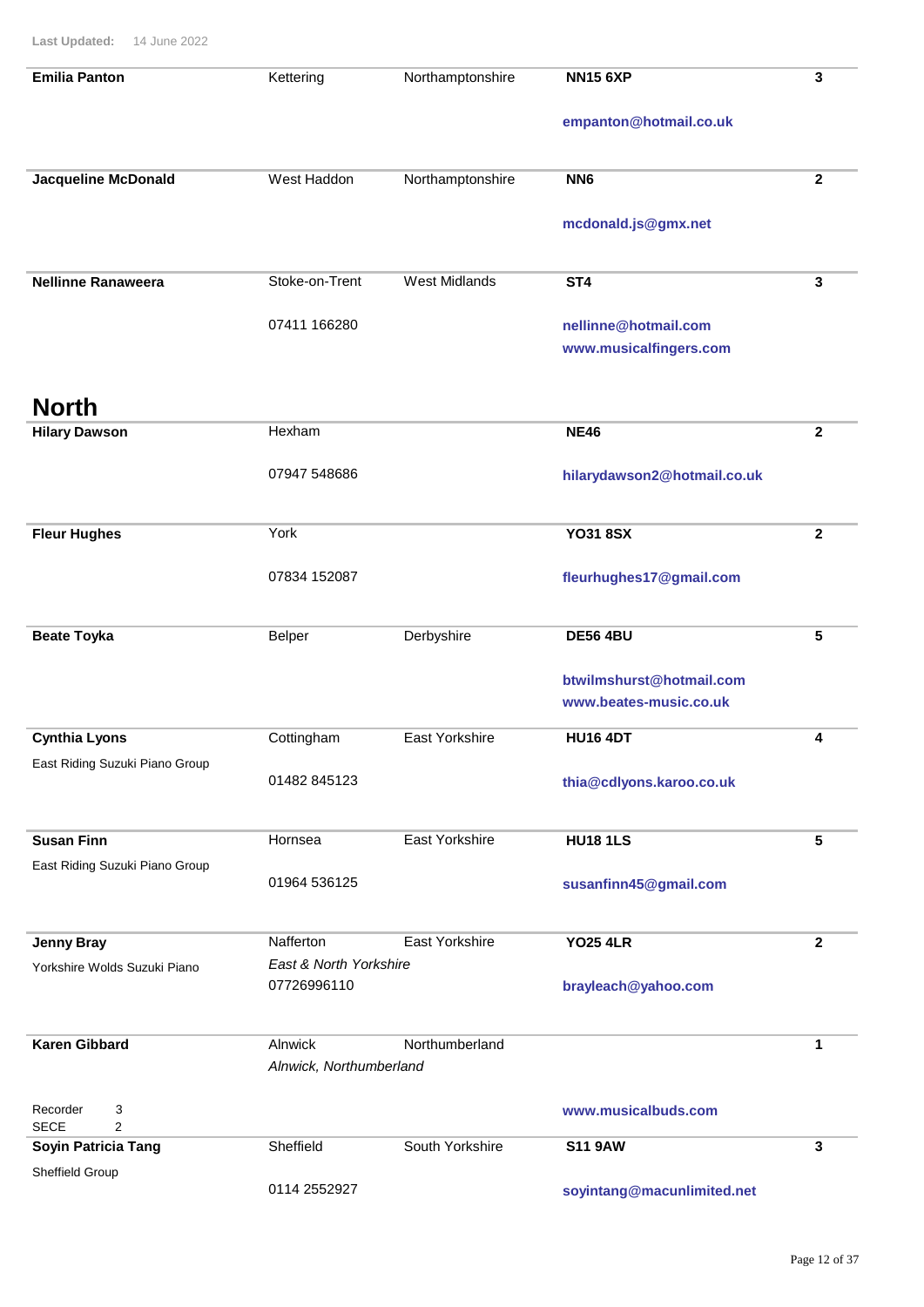#### **Scotland**

| <b>Scouanu</b>                 |               |               |                                 |              |
|--------------------------------|---------------|---------------|---------------------------------|--------------|
| <b>Karen Ladomery</b>          | Edinburgh     |               |                                 | 3            |
| Corstorphine Suzuki Group      |               |               |                                 |              |
|                                |               |               | kladomery@gmail.com             |              |
|                                |               |               |                                 |              |
| <b>Nancy Birse</b>             | Aberdeen      |               | <b>AB23 8GL</b>                 | 5            |
| Aberdeen North Suzuki Group    |               |               |                                 |              |
|                                | 01224 707115  |               | nancybirse.music@gmail.com      |              |
|                                |               |               |                                 |              |
| <b>Mary McCarthy</b>           | Edinburgh     |               | EH4                             | $5*$         |
|                                |               |               |                                 |              |
|                                |               |               | mary_r_mccarthy2003@yahoo.co.uk |              |
|                                |               |               | www.marymccarthy.co.uk          |              |
|                                |               |               |                                 |              |
| <b>Sean Spencer</b>            | Edinburgh     |               | EH4                             | $\mathbf{2}$ |
|                                |               |               | sean4suzuki@yahoo.co.uk         |              |
| Guitar<br>1                    |               |               |                                 |              |
|                                |               |               | www.edinburghsuzuki.org.uk      |              |
| <b>Nicola Bradford</b>         | Aboyne        | Aberdeenshire | <b>AB34</b>                     | 5            |
| Kincardine O'Neil Suzuki Group |               |               |                                 |              |
|                                |               |               |                                 |              |
|                                |               |               |                                 |              |
| Natasha Sym                    | Longniddry    | East Lothian  |                                 | 4            |
|                                | Edinburgh     |               |                                 |              |
|                                |               |               | natashasym@gmail.com            |              |
|                                |               |               |                                 |              |
| <b>Larinda Loch</b>            |               |               |                                 | 4            |
|                                | Dennyloanhead | Falkirk       |                                 |              |
|                                |               |               | larindaloch@gmail.com           |              |
|                                |               |               |                                 |              |
|                                |               |               |                                 |              |
|                                |               |               |                                 |              |
| <b>South East</b>              |               |               |                                 |              |

| <b>Lynnette Gottlieb</b> | Peacehaven                 | East Sussex | <b>BN10 8AR</b>              | 3    |
|--------------------------|----------------------------|-------------|------------------------------|------|
| South Downs Suzuki Group |                            |             |                              |      |
|                          |                            |             | lynnettegottlieb@yahoo.co.uk |      |
|                          |                            |             |                              |      |
| <b>Angela Davis</b>      | Hove                       | East Sussex | <b>BN3 6PW</b>               | 4    |
| South Downs Suzuki Group | Not accepting new students |             |                              |      |
|                          |                            |             |                              |      |
|                          |                            |             |                              |      |
| <b>Kevin Smith</b>       | Hastings                   | East Sussex | <b>TN34 1TW</b>              | $5*$ |
|                          |                            |             | KRS1066@gmail.com            |      |
|                          |                            |             |                              |      |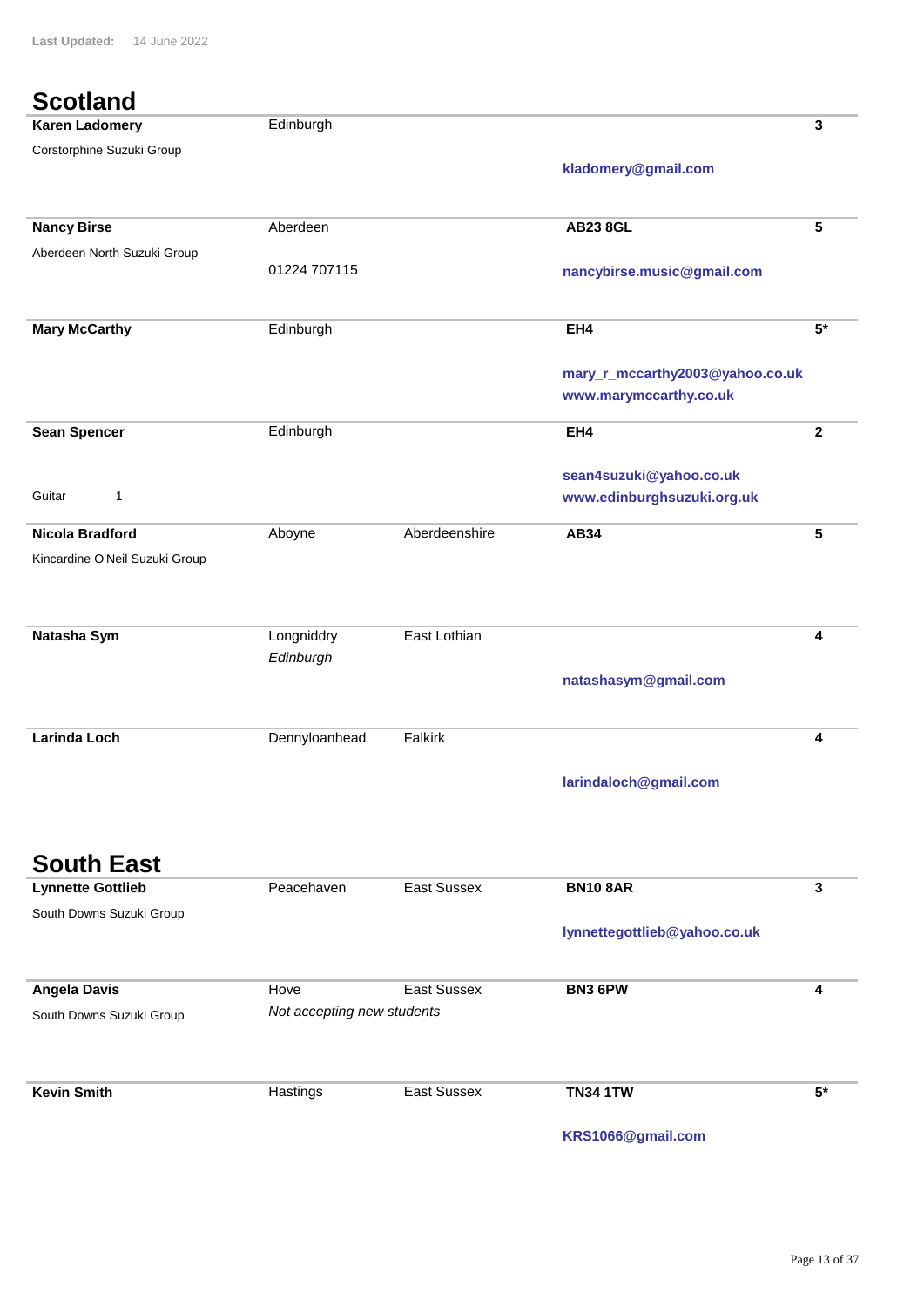| John Muhlemann                    | Liphook          | Hampshire          | <b>GU30 7LL</b>                     | 3 |
|-----------------------------------|------------------|--------------------|-------------------------------------|---|
|                                   |                  |                    | johnmuhlemann@hotmail.com           |   |
| <b>Marian Robertson</b>           | Ashford          | Kent               |                                     | 3 |
|                                   |                  |                    | rbrtsn771@aol.com                   |   |
| 5<br>Recorder<br><b>SECE</b><br>1 |                  |                    |                                     |   |
| <b>Graham Rix</b>                 | Sandwich         | Kent               | CT13                                | 5 |
|                                   | Kent             |                    |                                     |   |
|                                   |                  | 07816 841931       | graham.suzuki@gmail.com             |   |
|                                   |                  |                    | www.grahamrix.net                   |   |
| <b>Carol Abson</b>                | Walton-on-Thames | Surrey             | <b>KT12 2JT</b>                     | 3 |
| North Surrey Suzuki Group         |                  |                    | carol.abson@ntlworld.com            |   |
| <b>Elizabeth Brooks</b>           | Chichester       | <b>West Sussex</b> | <b>PO18 9DB</b>                     | 5 |
|                                   |                  |                    |                                     |   |
| Chichester Suzuki Group           | 01243 378900     |                    |                                     |   |
|                                   |                  |                    | elizabeth.stanley617@btinternet.com |   |

#### **South West**

| Lavinia Ferguson            | Clifton                       | <b>Bristol</b> | BS8                            | $5*$           |
|-----------------------------|-------------------------------|----------------|--------------------------------|----------------|
| <b>Bristol Suzuki Group</b> |                               |                |                                |                |
|                             |                               |                | laviniaferguson53@gmail.com    |                |
|                             |                               |                | www.bristolsuzukigroup.org.uk  |                |
| Jo Highley                  | Kingsbridge                   | Devon          | TQ7                            | 5              |
| South Hams Suzuki Group     |                               |                |                                |                |
|                             | 01548 830800                  |                | jo@springbankmusic.co.uk       |                |
| <b>Gill Gordon</b>          | Portishead                    | North Somerset | <b>BS207HQ</b>                 | 3              |
| <b>Bristol Suzuki Group</b> |                               |                |                                |                |
|                             | 01275 843720                  |                | hornplayer.gill@googlemail.com |                |
|                             |                               |                | www.bristolsuzukigroup.org.uk  |                |
| <b>Saffron Crockatt</b>     | Frome                         | Somerset       | <b>BA11</b>                    | 3              |
|                             |                               |                | saffroncrockatt@gmail.com      |                |
| <b>Jill Bird</b>            | Wells                         | Somerset       | <b>BA5 3JZ</b>                 | $\mathbf{2}$   |
|                             |                               |                | jill.musicroom@googlemail.com  |                |
| <b>Janet Harrison</b>       | Marshfield Chippenh Wiltshire |                | <b>SN14</b>                    | $\overline{2}$ |
| Marshfield Suzuki Group     | Bath, Chippenham              |                |                                |                |
|                             |                               |                | warren@townsendhouse.me.uk     |                |

SECE 2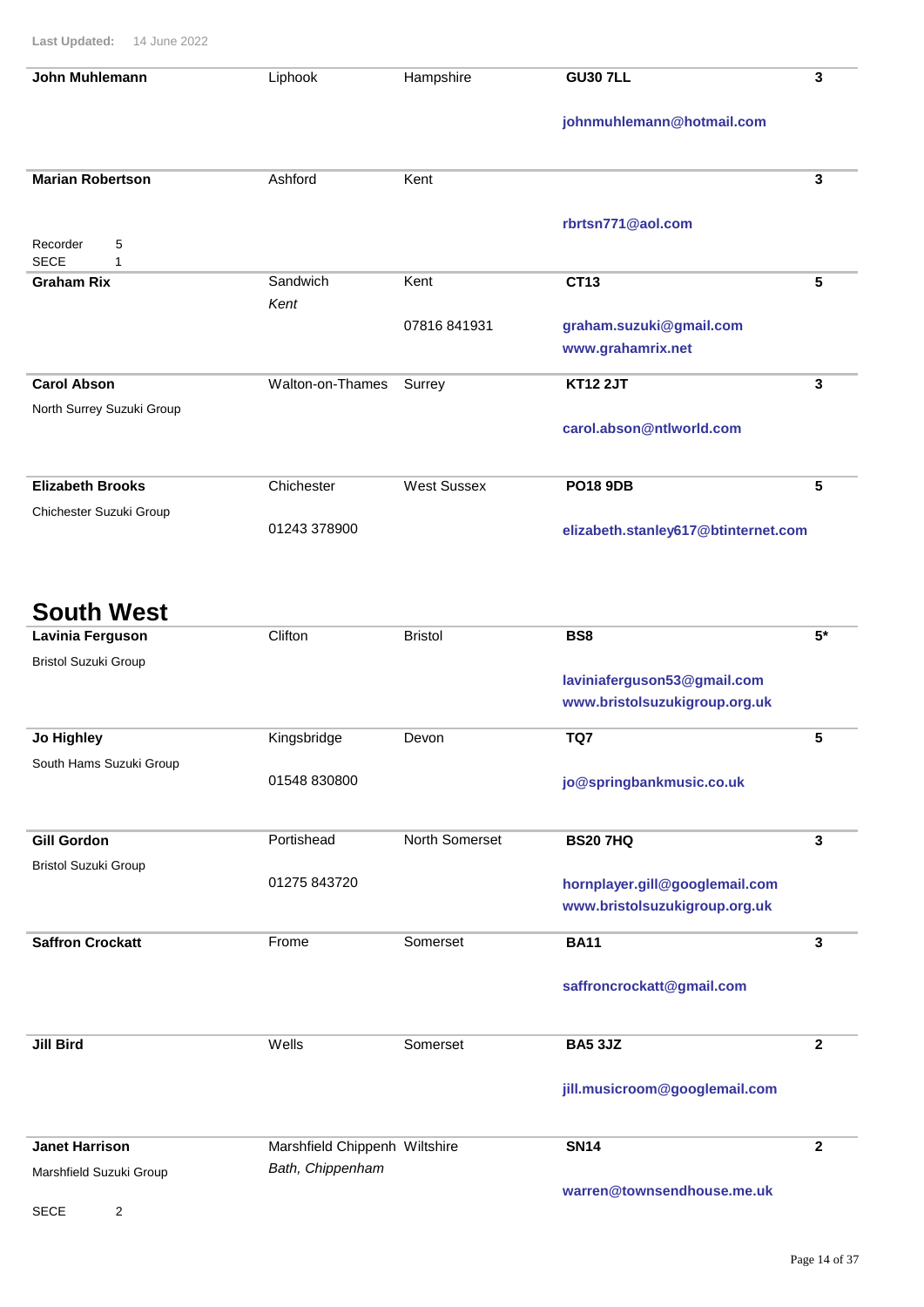| <b>Yael Bradbury</b>                 | Pewsey                              | Wiltshire            | SN <sub>9</sub>             | $\mathbf{2}$ |
|--------------------------------------|-------------------------------------|----------------------|-----------------------------|--------------|
|                                      |                                     |                      | yaelbb3@gmail.com           |              |
|                                      |                                     |                      |                             |              |
|                                      |                                     |                      |                             |              |
| <b>Thames Valley &amp; Chilterns</b> |                                     |                      |                             |              |
| <b>Elena Lesu</b>                    | Banbury                             |                      | <b>OX15 4ST</b>             | $\mathbf{3}$ |
|                                      | 07981 952934                        |                      | anamaria.lesu@yahoo.com     |              |
|                                      |                                     |                      |                             |              |
| <b>Laura Fryer</b>                   | <b>Bracknell</b>                    | <b>Berkshire</b>     |                             | 1            |
|                                      | <b>Berkshire</b>                    |                      |                             |              |
|                                      |                                     |                      | laura@ascotpianoteacher.com |              |
|                                      |                                     |                      |                             |              |
| <b>Julie Craven</b>                  | Wantage                             | Oxfordshire          | <b>OX12</b>                 | 4            |
|                                      | Wantage, Oxfordshire                | 07714 410911         | juliemcraven@btinternet.com |              |
|                                      |                                     |                      | www.juliecravenpianist.com  |              |
|                                      |                                     |                      |                             |              |
| <b>Wales</b>                         |                                     |                      |                             |              |
| <b>Terezija Stimec</b>               | <b>Ilford</b>                       |                      |                             | 1            |
|                                      |                                     |                      |                             |              |
|                                      |                                     |                      | teyic07@gmail.com           |              |
| <b>Sue Bird</b>                      | Ebbw Vale                           | <b>Blaenau Gwent</b> |                             | 5            |
|                                      | Howells School, Llandaff            |                      |                             |              |
|                                      |                                     |                      | suebird.piano@gmail.com     |              |
| <b>SECE</b><br>2                     |                                     |                      |                             |              |
| Daphne Chook Pui Yee Voigt           | Pentwyn                             | Cardiff              |                             | $\mathbf{1}$ |
|                                      | <b>International School Cardiff</b> |                      |                             |              |
|                                      |                                     |                      | daphnechookpy@gmail.com     |              |
|                                      |                                     |                      | www.imscardiff.co.uk        |              |
| <b>Eleanor Blakeney</b>              | Harrow                              | Middlesex            |                             | $\mathbf{1}$ |
|                                      |                                     |                      |                             |              |

**eleanorblakeney11@gmail.com**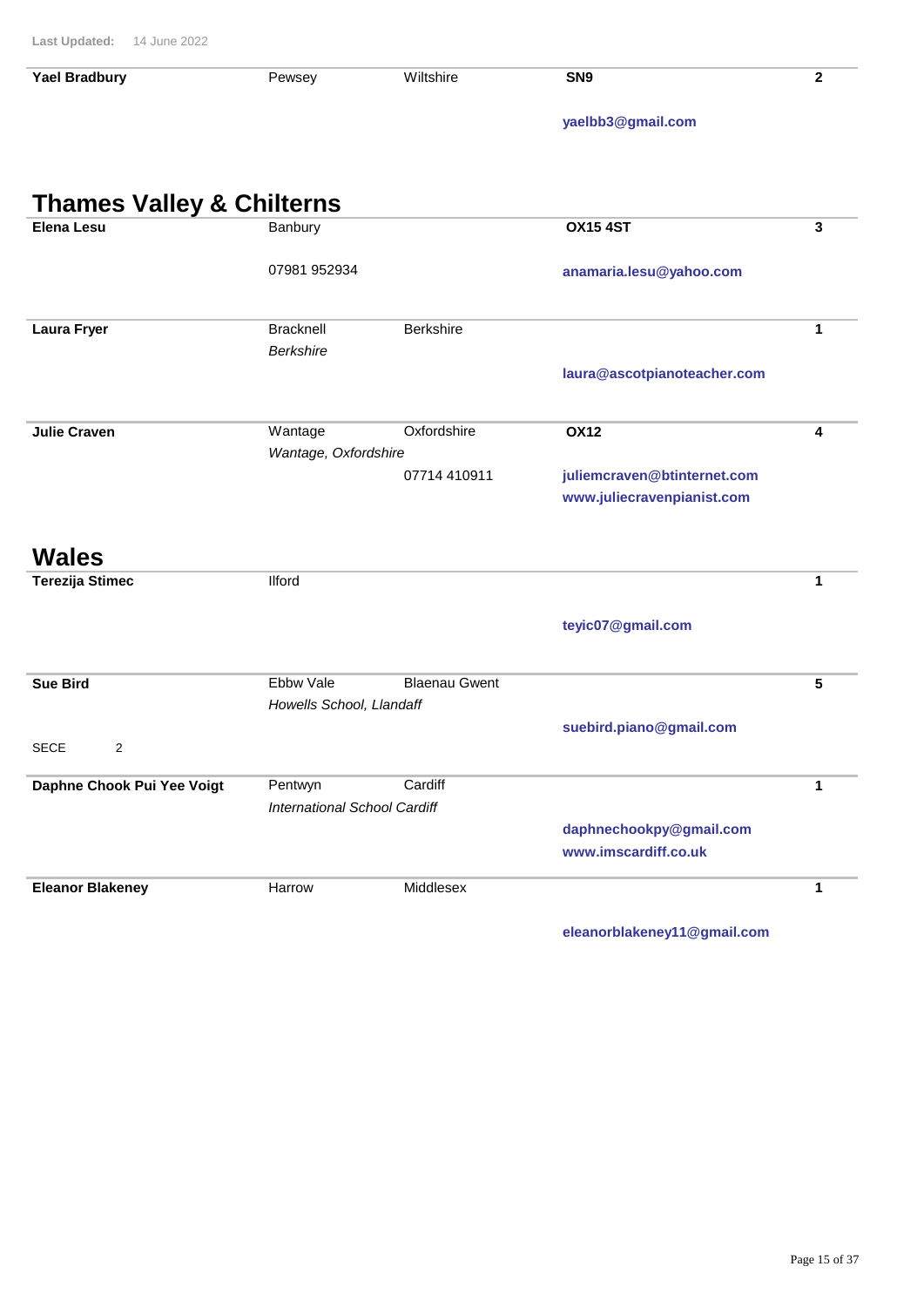# **Recorder**

# **London + Home Counties**

| <b>Elspeth Robertson</b>                  | London                    |                | E <sub>8</sub>                  | 4               |
|-------------------------------------------|---------------------------|----------------|---------------------------------|-----------------|
|                                           | London                    |                |                                 |                 |
|                                           | 01233 770369              | 07968 718325   | elspeth_robertson@hotmail.co.uk |                 |
|                                           |                           |                | www.consortauditenova.com       |                 |
|                                           |                           |                |                                 |                 |
| <b>Julie Dean</b>                         | London                    |                | <b>SE19</b>                     | $\mathbf{2}$    |
| Crystal Palace Suzuki Recorders           | Teaches in Crystal Palace |                |                                 |                 |
|                                           | 07790 995179              |                | info@recordershoplondon.co.uk   |                 |
|                                           |                           |                | www.recordergroupslondon.co.uk  |                 |
|                                           |                           |                |                                 |                 |
| <b>North</b>                              |                           |                |                                 |                 |
| <b>Karen Gibbard</b>                      | Alnwick                   | Northumberland | <b>NE66</b>                     | 3               |
|                                           | Alnwick, Northumberland   |                |                                 |                 |
|                                           |                           |                |                                 |                 |
| <b>SECE</b><br>$\overline{c}$             |                           |                | www.musicalbuds.com             |                 |
| Piano<br>1                                |                           |                |                                 |                 |
|                                           |                           |                |                                 |                 |
| <b>South East</b>                         |                           |                |                                 |                 |
| <b>Marian Robertson</b>                   | Ashford                   | Kent           | <b>TN27</b>                     | 5               |
|                                           |                           |                |                                 |                 |
|                                           |                           |                |                                 |                 |
|                                           |                           |                | rbrtsn771@aol.com               |                 |
| Piano<br>3<br><b>SECE</b><br>$\mathbf{1}$ |                           |                |                                 |                 |
|                                           | Dorking                   | Surrey         | RH <sub>5</sub>                 | 5               |
| <b>Nancy Daly</b>                         |                           |                |                                 |                 |
|                                           | 07976 741207              |                |                                 |                 |
|                                           |                           |                | nancy@recorderie.co.uk          |                 |
|                                           |                           |                | www.recorderie.co.uk            |                 |
| <b>Alyson Elliman</b>                     | Carshalton Beeches Surrey |                | <b>SM5 4PD</b>                  | $5\phantom{.0}$ |
|                                           |                           |                |                                 |                 |
|                                           | 020 86435022              | 07557 958823   | alysonelliman@aol.com           |                 |
| <b>SECE</b><br>2                          |                           |                |                                 |                 |
|                                           |                           |                |                                 |                 |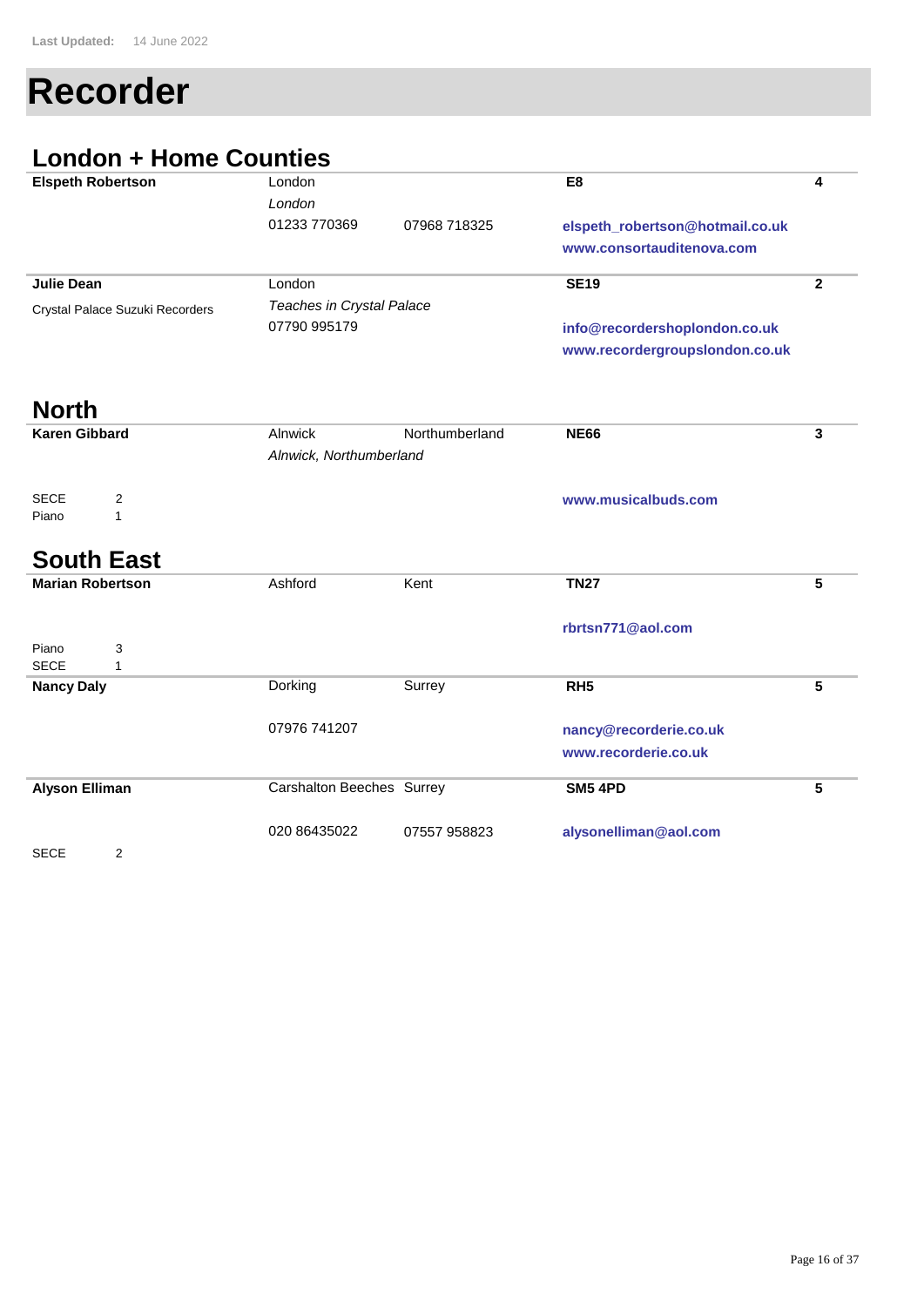# **SECE**

#### **East**

| <b>Melinda Miguel Andres</b> | Chelmsford<br>Chelsmford | Essex          |                             | 2 |
|------------------------------|--------------------------|----------------|-----------------------------|---|
|                              | 07849 041938             |                | melindamiguel@gmail.com     |   |
| 2<br>Cello                   |                          |                | www.beaulieuparkmusic.co.uk |   |
| <b>Christina Sherriff</b>    | Dedham                   | Essex          |                             | 2 |
| Ipswich Suzuki Group         |                          |                |                             |   |
|                              |                          | 07746 406095   | cj.sherriff@btinternet.com  |   |
| Piano<br>4                   |                          |                |                             |   |
| <b>Kayleigh Martin</b>       | Norwich                  | <b>Norfolk</b> |                             | 2 |
| Norwich Suzuki Group         |                          |                |                             |   |
|                              | 07732 968680             |                | kayleighjmartin@gmail.com   |   |
| 2<br>Cello                   |                          |                |                             |   |

# **London + Home Counties**

| <b>Mallory Hamm</b>          |                                | London<br>1              |               |                                  |                |
|------------------------------|--------------------------------|--------------------------|---------------|----------------------------------|----------------|
|                              |                                | Central and North London |               |                                  |                |
|                              |                                |                          |               | malloryhamm@yahoo.co.uk          |                |
| Violin                       | 5                              |                          |               | www.malloryhamm.co.uk            |                |
| <b>Esther Reinders</b>       |                                | London                   |               |                                  | $\overline{2}$ |
| <b>LSG</b>                   |                                |                          |               |                                  |                |
|                              |                                | 020 83464111             |               | esther@reindersmusicschool.co.uk |                |
| Piano                        | 3                              |                          |               | www.reindersmusicschool.co.uk    |                |
| Hannah van den Brul          |                                | London                   |               |                                  | 2              |
|                              |                                |                          |               |                                  |                |
| Violin                       | 2                              |                          |               | vandenbrulhannah@gmail.com       |                |
|                              |                                |                          |               |                                  |                |
| <b>Clara Willmott-Basset</b> |                                | Hemel Hempstead          | Hertfordshire |                                  | $\overline{2}$ |
|                              |                                |                          |               |                                  |                |
|                              |                                | 07974 522239             |               | clarawillmott@hotmail.com        |                |
| Violin                       | 4                              |                          |               |                                  |                |
|                              | <b>Shih-Ching Wei-Prichard</b> | <b>Worcester Park</b>    | Surrey        |                                  | 1              |
| <b>LSG</b>                   |                                |                          |               |                                  |                |
|                              |                                | 07525 497124             |               | shihching.suzuki@gmail.com       |                |
| Piano                        | 5                              |                          |               |                                  |                |
|                              |                                |                          |               |                                  |                |
| <b>Midlands</b>              |                                |                          |               |                                  |                |

| <b>Louise Carey</b> | Birmingham   |              |                        |  |
|---------------------|--------------|--------------|------------------------|--|
| Violin<br>5         | 0121 4594521 | 07974 798129 | lou_carey1@hotmail.com |  |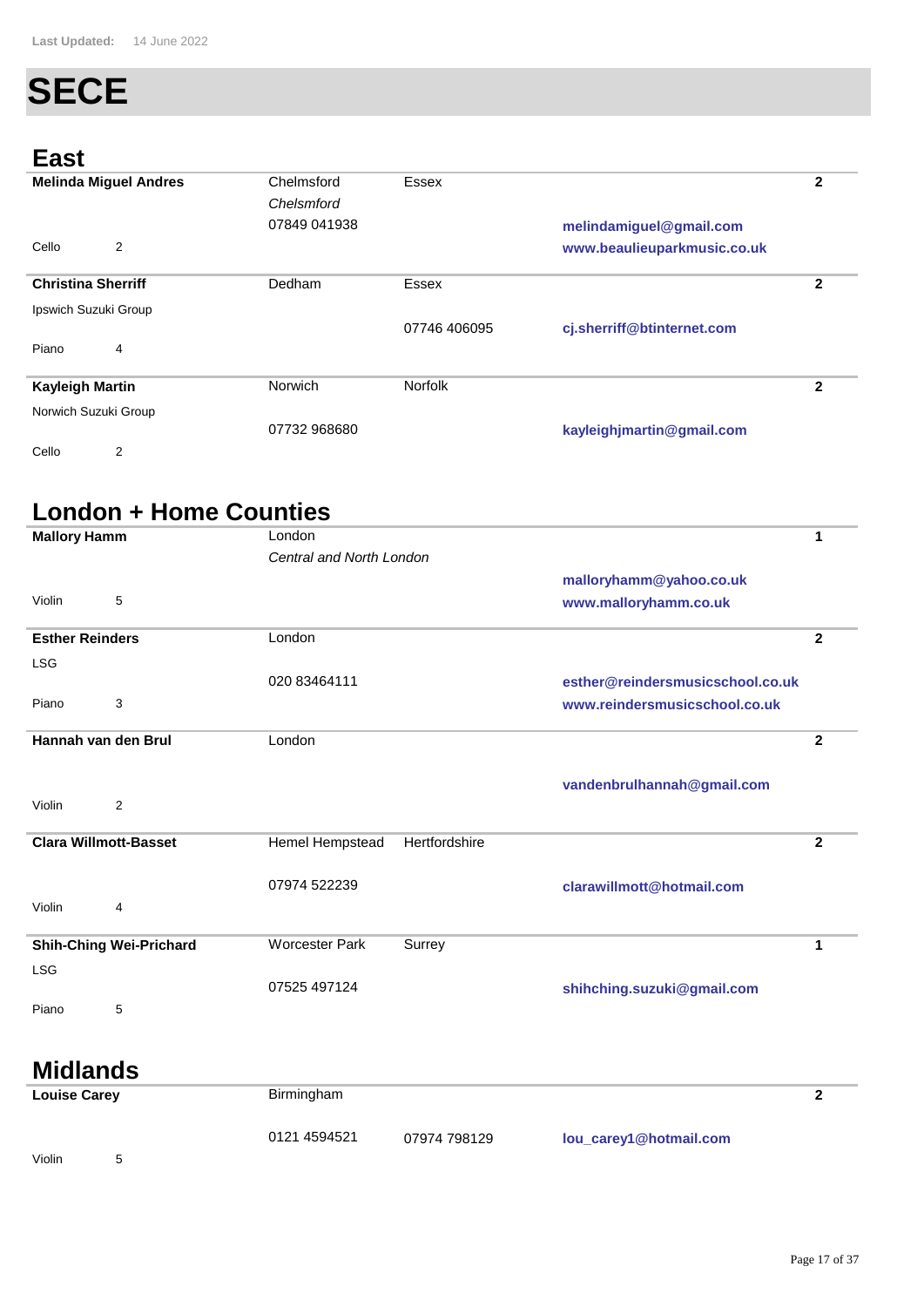|                                  | <b>Last Updated:</b> 14 June 2022 |                         |                                         |                                           |              |
|----------------------------------|-----------------------------------|-------------------------|-----------------------------------------|-------------------------------------------|--------------|
| <b>Sarah Eastwood</b>            |                                   | Birmingham              |                                         |                                           | 3            |
|                                  |                                   | Birmingham              |                                         |                                           |              |
|                                  |                                   |                         |                                         | s-eastwood@hotmail.co.uk                  |              |
| Violin<br>Viola                  | 5<br>$\overline{2}$               |                         |                                         | www.facebook.com/SarahMaeSuzuki           |              |
| <b>Mae Eastwood</b>              |                                   | Birmingham              |                                         |                                           | 3            |
|                                  |                                   | Birmingham              |                                         |                                           |              |
|                                  |                                   |                         |                                         | mae.eastwood89@gmail.com                  |              |
| Violin                           | 5                                 |                         |                                         | www.midlands-suzuki.co.uk & fb.com/SarahM |              |
| <b>Ruth Furniss</b>              |                                   | Nottingham              |                                         |                                           | $\mathbf{2}$ |
|                                  |                                   |                         | Nottingham (plus Beeston and Southwell) |                                           |              |
|                                  |                                   | 07730 536584            |                                         |                                           |              |
| Violin                           | 4                                 |                         |                                         | http://www.nottinghamsuzukigroup.co.uk    |              |
|                                  |                                   |                         |                                         |                                           |              |
| <b>Kristal Adamson</b>           |                                   | <b>Sutton Coldfield</b> | <b>West Midlands</b>                    |                                           | $\mathbf 2$  |
|                                  |                                   |                         | 07539 427812                            | kristal.adamson@hotmail.com               |              |
| Violin                           | 4                                 |                         |                                         |                                           |              |
|                                  |                                   |                         |                                         |                                           |              |
|                                  |                                   |                         |                                         |                                           |              |
| <b>North</b>                     |                                   |                         |                                         |                                           |              |
| <b>Chloe Lees</b>                |                                   | Harrogate               |                                         |                                           | 1            |
|                                  |                                   |                         |                                         |                                           |              |
| Violin                           | 4                                 |                         |                                         | lees.chloe@gmail.com                      |              |
|                                  |                                   |                         |                                         |                                           |              |
| <b>Laura Wingrove</b>            |                                   | York                    |                                         |                                           | $\mathbf{2}$ |
|                                  |                                   |                         |                                         |                                           |              |
|                                  |                                   |                         |                                         | laura.j.wingrove@gmail.com                |              |
| Cello                            | 4                                 |                         |                                         |                                           |              |
| <b>Karen Gibbard</b>             |                                   | Alnwick                 | Northumberland                          |                                           | $\mathbf 2$  |
|                                  |                                   | Alnwick, Northumberland |                                         |                                           |              |
|                                  |                                   |                         |                                         |                                           |              |
| Recorder                         | 3                                 |                         |                                         | www.musicalbuds.com                       |              |
| Piano<br><b>Caroline Goddard</b> | 1                                 | Huddersfield            | W. Yorkshire                            |                                           | $\mathbf{2}$ |
|                                  |                                   |                         |                                         |                                           |              |
|                                  |                                   | 01484 652868            |                                         | carolinegoddardviolin@gmail.com           |              |
| Violin                           | $5*$                              |                         |                                         |                                           |              |
|                                  |                                   |                         |                                         |                                           |              |
|                                  |                                   |                         |                                         |                                           |              |
|                                  | <b>Northern Ireland</b>           |                         |                                         |                                           |              |
| <b>Keri Cassidy Taylor</b>       |                                   | Lisburn                 | Co. Antrim                              |                                           | 5            |
|                                  | Suzuki Method Northern Ireland    |                         |                                         |                                           |              |
|                                  |                                   |                         | 07709 495255                            | suzukimethodni@gmail.com                  |              |
| Violin                           | 5                                 |                         |                                         |                                           |              |
|                                  |                                   |                         |                                         |                                           |              |
| <b>Scotland</b>                  |                                   |                         |                                         |                                           |              |
| Lynda Jordan                     |                                   | Edinburgh               |                                         |                                           | 1            |
|                                  |                                   | Edinburgh               |                                         |                                           |              |

**lyndajord@aol.com**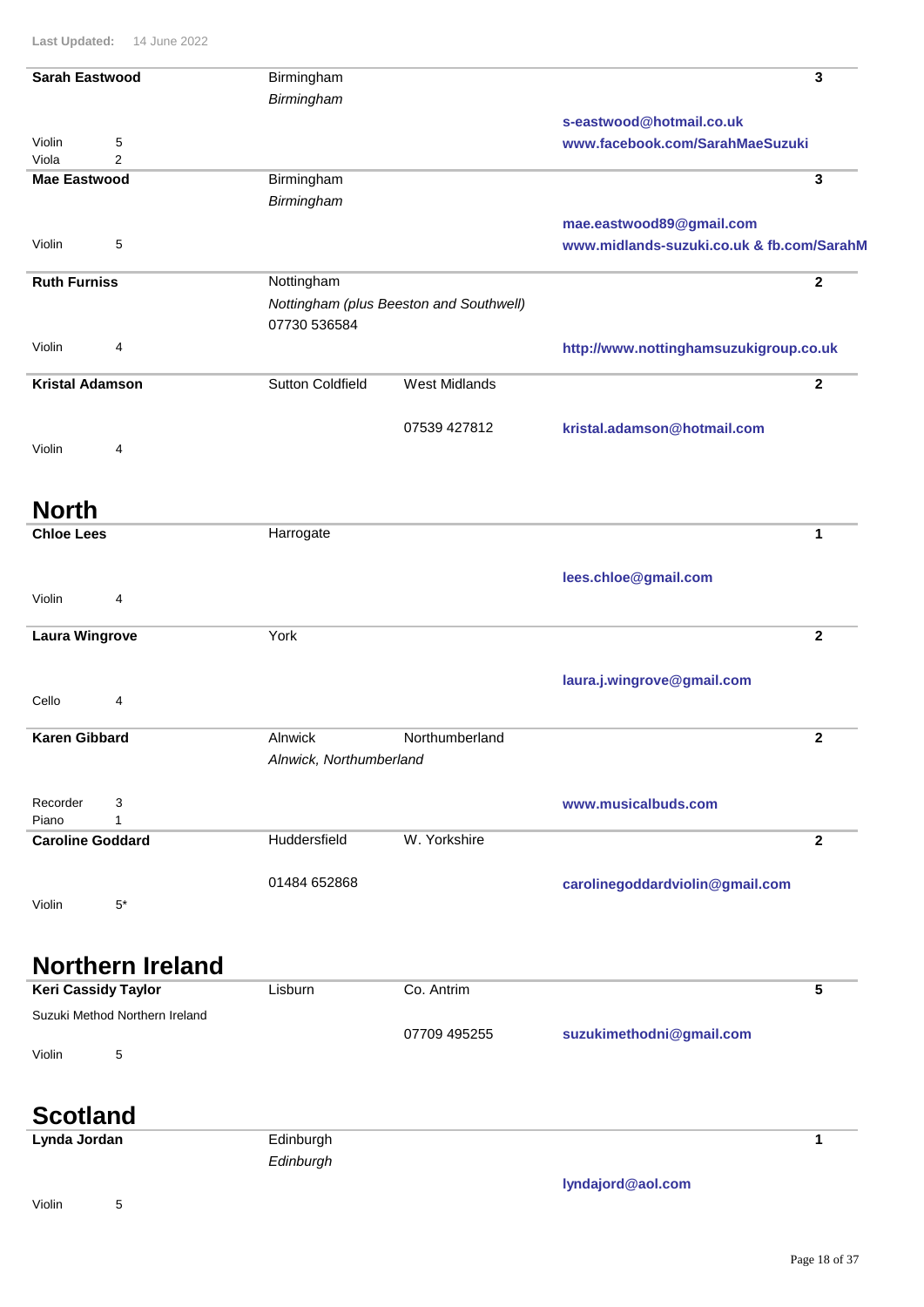| Last Updated:           | 14 June 2022        |                               |                |                              |                         |
|-------------------------|---------------------|-------------------------------|----------------|------------------------------|-------------------------|
| <b>Elaine Wilson</b>    |                     | Glasgow                       |                |                              | 3                       |
|                         |                     |                               |                |                              |                         |
|                         |                     |                               |                | elaine.sexton@gmail.com      |                         |
| Violin<br>Viola         | 5<br>$\overline{2}$ |                               |                |                              |                         |
| <b>Maureen Quinn</b>    |                     |                               | Dunbartonshire |                              | $\overline{2}$          |
|                         |                     | Clydebank                     |                |                              |                         |
|                         |                     |                               |                |                              |                         |
|                         |                     | 0141 5622939                  | 07932 859096   | mquinnsuzuki@virginmedia.com |                         |
| Violin                  | 4                   |                               |                |                              |                         |
|                         |                     |                               |                |                              |                         |
|                         |                     |                               |                |                              |                         |
| <b>South East</b>       |                     |                               |                |                              |                         |
| <b>Shuna Dickens</b>    |                     | Camberley                     |                |                              | 1                       |
|                         |                     |                               |                |                              |                         |
|                         |                     |                               |                | wee_shun@hotmail.com         |                         |
| Violin                  | 5                   |                               |                |                              |                         |
| <b>Nancy Borrett</b>    |                     | Ryde                          | Isle of Wight  |                              | $\mathbf{1}$            |
|                         |                     |                               |                |                              |                         |
|                         |                     |                               |                |                              |                         |
|                         |                     |                               |                | nancy.borrett@yahoo.com      |                         |
| Violin                  | 5                   |                               |                |                              |                         |
| <b>Marian Robertson</b> |                     | Ashford                       | Kent           |                              | $\mathbf{1}$            |
|                         |                     |                               |                |                              |                         |
|                         |                     |                               |                | rbrtsn771@aol.com            |                         |
| Recorder                | 5                   |                               |                |                              |                         |
| Piano                   | 3                   |                               |                |                              |                         |
| <b>Alyson Elliman</b>   |                     | Carshalton Beeches Surrey     |                |                              | $\mathbf{2}$            |
|                         |                     |                               |                |                              |                         |
|                         |                     | 020 86435022                  | 07557 958823   | alysonelliman@aol.com        |                         |
| Recorder                | 5                   |                               |                |                              |                         |
|                         |                     |                               |                |                              |                         |
|                         |                     |                               |                |                              |                         |
|                         | <b>South West</b>   |                               |                |                              |                         |
|                         |                     |                               |                |                              |                         |
| <b>Janet Harrison</b>   |                     | Marshfield Chippenh Wiltshire |                |                              | $\overline{\mathbf{2}}$ |

| Marshfield Suzuki Group | Bath, Chippenham                 |              |                               |  |
|-------------------------|----------------------------------|--------------|-------------------------------|--|
| Piano<br>2              |                                  |              | warren@townsendhouse.me.uk    |  |
| <b>Rebecca Homent</b>   | Marshfield                       | Wiltshire    |                               |  |
| Marshfield Suzuki Group | West Wiltshire, Bath and Bristol |              |                               |  |
|                         | 01225 891995                     | 07795 843063 | beckyhoment@btinternet.com    |  |
| Cello<br>3              |                                  |              | www.bristolsuzukigroup.org.uk |  |

### **Wales**

| <b>Sue Bird</b> | Ebbw Vale                | Blaenau Gwent |                         |  |
|-----------------|--------------------------|---------------|-------------------------|--|
|                 | Howells School, Llandaff |               |                         |  |
|                 |                          |               | suebird.piano@gmail.com |  |

Piano 5

**suebird.piano@gmail.com**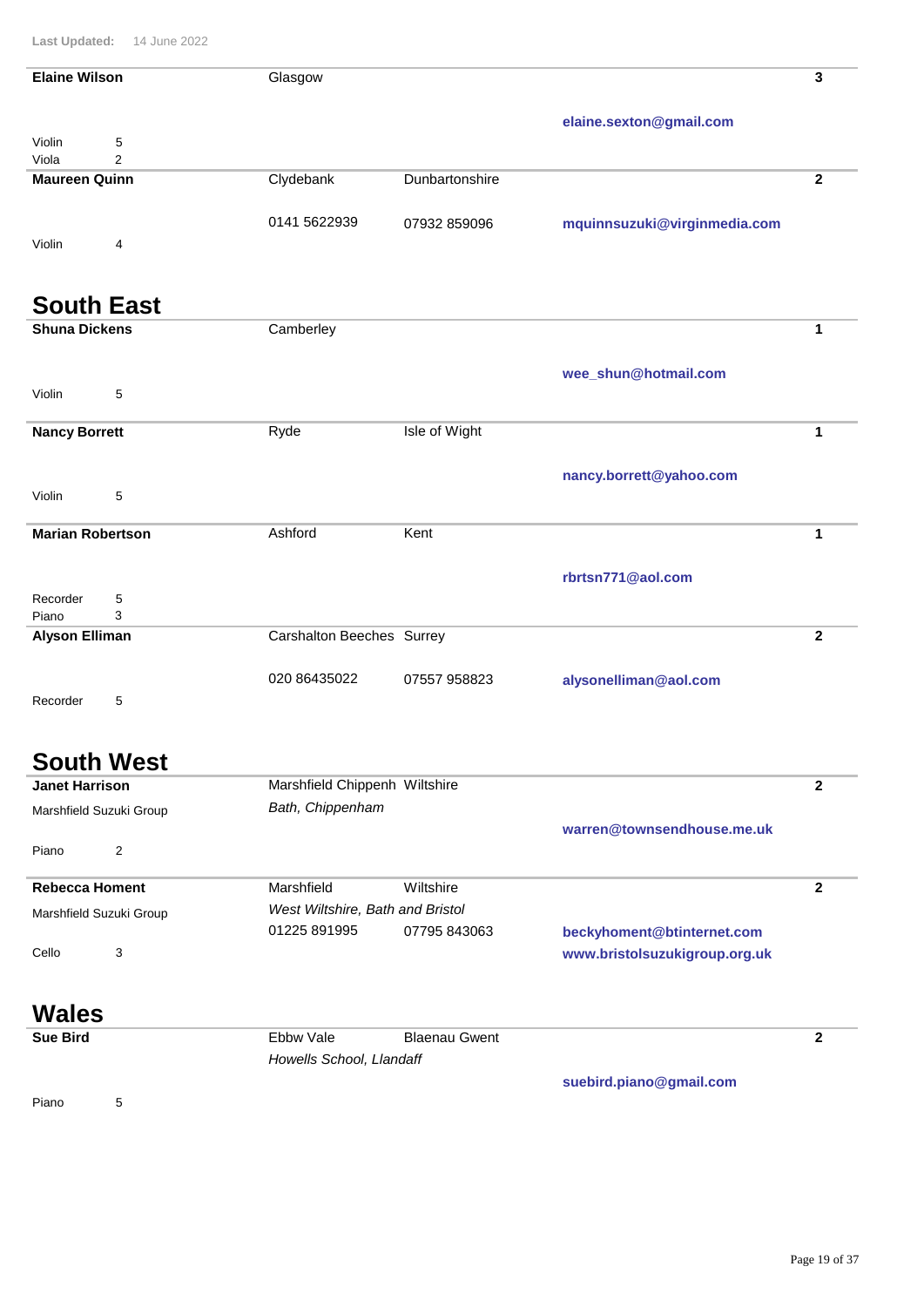# **Trumpet**

#### **London + Home Counties Connor Clarke** LONDON **2** 07817 771138 **E8** London **Laurence Davison N13 1**

**lozdavison@hotmail.com**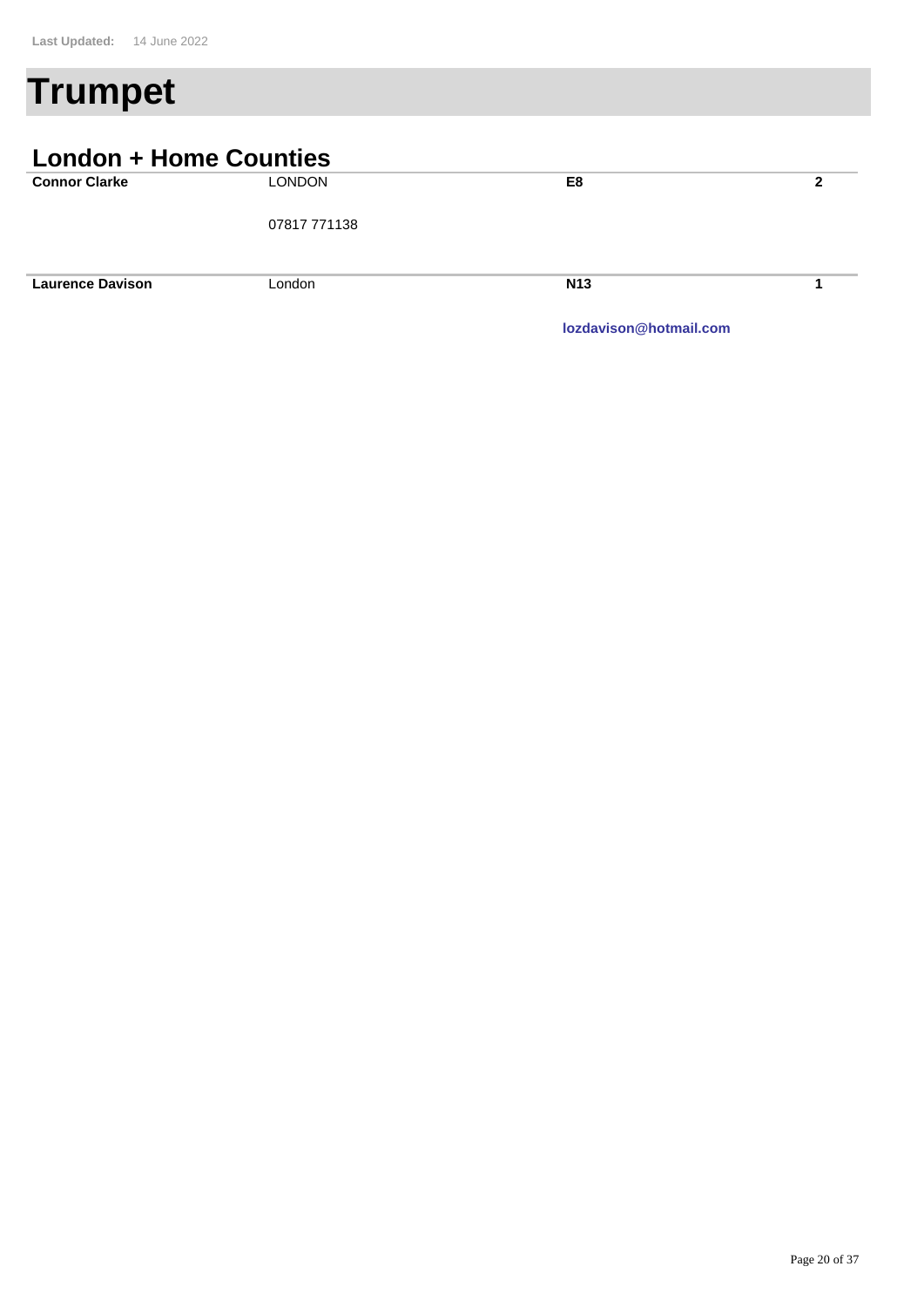# **Viola**

| <b>East</b>        |              |                          |  |
|--------------------|--------------|--------------------------|--|
| <b>Lilian Hall</b> | Cambridge    |                          |  |
| Violin<br>ว<br>ر   | 01223 212251 | lilian.hall@ntlworld.com |  |

#### **London + Home Counties London jafia@dircon.co.uk Jane Afia 2** 07548 657311 LSG/ Lauderdale Suzuki Group Violin 5 London **hannahodell27@gmail.com Hannah Biss 3** LSG/ Barnet Suzuki Group Violin 5 RICKMANSWORTH **Guillem Calvo 2 guillem.albeniz@gmail.com www.littlevenicesuzukigroup.com** LSG/ Little Venice Suzuki Group *Notting Hill, Queen's Park, Pinner* Violin 5 **London drownjuan@gmail.com Juan Drown 5** St Albans Suzuki Group *Teaches in Hertfordshire* Violin 5 London **monaviolinandviola@gmail.com Mona Kodama 2** LSG/ St Albans Suzuki Group Violin 5 London **marysandbrook@aol.com Mary Sandbrook 2 2** 020 89472885 07890 771557 Violin 4 London **justsuehunt@gmail.com Sue Hunt 2** 020 88762499 **SW14 8AS**

# **Midlands**

| <b>Sarah Eastwood</b> |   | Birmingham |                                 |
|-----------------------|---|------------|---------------------------------|
|                       |   | Birmingham |                                 |
|                       |   |            | s-eastwood@hotmail.co.uk        |
| Violin                | 5 |            | www.facebook.com/SarahMaeSuzuki |
| <b>SECE</b>           |   |            |                                 |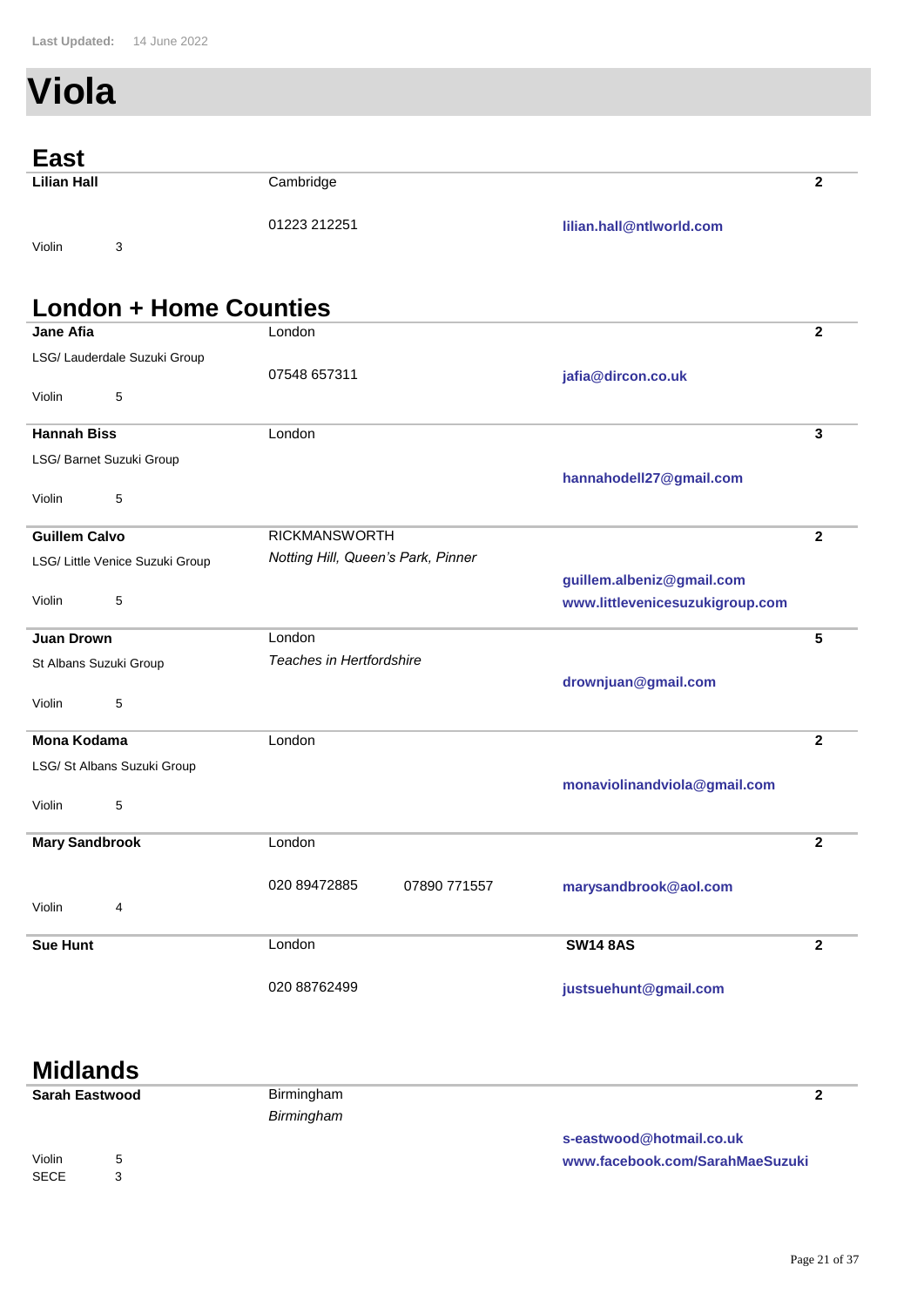| <b>Antonia Finch</b>   |                                      | Birmingham       |                    |                            | $\overline{\mathbf{2}}$ |
|------------------------|--------------------------------------|------------------|--------------------|----------------------------|-------------------------|
|                        |                                      |                  |                    | antoniafinch@hotmail.com   |                         |
| Violin                 | 3                                    |                  |                    |                            |                         |
| <b>North</b>           |                                      |                  |                    |                            |                         |
| <b>Jane Panter</b>     |                                      | Liverpool        |                    |                            | 5                       |
|                        | Liverpool Suzuki Group               |                  |                    |                            |                         |
| Violin                 | 5                                    |                  |                    | panter.jane@googlemail.com |                         |
| <b>Scotland</b>        |                                      |                  |                    |                            |                         |
| <b>Mysie Ferguson</b>  |                                      | Edinburgh        |                    |                            | 5                       |
|                        | Edinburgh North Suzuki Group         | 0131 5522068     |                    | mysie.ferguson@gmail.com   |                         |
| Violin                 | 5                                    |                  |                    |                            |                         |
| <b>Anne Morrison</b>   |                                      | Edinburgh        |                    |                            | $\overline{\mathbf{2}}$ |
|                        | Edinburgh Blackhall Suzuki Group     |                  |                    |                            |                         |
| Violin                 | 3                                    |                  |                    | aemo51@btinternet.com      |                         |
| <b>Elaine Wilson</b>   |                                      | Glasgow          |                    |                            | $\mathbf{2}$            |
|                        |                                      |                  |                    |                            |                         |
| Violin                 | 5                                    |                  |                    | elaine.sexton@gmail.com    |                         |
| <b>SECE</b>            | 3                                    |                  |                    |                            |                         |
|                        | <b>South East</b>                    |                  |                    |                            |                         |
| <b>Cornelia Rogers</b> |                                      | Eastbourne       | <b>East Sussex</b> |                            | 4                       |
|                        |                                      |                  | 07759 122877       | soundharmony@hotmail.com   |                         |
| Violin                 | 4                                    |                  |                    |                            |                         |
| Cello                  | 3                                    |                  |                    |                            |                         |
|                        | <b>South West</b>                    |                  |                    |                            |                         |
| Antonia Del Mar        |                                      | Dartington       | Devon              | <b>TQ9 6DJ</b>             | $\mathbf{2}$            |
|                        |                                      | 01803 862484     | 07974 799004       | tonidartington@gmail.com   |                         |
| Violin                 | 2                                    |                  |                    |                            |                         |
|                        |                                      |                  |                    |                            |                         |
|                        | <b>Thames Valley &amp; Chilterns</b> |                  |                    |                            |                         |
| <b>Margaret Parkin</b> |                                      | Oxford<br>Oxford |                    |                            | 3                       |
|                        |                                      |                  |                    | margaret.parkin@gmail.com  |                         |
|                        |                                      |                  |                    |                            |                         |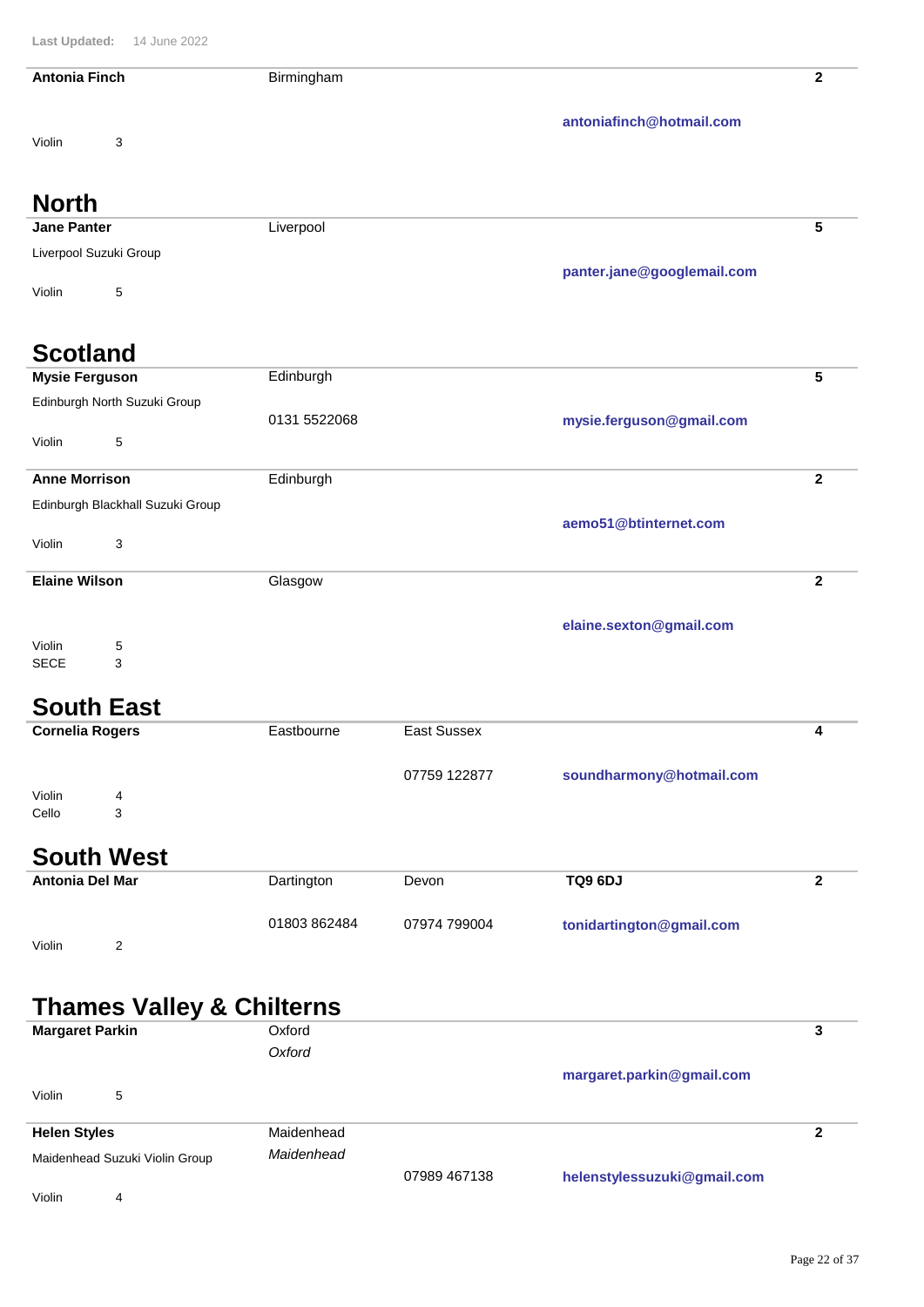# **Violin**

| <b>Channel Islands</b> |               |              |                              |              |
|------------------------|---------------|--------------|------------------------------|--------------|
| <b>Vanessa Moore</b>   | St Brelade    | Jersey C.I.  | JE3                          | $\mathbf{3}$ |
|                        | 01534 863418  |              | vanessalmoore@me.com         |              |
| <b>East</b>            |               |              |                              |              |
| <b>Lilian Hall</b>     | Cambridge     |              | CB1 3TU                      | 3            |
|                        | 01223 212251  |              | lilian.hall@ntlworld.com     |              |
| 2<br>Viola             |               |              |                              |              |
| Oya Takmaz             | Cambridge     |              | CB4                          | 1            |
|                        | Cambridge     |              |                              |              |
|                        | 07428 397887  |              | oyuysl@gmail.com             |              |
| <b>Kate Reynolds</b>   | Norwich       | Norfolk      | <b>NR147JL</b>               | 4            |
| Norwich Suzuki Group   |               |              |                              |              |
|                        | 01508 813258  | 07717 173090 | kl.reynolds@btinternet.com   |              |
| <b>Rosie Toll</b>      | <b>BUNGAY</b> | Norfolk      | <b>NR35 2BA</b>              | 4            |
| Norwich Suzuki Group   |               |              |                              |              |
|                        |               | 07977 378034 | rosiefiddlefaery@hotmail.com |              |
| <b>Emma Seggar</b>     | Kesgrave      | Suffolk      |                              | 3            |
| Ipswich Suzuki Group   |               |              |                              |              |
|                        | 01473 610572  |              | emma.suzuki@btinternet.com   |              |

# **London + Home Counties**

| <b>Helen Brunner</b>   | London                   |              |                              | 5* Mats      |
|------------------------|--------------------------|--------------|------------------------------|--------------|
| <b>LSG</b>             |                          |              |                              |              |
|                        |                          |              | helenbrunnerviolin@gmail.com |              |
| <b>Juan Drown</b>      | London                   |              |                              | 5            |
| St Albans Suzuki Group | Teaches in Hertfordshire |              |                              |              |
|                        |                          |              | drownjuan@gmail.com          |              |
| 5<br>Viola             |                          |              |                              |              |
| <b>Wendy Lampa</b>     | London                   |              |                              | $\mathbf{2}$ |
| <b>LSG</b>             | Tooting                  |              |                              |              |
|                        | 020 87671753             | 07825 040850 | wjlampa@gmail.com            |              |
| Piano<br>4             |                          |              |                              |              |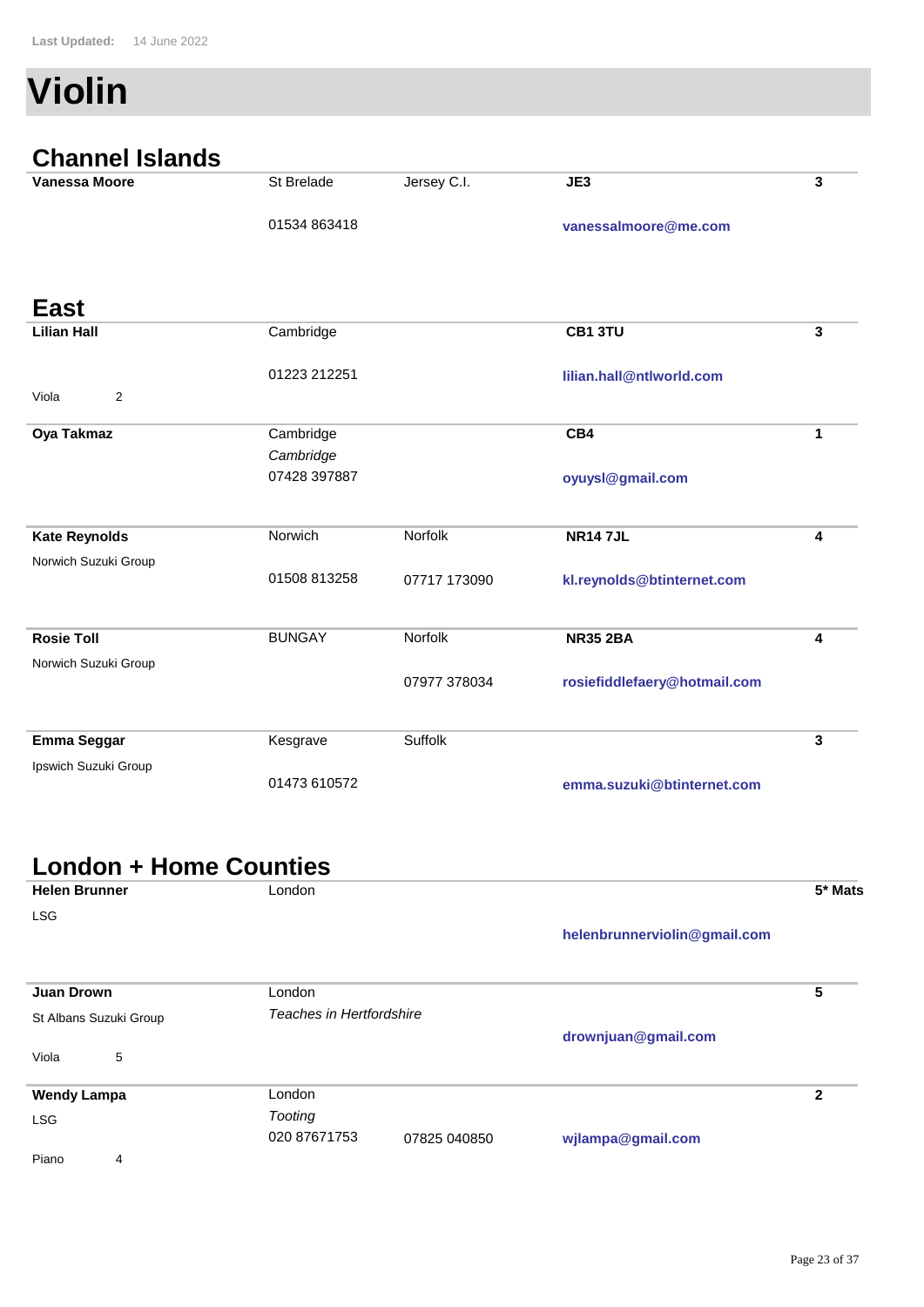| <b>Karina MacAlpine</b>     | London              |                               | 5               |
|-----------------------------|---------------------|-------------------------------|-----------------|
| LSG/ Dulwich Suzuki Group   |                     | karina@blondquartet.com       |                 |
|                             |                     | www.dulwichsuzukigroup.com    |                 |
|                             |                     |                               |                 |
| <b>Claire Sterling</b>      | London              |                               | 1               |
|                             |                     |                               |                 |
|                             |                     | clairesterling@yahoo.co.uk    |                 |
|                             |                     |                               |                 |
| Hannah van den Brul         | London              |                               | $\mathbf{2}$    |
|                             |                     |                               |                 |
| <b>SECE</b><br>2            |                     | vandenbrulhannah@gmail.com    |                 |
|                             |                     |                               |                 |
| <b>Alena Casey</b>          | London              | E17                           | 5               |
|                             |                     |                               |                 |
|                             |                     | alena.casey@southbank.org     |                 |
|                             |                     |                               |                 |
| <b>Vaida Farid</b>          | London              | E1W                           | 5               |
| <b>LSG</b>                  |                     |                               |                 |
|                             | 07449 209292        | vaida.violinlessons@gmail.com |                 |
|                             |                     |                               |                 |
| <b>Kate Conway</b>          | London              | <b>E2 8LR</b>                 | 5               |
| LSG/ Suzuki Hub             |                     |                               |                 |
|                             | 07946 474320        | kate@suzukihub.com            |                 |
|                             |                     |                               |                 |
| <b>Michiko Negami</b>       | Barnet              | EN <sub>5</sub>               | 5               |
|                             | <b>Barnet</b>       |                               |                 |
|                             |                     | michiko3@gmail.com            |                 |
|                             |                     |                               |                 |
| <b>Eleanor Walton</b>       | <b>HIGH WYCOMBE</b> | <b>HP15</b>                   | $\mathbf 1$     |
|                             |                     |                               |                 |
|                             | 07531 283144        | eleanormw98@gmail.com         |                 |
|                             |                     |                               |                 |
| <b>Johanna Charles</b>      | <b>Ilford</b>       | IG1                           | $\mathbf 1$     |
|                             |                     |                               |                 |
|                             |                     | jcharlesviolin@gmail.com      |                 |
|                             |                     |                               |                 |
| <b>Mona Kodama</b>          | London              | N <sub>2</sub>                | 5               |
| LSG/ St Albans Suzuki Group |                     |                               |                 |
|                             |                     | monaviolinandviola@gmail.com  |                 |
| $\overline{c}$<br>Viola     |                     |                               |                 |
| <b>Hannah Biss</b>          | London              | <b>N20</b>                    | $5\phantom{.0}$ |
| LSG/ Barnet Suzuki Group    |                     |                               |                 |
|                             |                     | hannahodell27@gmail.com       |                 |
| Viola<br>3                  |                     |                               |                 |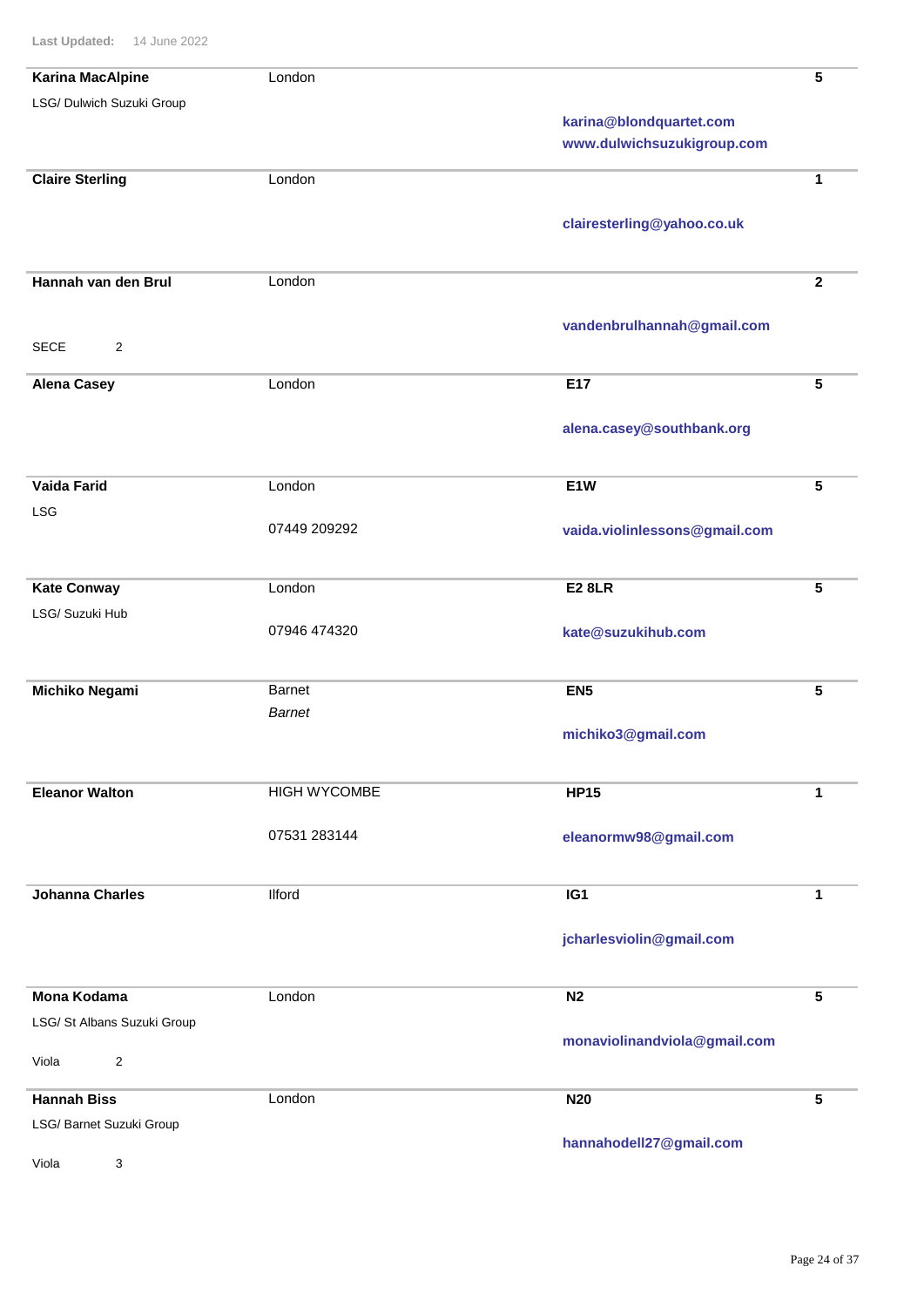| <b>Mallory Hamm</b>             | London                   | <b>N6</b>                       | 5         |
|---------------------------------|--------------------------|---------------------------------|-----------|
|                                 | Central and North London |                                 |           |
|                                 |                          | malloryhamm@yahoo.co.uk         |           |
| <b>SECE</b><br>1                |                          | www.malloryhamm.co.uk           |           |
| Amy Cluggish                    | London                   | <b>N7</b>                       | 4         |
| LSG / Suzuki Hub                |                          |                                 |           |
|                                 |                          | cluggishstudio@gmail.com        |           |
|                                 |                          | www.bluebirdsuzuki.com          |           |
| <b>Miks Silis</b>               | London                   | N7                              | 3         |
| LSG / Suzuki Hub                |                          |                                 |           |
|                                 | 07478 257068             | silis.studio@gmail.com          |           |
|                                 |                          | www.bluebirdsuzuki.com          |           |
| <b>Irene Ramos</b>              | London                   | N <sub>8</sub>                  | 4         |
|                                 | Chiswick, London         |                                 |           |
|                                 | 07424 349317             | iralva.85@gmail.com             |           |
|                                 |                          |                                 |           |
| <b>Felicity Lipman</b>          | London                   | <b>NW117TL</b>                  | $5*$ Mats |
|                                 |                          | felicitylipman@gmail.com        |           |
|                                 |                          |                                 |           |
| <b>Jane Afia</b>                | London                   | <b>NW2 4DS</b>                  | 5         |
| LSG/ Lauderdale Suzuki Group    |                          |                                 |           |
|                                 | 07548 657311             | jafia@dircon.co.uk              |           |
| 2<br>Viola                      |                          |                                 |           |
| <b>Harriet Benton</b>           | London                   | NW <sub>5</sub>                 | 4         |
| <b>LSG</b>                      |                          |                                 |           |
|                                 |                          | harriet_benton@yahoo.co.uk      |           |
|                                 |                          |                                 |           |
| Helena Massip Pinatella         | London                   | NW <sub>5</sub>                 | 4         |
| LSG/ Little Venice Suzuki Group | 07966 594666             | helena.massip@gmail.com         |           |
|                                 |                          | www.littlevenicesuzukigroup.com |           |
|                                 |                          |                                 |           |
| <b>Rick O'Connor</b>            | London                   | NW <sub>6</sub>                 | 5         |
| LSG/Suzuki Hub                  |                          |                                 |           |
|                                 | 07793 086610             | rick@suzukihub.com              |           |
|                                 |                          | www.suzukihub.com               |           |
| <b>Michael Pagulatos</b>        | London                   | NW <sub>6</sub>                 | 3         |
|                                 | West Hampstead, London   |                                 |           |
|                                 | 07594 165646             |                                 |           |
| <b>Alison Apley</b>             | London                   | NW6 6DE                         | 5* Mats   |
| LSG/ Lauderdale Suzuki Group    |                          |                                 |           |
|                                 |                          |                                 |           |

**alapley@yahoo.co.uk**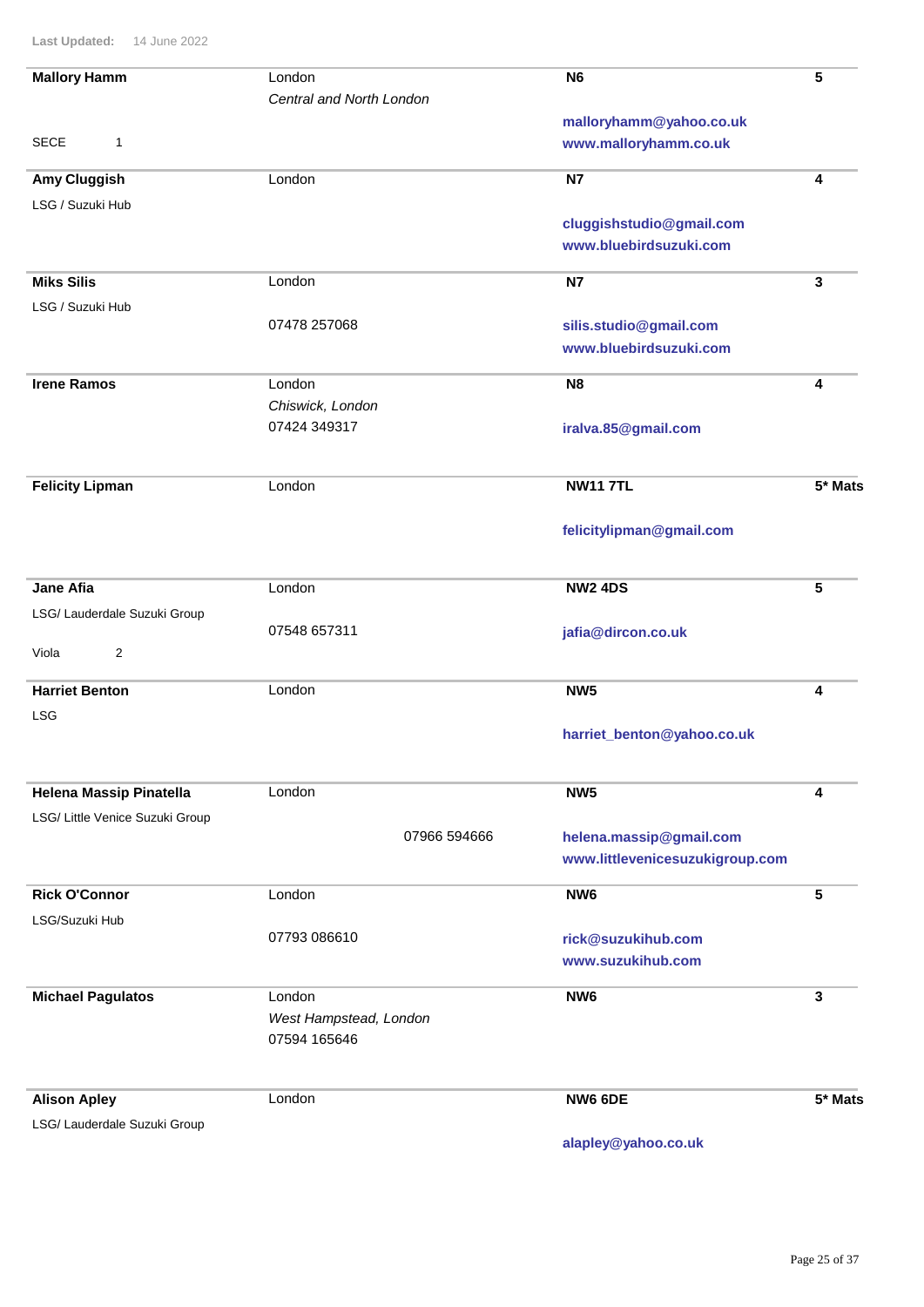| <b>Louisa Stuber</b>           | London                           | <b>NW8 ONG</b>                     | 5               |
|--------------------------------|----------------------------------|------------------------------------|-----------------|
| LSG/Little Venice Suzuki Group | W9, W2                           |                                    |                 |
|                                |                                  | louisastuber@ymail.com             |                 |
| Michiko Takahashi              | London                           | <b>SE27 0RS</b>                    | 4               |
| <b>LSG</b>                     |                                  |                                    |                 |
|                                | 07957 243529                     |                                    |                 |
|                                |                                  | violin.michiko@gmail.com           |                 |
| <b>Clare Raybould</b>          | London                           | SE <sub>6</sub>                    | $5\phantom{.0}$ |
| LSG/ Dulwich Suzuki Group      |                                  |                                    |                 |
|                                | 07973 631242                     |                                    |                 |
| <b>Lorna Tinsley</b>           | London                           | <b>SW12 8NZ</b>                    | 4               |
| LSG / Nightingale Suzuki Group | Wandsworth Common and Twickenham |                                    |                 |
|                                | 020 86734539<br>07710 205588     | lornatkviolin@gmail.com            |                 |
| <b>Alex Chalabi</b>            |                                  | SW <sub>2</sub>                    | 3               |
|                                | <b>Brixton Hill</b>              |                                    |                 |
|                                | 07708 626441                     | alexander.chalabi@gmail.com        |                 |
| <b>Mary Sandbrook</b>          | London                           | <b>SW20 0SQ</b>                    | 4               |
|                                | 020 89472885<br>07890 771557     | marysandbrook@aol.com              |                 |
| Viola<br>$\overline{c}$        |                                  |                                    |                 |
| <b>Charlotte Clemson</b>       | London                           | SW <sub>6</sub>                    | 5               |
| <b>LSG</b>                     | Fulham / Putney                  |                                    |                 |
|                                |                                  | charlotteclemsonsuzuki@outlook.com |                 |
| <b>Wei Yee Shiu</b>            | London                           | <b>SW6 1SE</b>                     | 4               |
| <b>LSG</b>                     | Piano and violin                 |                                    |                 |
|                                |                                  | weiyee.shiu@gmail.com              |                 |
| Piano<br>4                     |                                  |                                    |                 |
| <b>Roxana Rumney</b>           | London                           | W11                                | 4               |
| <b>LSG</b>                     |                                  |                                    |                 |
|                                | 020 72438030                     | roxana.rumney@ntlworld.com         |                 |
| <b>Rachel Cooper</b>           | London                           | W14                                | 3               |
|                                |                                  |                                    |                 |
|                                | 07857 846863                     | rachel_46@hotmail.com              |                 |
| <b>Lya Silver</b>              | London                           | <b>W14 8EL</b>                     | 4               |
|                                | 020 76038507                     | lya@hollandparksuzukigroup.com     |                 |
|                                |                                  | www.hollandparksuzukigroup.com     |                 |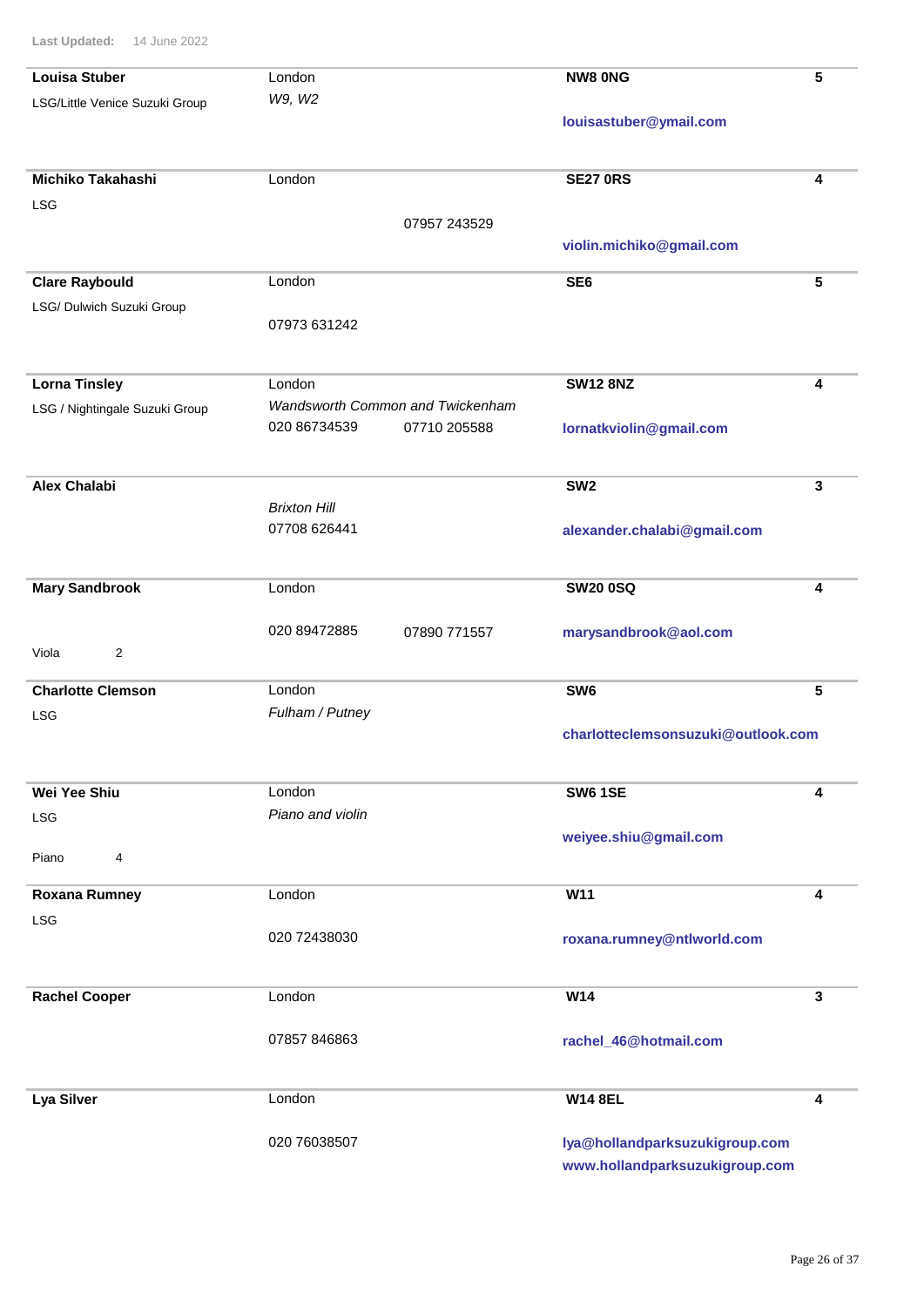| <b>Jillian Leddra</b>                  | London                             |                    | <b>W2 4DG</b>                         | 5 USA |
|----------------------------------------|------------------------------------|--------------------|---------------------------------------|-------|
| LSG/ Bayswater Suzuki Group            |                                    |                    |                                       |       |
|                                        |                                    |                    | jillianleddra@gmail.com               |       |
|                                        |                                    |                    | www.bayswatersuzukigroup.com          |       |
| <b>Anne Thomas</b>                     | London                             |                    | W <sub>3</sub>                        | 5     |
| <b>LSG</b>                             | Acton                              |                    |                                       |       |
|                                        |                                    | 07943 823256       | annethomasviolin@gmail.com            |       |
|                                        |                                    |                    | www.annethomasviolin.co.uk.           |       |
| <b>Guillem Calvo</b>                   | <b>RICKMANSWORTH</b>               |                    | WD33AU                                | 5     |
| LSG/ Little Venice Suzuki Group        | Notting Hill, Queen's Park, Pinner |                    |                                       |       |
|                                        |                                    |                    | guillem.albeniz@gmail.com             |       |
| 2<br>Viola                             |                                    |                    | www.littlevenicesuzukigroup.com       |       |
| <b>Lesley Pearce</b>                   | Ickleford                          | Hertfordshire      |                                       | 5     |
|                                        | Hitchin                            |                    |                                       |       |
|                                        |                                    |                    | hlesleypearce@gmail.com               |       |
|                                        |                                    |                    |                                       |       |
| <b>Clara Willmott-Basset</b>           | Hemel Hempstead                    | Hertfordshire      |                                       | 4     |
|                                        | 07974 522239                       |                    | clarawillmott@hotmail.com             |       |
| 2<br><b>SECE</b>                       |                                    |                    |                                       |       |
| <b>Helen Butterworth</b>               | South Croydon                      | Surrey             | CR <sub>2</sub> 0BA                   | 3     |
| LSG/ South Croydon Suzuki Group        |                                    |                    |                                       |       |
|                                        | 020 86576844                       |                    | dhbutterworth@hotmail.com             |       |
|                                        |                                    |                    | www.southcroydonsuzukigroup.co.uk     |       |
| <b>Mary Young</b>                      | Chessington                        | Surrey             | <b>KT9 1XQ</b>                        | 5     |
| <b>LSG</b>                             |                                    |                    |                                       |       |
|                                        | 07793 681267                       |                    | moonrock2010@hotmail.com              |       |
|                                        |                                    |                    | www.violinone.co.uk                   |       |
| <b>Kimberley Wong</b>                  | Wallington                         | Surrey             | SM <sub>6</sub>                       | 5     |
| LSG/Wallington Suzuki Group            |                                    |                    |                                       |       |
|                                        |                                    | 07745 551738       | kimberleywongvs@gmail.com             |       |
| <b>Hannah Saucedo</b>                  | Richmond                           | Surrey             | <b>TW10</b>                           | 5     |
| LSG/Surrey & Greater London Suzuki Gro |                                    |                    |                                       |       |
|                                        |                                    | 07866 252452       | violinrichmond@gmail.com              |       |
|                                        |                                    |                    | www.suzukiviolinrichmond.com          |       |
| <b>Claire Kirkpatrick</b>              | <b>East Grinstead</b>              | <b>West Sussex</b> | <b>RH194RR</b>                        | 3     |
|                                        | <b>West/East Sussex</b>            |                    |                                       |       |
|                                        | 07974 756834                       |                    | claire.kirkpatrick1973@btinternet.com |       |

### **Midlands**

**Ruth Furniss** Nottingham **4** *Nottingham (plus Beeston and Southwell)* 07730 536584

SECE 2

**http://www.nottinghamsuzukigroup.co.uk**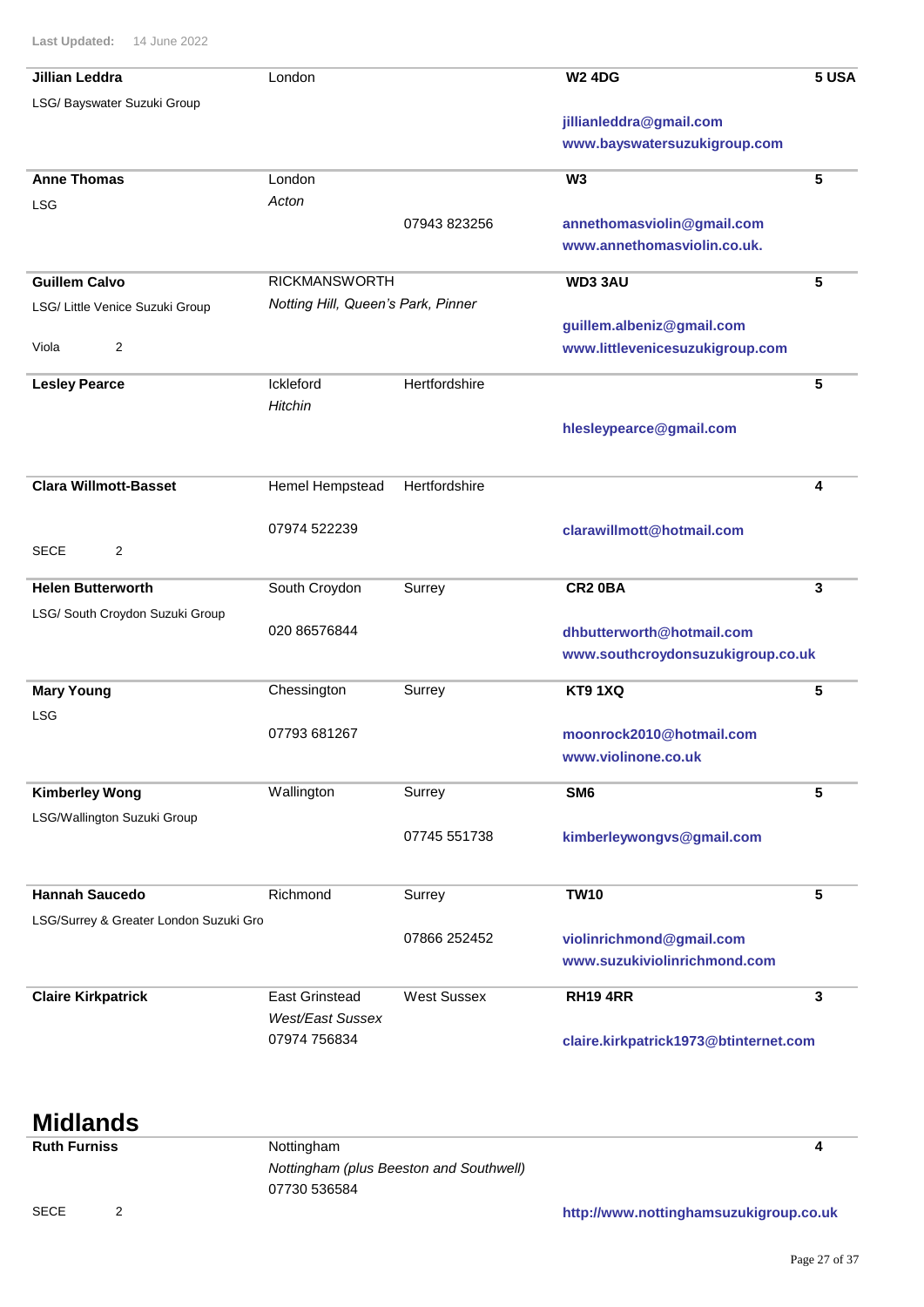| <b>Leonie Plummer</b>                    | Birmingham                        | $\mathbf{2}$                              |
|------------------------------------------|-----------------------------------|-------------------------------------------|
|                                          | 07855 849041                      | leonie@words.co.uk                        |
| <b>Antonia Finch</b>                     | Birmingham                        | <b>B13 0QR</b><br>3                       |
| 2<br>Viola                               |                                   | antoniafinch@hotmail.com                  |
| <b>Louis Robinson</b>                    | Birmingham                        | <b>B13 9LR</b><br>3                       |
|                                          | 0121 2494322<br>07969 507588      | robinson_lja@yahoo.com                    |
| <b>Mae Eastwood</b>                      | Birmingham                        | <b>B17 8HD</b><br>5                       |
|                                          | Birmingham                        | mae.eastwood89@gmail.com                  |
| <b>SECE</b><br>3                         |                                   | www.midlands-suzuki.co.uk & fb.com/SarahM |
| <b>Lucy Akehurst</b>                     | Birmingham                        | <b>B297BL</b><br>5                        |
| Bournville Suzuki Group                  |                                   | lucy.akehurst@gmail.com                   |
| <b>Louise Carey</b>                      | Birmingham                        | <b>B30 1TB</b><br>5                       |
| <b>SECE</b><br>2                         | 0121 4594521<br>07974 798129      | lou_carey1@hotmail.com                    |
| <b>Sarah Eastwood</b>                    | Birmingham                        | <b>B67 5AN</b><br>5                       |
|                                          | Birmingham                        | s-eastwood@hotmail.co.uk                  |
| $\mathfrak{p}$<br>Viola                  |                                   | www.facebook.com/SarahMaeSuzuki           |
| <b>SECE</b><br>3<br><b>Sally Minchin</b> | <b>Sutton Coldfield</b>           | <b>B73 5BS</b><br>$\mathbf{2}$            |
|                                          | 07930 485280                      | sallyminchin@gmail.com                    |
|                                          |                                   | www.sallyminchin.co.uk                    |
| <b>Chanel Kang</b>                       | Birmingham<br>Birmingham          | <b>B75</b><br>1                           |
|                                          |                                   | chanel_olivia99@outlook.com               |
| <b>Mary Howles</b>                       | Kidderminster                     | <b>DY11 6AF</b><br>5                      |
| North Worcestershire Suzuki Group        | Wyre Forest, North Worcestershire |                                           |
|                                          | 01562 632620                      | maryhowles@me.com                         |
| <b>Zina Zelter</b>                       | Leicester                         | LE3 2DB<br>$\overline{2}$                 |
|                                          | 0116 2899074                      | zinazelter@yahoo.co.uk                    |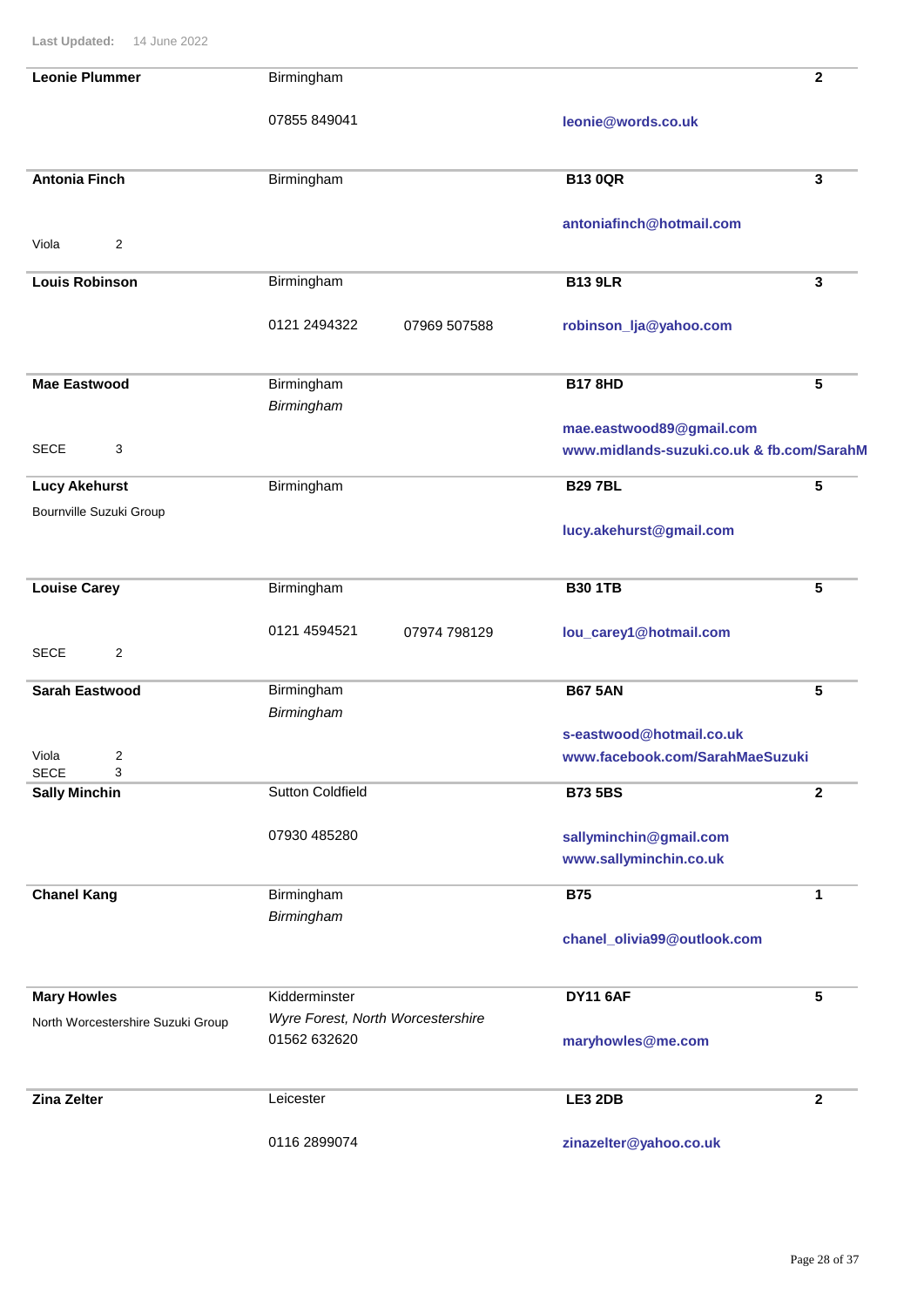| Deborah Kingswood                | Cheltenham                          | Gloucestershire      | <b>GL51 0HW</b>                  | 5               |
|----------------------------------|-------------------------------------|----------------------|----------------------------------|-----------------|
| Richard Pate School Suzuki Group | 01242 578771                        |                      | deborah.kingswood@sky.com        |                 |
| <b>Selina Hamilton</b>           | Hereford                            | Herefordshire        | HR <sub>2</sub>                  | 5               |
|                                  | 01981 570295                        |                      | selinamhamilton@gmail.com        |                 |
| <b>Paula Radford</b>             | Shrewsbury                          | Shropshire           | SY37RH                           | 5               |
| Shrewsbury Suzuki Group          | Shrewsbury                          |                      | prad197676@aol.com               |                 |
| <b>Jenny Davies</b>              | Leamington Spa                      | Warwickshire         | <b>CV32 7EL</b>                  | $\mathbf{2}$    |
|                                  | 07770396716                         |                      |                                  |                 |
|                                  |                                     |                      | http://www.jdviolins.co.uk/      |                 |
| <b>Kristal Adamson</b>           | <b>Sutton Coldfield</b>             | <b>West Midlands</b> | <b>B75</b>                       | 4               |
|                                  |                                     | 07539 427812         | kristal.adamson@hotmail.com      |                 |
| <b>SECE</b><br>2                 |                                     |                      |                                  |                 |
| <b>Heather Clemson</b>           | Tamworth<br><b>Sutton Coldfield</b> | <b>West Midlands</b> | <b>B78 3EA</b>                   | $5*$            |
|                                  |                                     |                      | heatherclemson@hotmail.com       |                 |
| <b>Jane Moise</b>                | Solihull                            | <b>West Midlands</b> | <b>B93 9NH</b>                   | $\overline{2}$  |
|                                  | 01564 205117                        |                      | janemoise@yahoo.co.uk            |                 |
| <b>Catherine Hey</b>             | Stourbridge                         | West Midlands        | <b>DY8 2XD</b>                   | 5               |
| Heart of England Suzuki Group    |                                     | 07971 558990         | catherinehey@hotmail.com         |                 |
|                                  |                                     |                      |                                  |                 |
| <b>Timothy Beilby</b>            | Wednesbury                          | <b>West Midlands</b> | <b>WS10 9HH</b>                  | 5               |
|                                  | 0121 5566515                        |                      | beilbyshrive@aol.com             |                 |
| <b>Mairi Dodd</b>                | Bromsgrove                          | Worcestershire       | <b>B617BD</b>                    | 5               |
|                                  | 07971 914378                        |                      | mairidodd@googlemail.com         |                 |
|                                  |                                     |                      | www.bromsgrovesuzukiviolin.co.uk |                 |
| <b>Heidi Nixon</b>               | Redditch                            | Worcs                | <b>B97 5YS</b>                   | $5\phantom{.0}$ |
|                                  |                                     |                      |                                  |                 |

07893 148373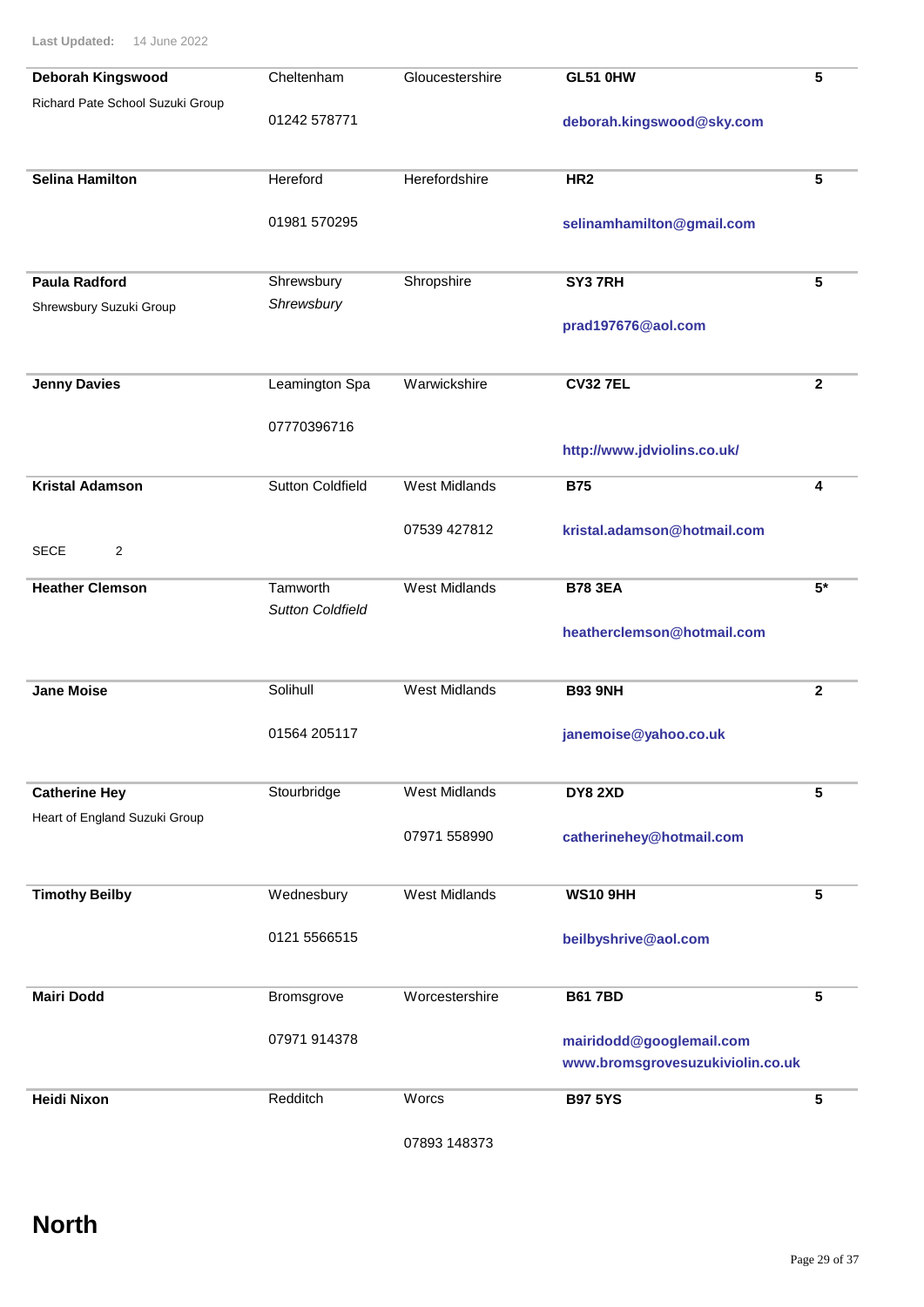| <b>Bridie Bailey</b>            | Durham                          |                | DH1 3QL                         | 4 |
|---------------------------------|---------------------------------|----------------|---------------------------------|---|
| Durham Suzuki Group             | 0191 3741006                    | 07939 532400   | DurhamSuzuki@gmail.com          |   |
|                                 |                                 |                | www.durhamsuzukigroup.co.uk     |   |
| <b>Chloe Lees</b>               |                                 |                | <b>HG1 5EW</b>                  |   |
|                                 | Harrogate                       |                |                                 | 4 |
|                                 |                                 |                | lees.chloe@gmail.com            |   |
| <b>SECE</b><br>1                |                                 |                |                                 |   |
| <b>Gisela Behrend</b>           | Liverpool                       |                | <b>L18 1HN</b>                  | 3 |
| Little Livers Suzuki Group      |                                 |                |                                 |   |
|                                 | 0151 7332213 (work 07748 821451 |                | giselaviola@gmail.com           |   |
|                                 |                                 |                |                                 |   |
| <b>Donatella Paiano</b>         | Liverpool                       |                | <b>L25 2YE</b>                  | 4 |
|                                 |                                 | 07791 218631   | dpaiano@googlemail.com          |   |
|                                 |                                 |                |                                 |   |
| <b>Jane Panter</b>              | Liverpool                       |                | L9 9HL                          | 5 |
| Liverpool Suzuki Group          |                                 |                |                                 |   |
|                                 |                                 |                | panter.jane@googlemail.com      |   |
| 5<br>Viola                      |                                 |                |                                 |   |
| <b>Imogen Seal</b>              | Manchester                      |                | M32                             | 3 |
| Salford Suzuki Group            | 07966 322373                    |                |                                 |   |
|                                 |                                 |                | imogen_lyons@hotmail.com        |   |
|                                 |                                 |                |                                 |   |
| <b>Molly Reinker</b>            | York                            |                | <b>YO26</b>                     | 5 |
|                                 | 07741 770742                    |                | mollyereinker@gmail.com         |   |
|                                 |                                 |                |                                 |   |
| <b>Sheila Biddle</b>            | Lymm                            | Cheshire       | <b>WA13 9LN</b>                 | 4 |
| Lymm Suzuki Group               |                                 |                |                                 |   |
|                                 |                                 |                | sheilabiddle@hotmail.co.uk      |   |
|                                 |                                 |                |                                 |   |
| <b>Natalie Boardman</b>         | Altrincham                      | Cheshire       | <b>WA14</b>                     | 3 |
|                                 |                                 |                | nat.boardman@live.co.uk         |   |
|                                 |                                 |                |                                 |   |
| <b>Christine Boardman</b>       | Altrincham                      | Cheshire       | <b>WA157BJ</b>                  | 3 |
| Altrincham Suzuki Group         |                                 |                |                                 |   |
|                                 | 0161 9802747                    | 07503 203464   | chris.boardman@live.co.uk       |   |
|                                 |                                 |                |                                 |   |
| <b>Sue Horridge</b>             | Beverley                        | East Yorkshire | <b>HU17</b>                     | 5 |
| East Riding Suzuki Violin Group |                                 |                |                                 |   |
|                                 | 01482 866894                    | 07881 781700   | chorridge@chorridge.karoo.co.uk |   |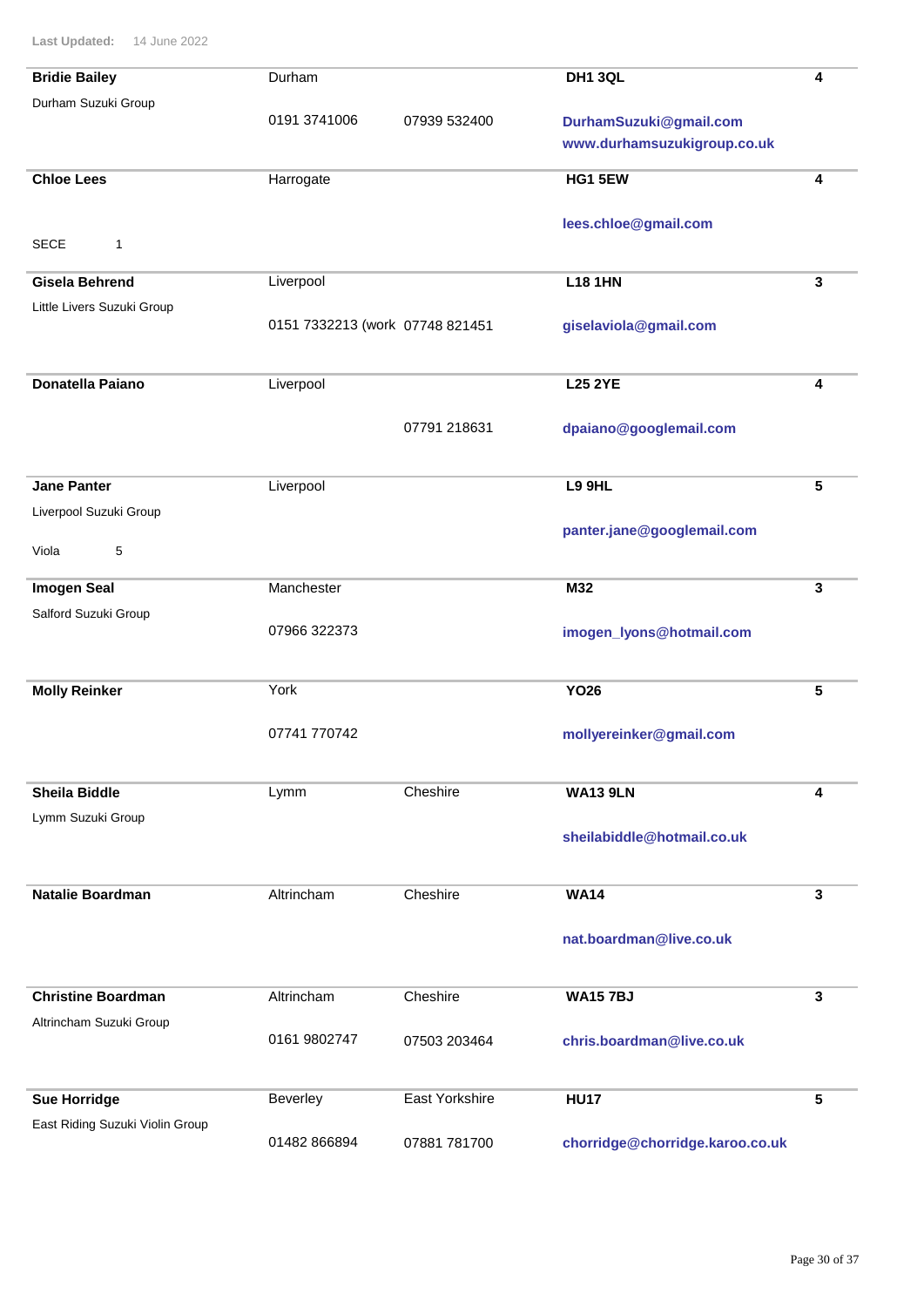| <b>Barbara Parham</b>           | Beverley                                | East Yorkshire | <b>HU17 7NL</b>                        | $5*$                    |
|---------------------------------|-----------------------------------------|----------------|----------------------------------------|-------------------------|
| East Riding Suzuki Violin Group |                                         |                | bhparham@gmail.com                     |                         |
| <b>Sarah Marks</b>              | Southport                               | Merseyside     | <b>PR9 0QS</b>                         | $\mathbf{2}$            |
|                                 | 01704 542056                            |                | sarah_marks1@hotmail.co.uk             |                         |
| <b>Caroline Goddard</b>         | Huddersfield                            | W. Yorkshire   | HD3 3LT                                | $5*$                    |
| <b>SECE</b><br>2                | 01484 652868                            |                | carolinegoddardviolin@gmail.com        |                         |
| <b>Northern Ireland</b>         |                                         |                |                                        |                         |
| <b>Aoife Cormacain</b>          | Belfast                                 |                | <b>BT15</b>                            | 3                       |
|                                 | 07753 183386                            |                | ucanmusicni@gmail.com<br>ucanmusic.com |                         |
| Agnieszka Olek                  | <b>Belfast</b>                          |                | <b>BT16</b>                            | $\overline{\mathbf{3}}$ |
|                                 | Dundonald and surrounds<br>07732 828813 |                |                                        |                         |
| <b>Hannah Foy</b>               | Portadown                               |                | <b>BT63 5XD</b>                        | $\mathbf{3}$            |
|                                 | 07801 516604                            |                | hannah_foy@hotmail.co.uk               |                         |
| <b>Keri Cassidy Taylor</b>      | Lisburn                                 | Co. Antrim     | <b>BT28</b>                            | 5                       |
| Suzuki Method Northern Ireland  |                                         | 07709 495255   | suzukimethodni@gmail.com               |                         |
| <b>SECE</b><br>5                |                                         |                |                                        |                         |
| <b>Scotland</b>                 |                                         |                |                                        |                         |
| <b>Cate Howard</b>              | Castle Douglas                          |                |                                        | $5\phantom{.0}$         |
| Galloway Suzuki Group           | 07900 076745                            |                | chowardsasc@gmail.com                  |                         |

Edinburgh **Louise Johnston 2**

**louisejohnston@mac.com**

**Petr Nehyba** West Linton **1** 

07927 188547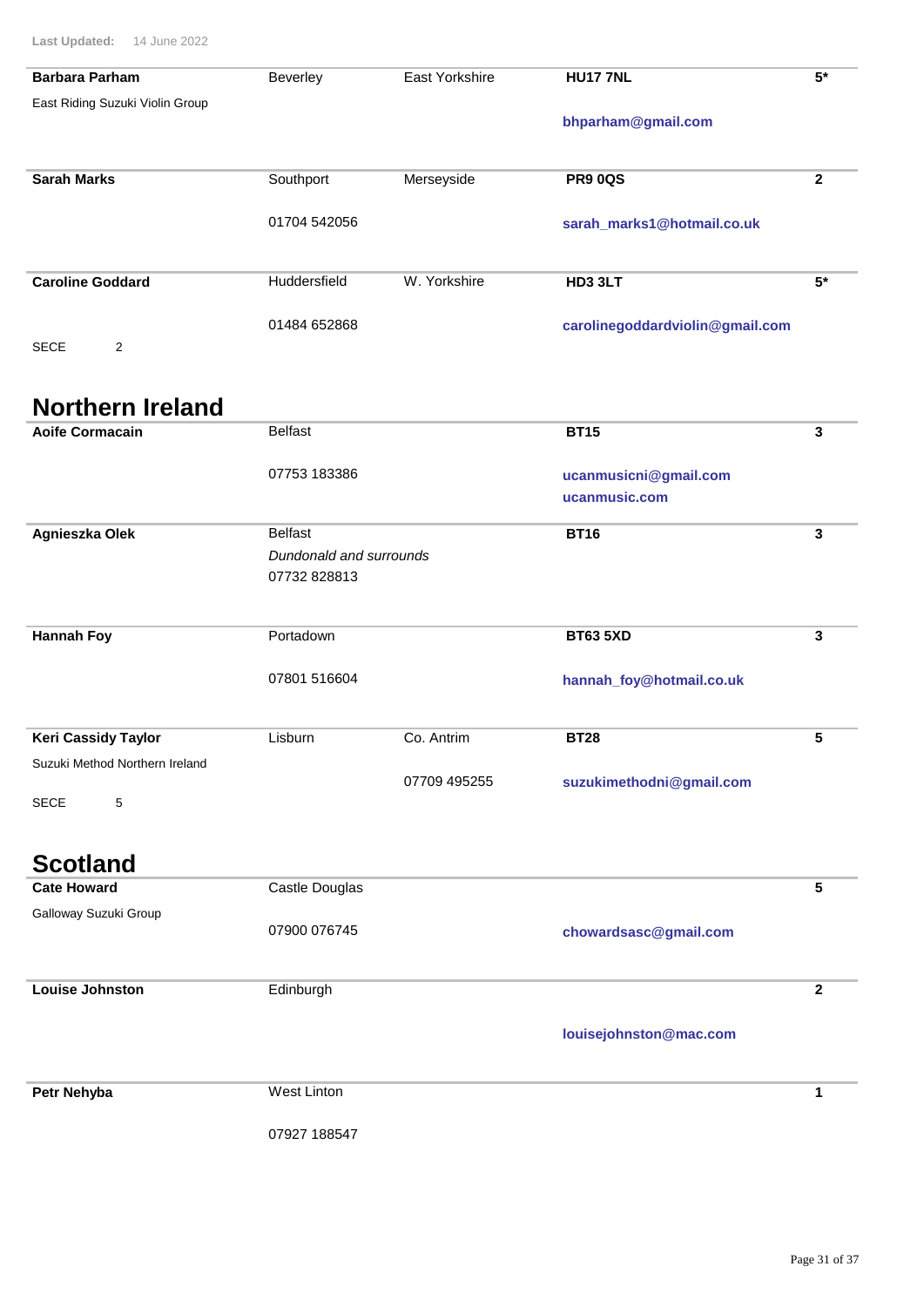SECE 3

| <b>Ailish Oldfield</b>           | Glasgow                   |                             | 3                       |
|----------------------------------|---------------------------|-----------------------------|-------------------------|
|                                  |                           | ailisholdfield561@gmail.com |                         |
|                                  |                           |                             |                         |
| <b>Deirdre Smith</b>             |                           |                             | 1                       |
|                                  | Edinburgh & East Ayrshire |                             |                         |
|                                  | 07973 626062              | dmuirshiel@gmail.com        |                         |
| <b>Sheena Jardine</b>            | Edinburgh                 | <b>EH14 3EA</b>             | $5\phantom{.0}$         |
|                                  |                           |                             |                         |
|                                  | 0131 4422243              | sheena7v@yahoo.co.uk        |                         |
|                                  |                           |                             |                         |
| Lynda Jordan                     | Edinburgh                 | <b>EH14 5BL</b>             | $5\phantom{1}$          |
|                                  | Edinburgh                 |                             |                         |
| <b>SECE</b><br>$\mathbf{1}$      |                           | lyndajord@aol.com           |                         |
|                                  |                           |                             |                         |
| lain Mann                        | <b>EDINBURGH</b>          | EH4                         | $\overline{\mathbf{2}}$ |
|                                  |                           | iainmann@hotmail.com        |                         |
|                                  |                           |                             |                         |
| <b>Anne Morrison</b>             | Edinburgh                 | EH4 3RQ                     | 3                       |
| Edinburgh Blackhall Suzuki Group |                           |                             |                         |
|                                  |                           | aemo51@btinternet.com       |                         |
| $\overline{c}$<br>Viola          |                           |                             |                         |
| <b>Marian Lloyd</b>              | <b>DUNBAR</b>             | <b>EH42</b>                 | $\mathbf{3}$            |
|                                  |                           | marianflloyd@yahoo.co.uk    |                         |
|                                  |                           |                             |                         |
| <b>Mysie Ferguson</b>            | Edinburgh                 | <b>EH5 1HS</b>              | $5\phantom{.0}$         |
| Edinburgh North Suzuki Group     |                           |                             |                         |
|                                  | 0131 5522068              | mysie.ferguson@gmail.com    |                         |
| $\mathbf 5$<br>Viola             |                           |                             |                         |
| <b>Isla Ratcliff</b>             | Edinburgh                 | EH <sub>6</sub>             | 1                       |
|                                  | Edinburgh                 |                             |                         |
|                                  |                           | islaratcliff@gmail.com      |                         |
|                                  |                           | www.islaratcliff.com        |                         |
| <b>Elizabeth Peploe</b>          | Edinburgh                 | <b>EH9 2BZ</b>              | $\mathbf{3}$            |
|                                  |                           |                             |                         |
|                                  | 0131 6676164              |                             |                         |
|                                  |                           |                             |                         |
| <b>Elaine Wilson</b>             | Glasgow                   | G11                         | $5\phantom{.0}$         |
|                                  |                           | elaine.sexton@gmail.com     |                         |
| $\overline{\mathbf{c}}$<br>Viola |                           |                             |                         |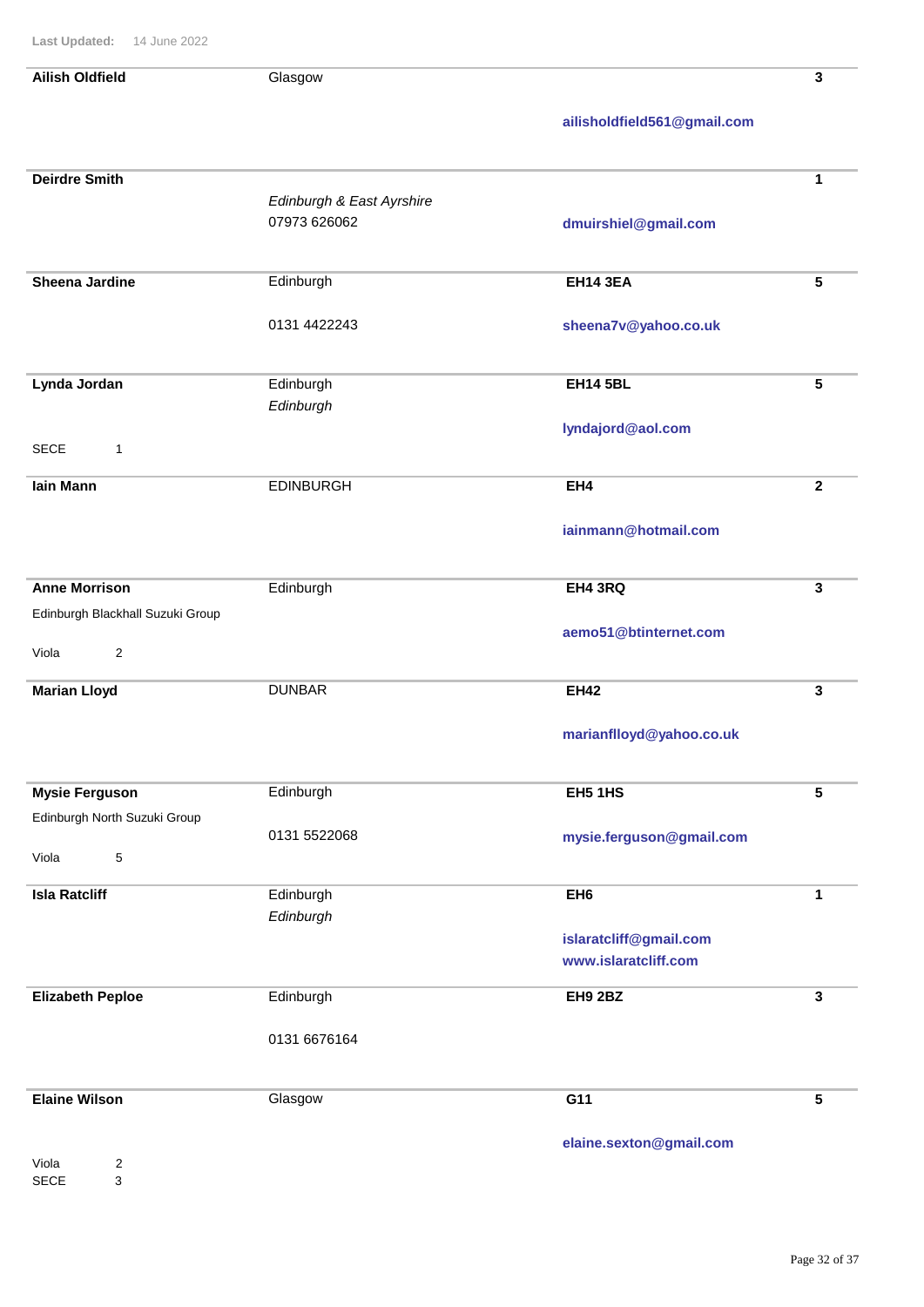| Lina Tsaklagkanou                        | Glasgow                    |                                       | G20 6AA                        | 5               |
|------------------------------------------|----------------------------|---------------------------------------|--------------------------------|-----------------|
|                                          |                            | 01644 470340                          | suzukiviolinastrings@gmail.com |                 |
|                                          |                            |                                       | suzukiviolinastrings@gmail.com |                 |
| <b>Amanda James</b>                      | <b>INVERNESS</b>           |                                       | <b>IV2 4QR</b>                 | 3               |
|                                          |                            |                                       | aemjames@hotmail.com           |                 |
|                                          |                            |                                       |                                |                 |
| <b>Maureen Quinn</b>                     | Clydebank                  | Dunbartonshire                        | <b>G81 2LL</b>                 | 4               |
|                                          |                            |                                       |                                |                 |
| <b>SECE</b><br>2                         | 0141 5622939               | 07932 859096                          | mquinnsuzuki@virginmedia.com   |                 |
|                                          |                            |                                       |                                |                 |
| <b>Alison Miller</b>                     | Balerno                    | EH14 7EH                              | <b>EH147EH</b>                 | $\mathbf{2}$    |
|                                          | 07846 334981               |                                       | alisonjardinemiller@gmail.com  |                 |
|                                          |                            |                                       |                                |                 |
| Sandra Hollingdale                       | Kinlochleven               | Inverness-shire                       | <b>PH50 4QP</b>                | $\mathbf{2}$    |
|                                          |                            |                                       |                                |                 |
|                                          | 07554 292083               |                                       | sghollingdale@hotmail.com      |                 |
| <b>Morag Brown</b>                       | Eddleston                  | Peebleshire                           | <b>EH45</b>                    | 4               |
|                                          | Peebles / Scottish Borders |                                       |                                |                 |
|                                          |                            | 07851 776580                          | moragkbrown@gmail.com          |                 |
|                                          |                            |                                       |                                |                 |
| <b>South East</b><br><b>Elena Parker</b> | Liphook                    |                                       | <b>GU30</b>                    | 5               |
|                                          |                            | Surrey, Hampshire, West Sussex border |                                |                 |
|                                          | 01428 724581               | 07850 906245                          | lenaparker@btinternet.com      |                 |
|                                          |                            |                                       |                                |                 |
| <b>Shuna Dickens</b>                     | Camberley                  |                                       | <b>GU15 4LR</b>                | $5\phantom{.0}$ |
|                                          |                            |                                       | wee_shun@hotmail.com           |                 |
| <b>SECE</b><br>1                         |                            |                                       |                                |                 |
| <b>Katharine Leek</b>                    | <b>Uckfield</b>            | East Sussex                           |                                | $\mathbf{3}$    |
|                                          |                            |                                       |                                |                 |
|                                          | 07841 517071               |                                       | kateleek@yahoo.com             |                 |
| <b>Cornelia Rogers</b>                   | Eastbourne                 | East Sussex                           | <b>BN21</b>                    | 4               |
|                                          |                            |                                       |                                |                 |
|                                          |                            | 07759 122877                          | soundharmony@hotmail.com       |                 |
| Viola<br>4<br>Cello<br>3                 |                            |                                       |                                |                 |
| <b>Susan Moate</b>                       | Lewes                      | East Sussex                           | <b>BN7 2BU</b>                 | $\mathbf{3}$    |

South Downs Suzuki Group

07815 203252

**moatesusan@yahoo.co.uk**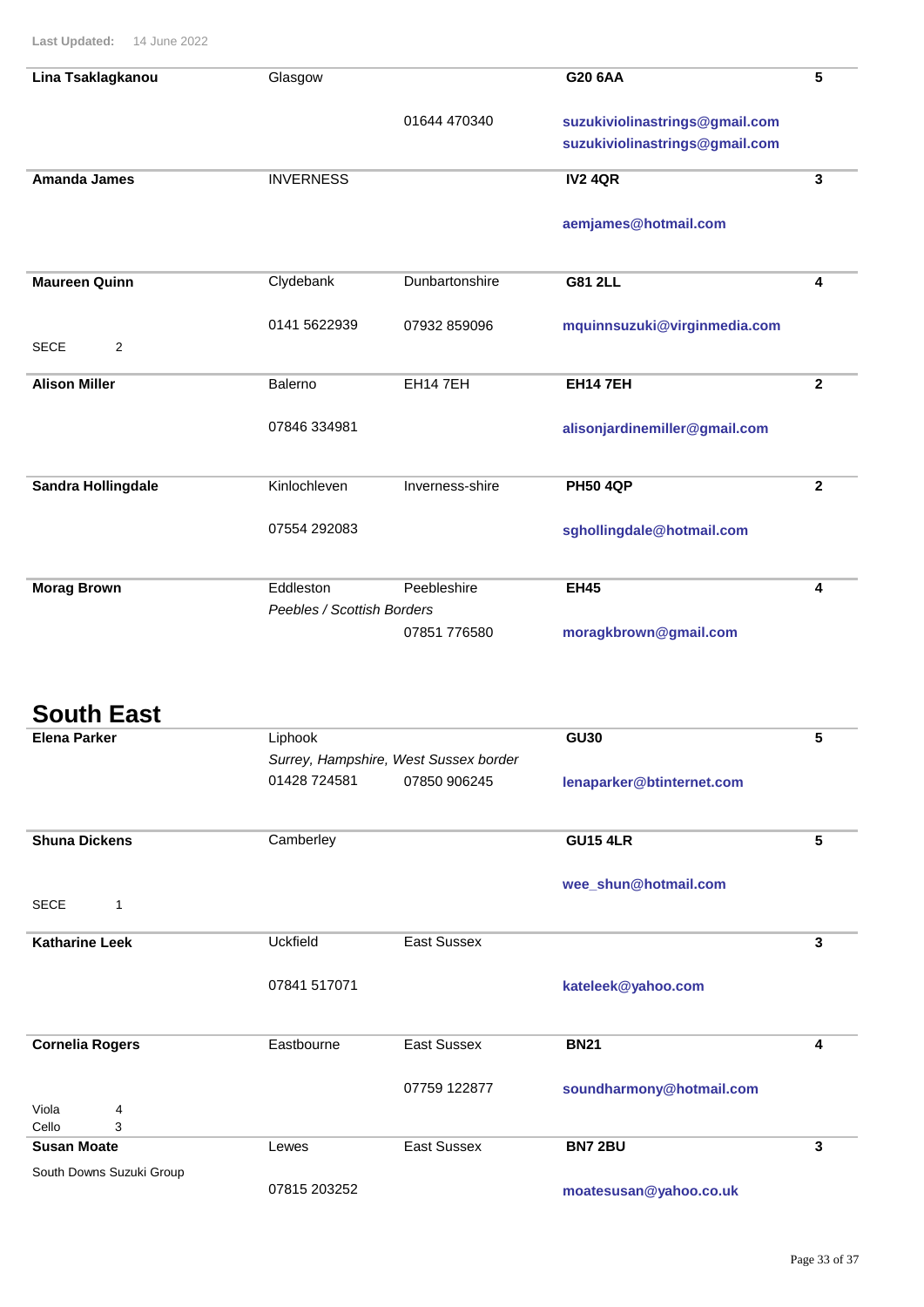| <b>Sarah Nolan</b>          | Lewes                           | East Sussex        | <b>BN7 2DS</b>                | $5*$         |
|-----------------------------|---------------------------------|--------------------|-------------------------------|--------------|
| South Downs Suzuki Group    |                                 |                    |                               |              |
|                             |                                 | 07941 556680       | sarahnolanviolin@hotmail.com  |              |
|                             |                                 |                    |                               |              |
| <b>Nancy Borrett</b>        | Ryde                            | Isle of Wight      | <b>PO33</b>                   | 5            |
|                             |                                 |                    |                               |              |
|                             |                                 |                    | nancy.borrett@yahoo.com       |              |
| <b>SECE</b><br>$\mathbf{1}$ |                                 |                    |                               |              |
| <b>Helen Twomey</b>         | Orpington                       | Kent               | <b>BR6 9HG</b>                | 5            |
| Kentish Suzuki Group        | Also teaches in Tunbridge Wells |                    |                               |              |
|                             | 01689 825413                    | 07957 368993       | helen.kentishsuzuki@gmail.com |              |
|                             |                                 |                    | www.kentishsuzuki@gmail.com   |              |
| <b>Clare Hopper</b>         | Canterbury                      | Kent               | CT3                           | 4            |
|                             |                                 |                    |                               |              |
|                             | 01227 860579                    |                    | all@hoppers.myzen.co.uk       |              |
|                             |                                 |                    |                               |              |
| <b>Sarah McKenzie-Jones</b> | Hildenborough                   | Kent               | <b>TN11</b>                   | $\mathbf{2}$ |
| Kentish Suzuki Group        |                                 |                    |                               |              |
|                             | 01732 669341                    | 07956 187488       | hipchickmck@hotmail.com       |              |
|                             |                                 |                    |                               |              |
| <b>Miranda Davis</b>        | Haywards Heath                  | <b>West Sussex</b> | <b>RH16</b>                   | 1            |
|                             |                                 |                    |                               |              |
|                             | 07913 084842                    |                    | miranda.davis65@gmail.com     |              |
|                             |                                 |                    |                               |              |
|                             |                                 |                    |                               |              |
| <b>South West</b>           |                                 |                    |                               |              |
|                             | <b>Bristol</b>                  |                    |                               | 5            |
| <b>Natalia Gittings</b>     |                                 |                    |                               |              |
| <b>Bristol Suzuki Group</b> | 01275 372441                    |                    |                               |              |
|                             |                                 |                    |                               |              |

| Joanna Mahler               | <b>Bristol</b> |                        | $\mathbf{2}$ |
|-----------------------------|----------------|------------------------|--------------|
|                             |                |                        |              |
|                             |                |                        |              |
|                             |                |                        |              |
| <b>Jennifer Glester</b>     | <b>Bristol</b> | BS7                    | 4            |
| <b>Bristol Suzuki Group</b> | <b>Bristol</b> |                        |              |
|                             | 07970 599836   | jennyglester@gmail.com |              |
|                             |                |                        |              |
|                             |                |                        |              |

**Totnes lindsay@2434.com Lindsay Braga Devon 2 2** Dartington **tonidartington@gmail.com Antonia Del Mar 2 2** 01803 862484 07974 799004

Viola 2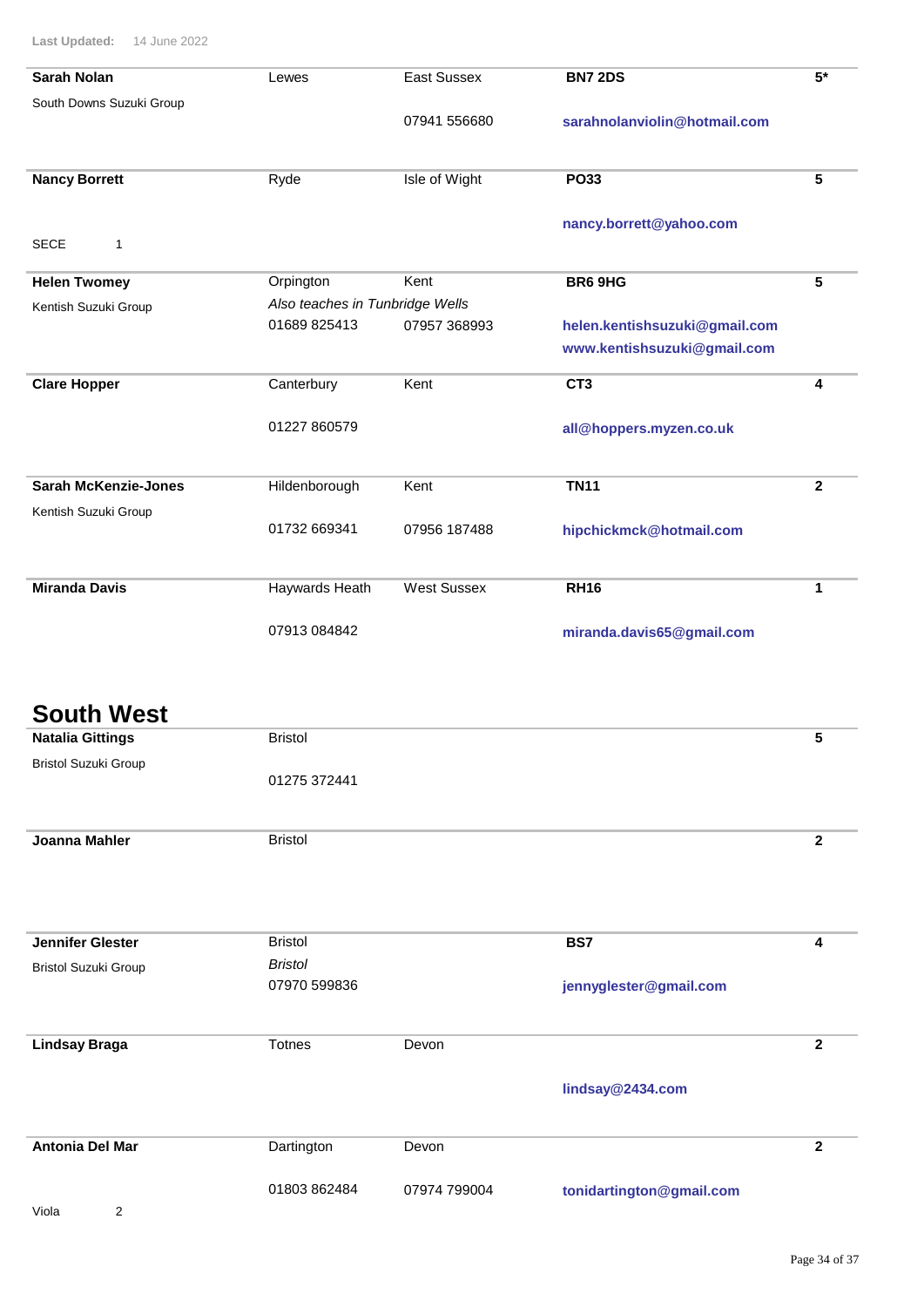| <b>Richard Featherstone</b>          | Exeter           | Devon           | <b>EX4 7EX</b>                                  | $5*$         |
|--------------------------------------|------------------|-----------------|-------------------------------------------------|--------------|
| Exeter Suzuki Group                  |                  |                 |                                                 |              |
|                                      |                  |                 | r.w.featherstone@gmail.com                      |              |
|                                      |                  |                 |                                                 |              |
| <b>Karen Leach</b>                   | Poole            | <b>Dorset</b>   | <b>BH15</b>                                     | 5            |
|                                      |                  |                 | krnleach@gmail.com                              |              |
|                                      |                  |                 |                                                 |              |
| <b>Cara Vella</b>                    | Stroud           | Gloucestershire | GL <sub>5</sub>                                 | 3            |
|                                      |                  |                 | caracat1@hotmail.com                            |              |
|                                      |                  |                 |                                                 |              |
| <b>Alison Sutton</b>                 | Draycott         | Somerset        | <b>BS27</b>                                     | $\mathbf{3}$ |
| Taunton Suzuki Group                 |                  |                 |                                                 |              |
|                                      |                  |                 | alison.sutton24@gmail.com                       |              |
|                                      |                  |                 |                                                 |              |
|                                      |                  |                 |                                                 |              |
| <b>Thames Valley &amp; Chilterns</b> | Oxford           |                 | <b>OX1 4LY</b>                                  | 5            |
| <b>Margaret Parkin</b>               | Oxford           |                 |                                                 |              |
|                                      |                  |                 | margaret.parkin@gmail.com                       |              |
| Viola<br>3                           |                  |                 |                                                 |              |
| <b>Elisabeth Le Strange</b>          | Oxford           |                 | OX <sub>3</sub>                                 | 4            |
|                                      |                  |                 |                                                 |              |
|                                      |                  |                 | ebrain@doctors.org.uk                           |              |
| <b>Claudio Forcada</b>               | Henley on Thames |                 | RG9                                             | 5            |
| Studio Forcada                       |                  |                 |                                                 |              |
|                                      |                  |                 | claudioforcada@gmail.com                        |              |
|                                      |                  |                 | www.claudioforcada.com                          |              |
| <b>Helen Styles</b>                  | Maidenhead       |                 | SL <sub>6</sub>                                 | 4            |
| Maidenhead Suzuki Violin Group       | Maidenhead       | 07989 467138    | helenstylessuzuki@gmail.com                     |              |
| 2<br>Viola                           |                  |                 |                                                 |              |
| <b>Susan Fletcher</b>                | Prestwood        | Buckinghamshire | <b>HP16</b>                                     | 5            |
|                                      |                  |                 |                                                 |              |
|                                      |                  | 07966 409978    | sbowran.fletcher@hotmail.com                    |              |
|                                      |                  |                 |                                                 |              |
| <b>Anna Del Nevo</b>                 | Henley-on-Thames | Oxfordshire     | <b>RG9 1QB</b>                                  | 3            |
| Henley Suzuki Violin Group           |                  |                 |                                                 |              |
|                                      | 01491 577800     |                 | anna.delnevo@gmail.com<br>www.annadelnevo.co.uk |              |
|                                      |                  |                 |                                                 |              |
| <b>Sue Thomas</b>                    | Guildford        | Surrey          |                                                 | $5*$         |
| North Surrey Suzuki Group            |                  |                 |                                                 |              |

**sue.thomas1000@yahoo.co.uk**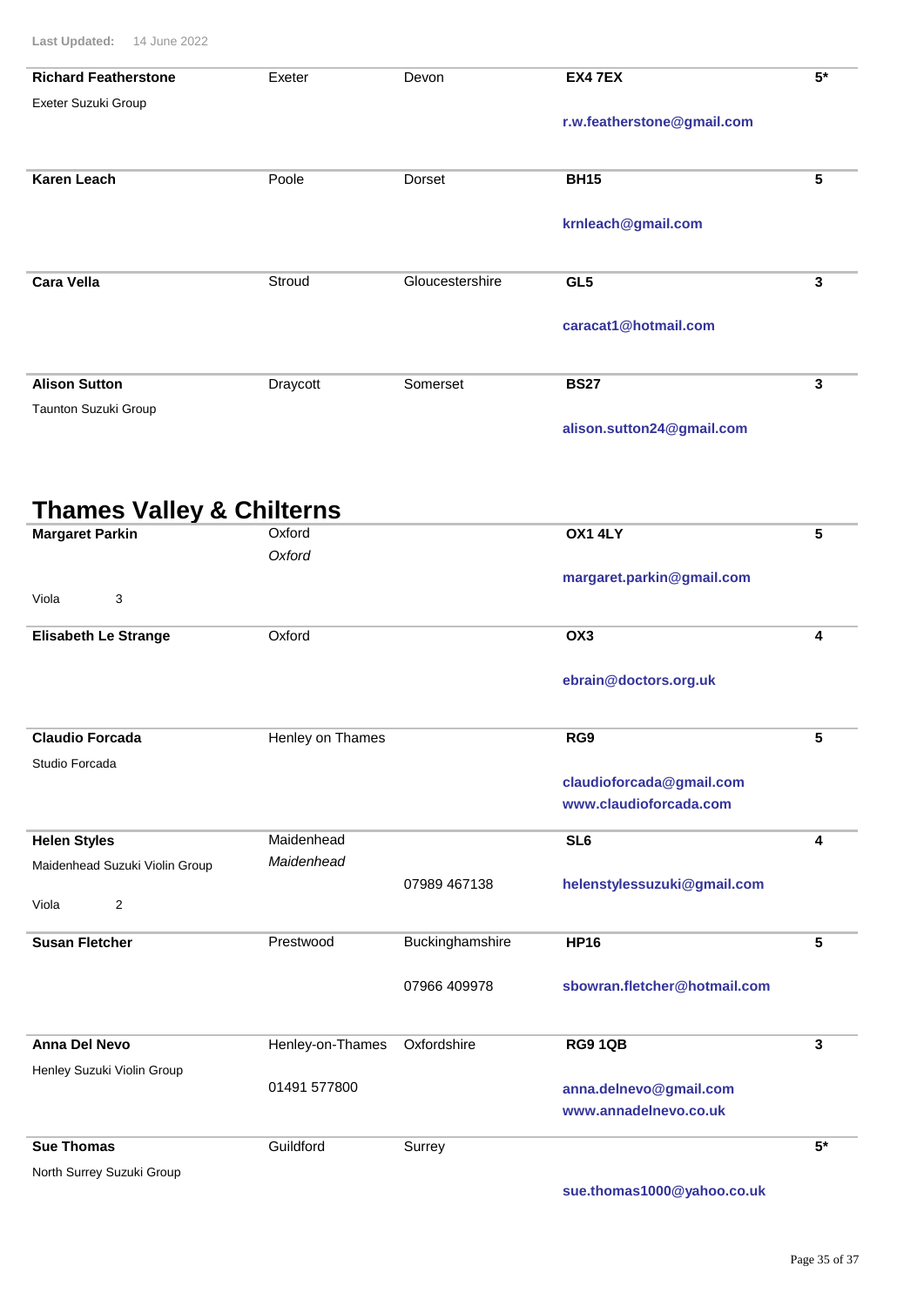| Luigi Suvini         | Virginia Water | Surrey        | <b>GU25 4BU</b>          | 5              |
|----------------------|----------------|---------------|--------------------------|----------------|
| Luigi Suvini Group   |                |               |                          |                |
|                      | 01344 843278   |               | If.suvini@btinternet.com |                |
|                      |                |               |                          |                |
|                      |                |               |                          |                |
|                      |                |               |                          |                |
| <b>Wales</b>         |                |               |                          |                |
| <b>Colette Hazen</b> | London         |               | <b>N8</b>                | $\mathbf{2}$   |
|                      |                |               |                          |                |
|                      |                |               | colettehazen27@gmail.com |                |
|                      |                |               |                          |                |
| <b>Sian Cobb</b>     | Monmouth       | Monmouthshire | <b>NP25 5HR</b>          | $\mathfrak{p}$ |
|                      |                |               |                          |                |
|                      |                |               |                          |                |
|                      | 01600 780309   | 07957 479206  | siancobb@hotmail.com     |                |